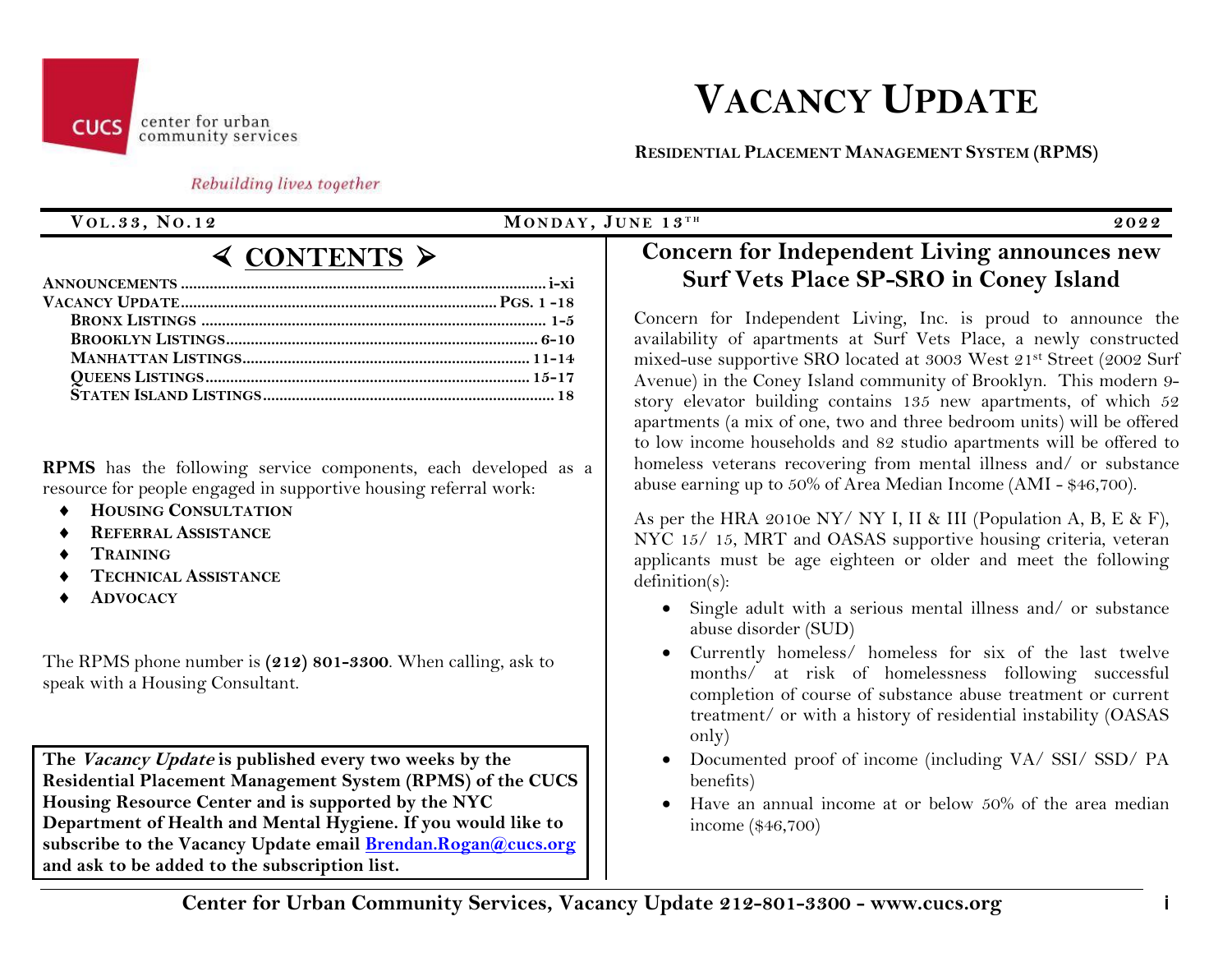In addition, veteran residents of OMH licensed Level II supportive housing with HRA 2010e Community Care level approval will be considered for this project.



All 82 supportive units for veterans will come with project-based Section 8 benefits. VASH vouchers are not required for eligibility. Tenants will pay approximately 30% of their income toward the rent and the balance will be subsidized by the HAP voucher.

It is recommended that each referral complete the HRA Coordinated Assessment Survey in conjunction with a HRA 2010e application to determine eligibility and a vulnerability index. For OASAS applicants, the HRA 2010e is not a requirement, but the type of documentation used for the HRA 2010e application will be required (diagnosed SUD, psychosocial history). Each applicant will be interviewed in person and his/her appropriateness for the program will be assessed. Concern staff will conduct in-reach to homeless veteran programs/ shelters and related providers. Persons will be denied admission if there were compelling reasons to believe that they would present a threat or danger to themselves or others or if it appears that they require a different level of supervision (in which case other supportive housing options at Concern may be recommended).

The 9-story building will contain approximately 106,000 square feet of habitable space, with a photovoltaic solar installation, energy efficient utilities, a roof deck and recreational spaces throughout the building for small group meetings and festivities. As with all Concern buildings, it is hoped that the space will welcome participation from the local community and activities will be centered on overall wellness and healthcare.

# **Building Amenities include:**

- Outdoor Terrace Garden/ Recreational Area & Roof Deck
- Fitness Center/ Library & Computer Room
- Environmentally-sensitive design
- Laundry room
- Bicycle Storage room
- On-site Superintendent
- 24-hour attended lobby
- Air conditioner units in each apartment/ Free Wi-Fi throughout the building
- On site support services, including wellness, dual recovery services and vocational training/ job placement services and linkages to community supports to promote recovery and integration

# **The Neighborhood:**

- Excellent public transportation:
	- $\circ$  7 minute walking distance to D, F, N & Q subway lines at Stillwell Avenue
	- o B64, B74, B82 buses run on surrounding blocks
- Steps to Coney Island boardwalk and beach. Excellent recreational spaces a short distance away, including local sports center, outdoor amphitheater, Cyclones baseball stadium, amusement park and New York Aquarium. Brooklyn Public Library one block away

For inquiries, please contact: **Jim Mutton, LMSW** Director of NYC Operations Concern for Independent Living, Inc. 1-347-381-5981 x1158 jamesmutton $@$ concernhousing.org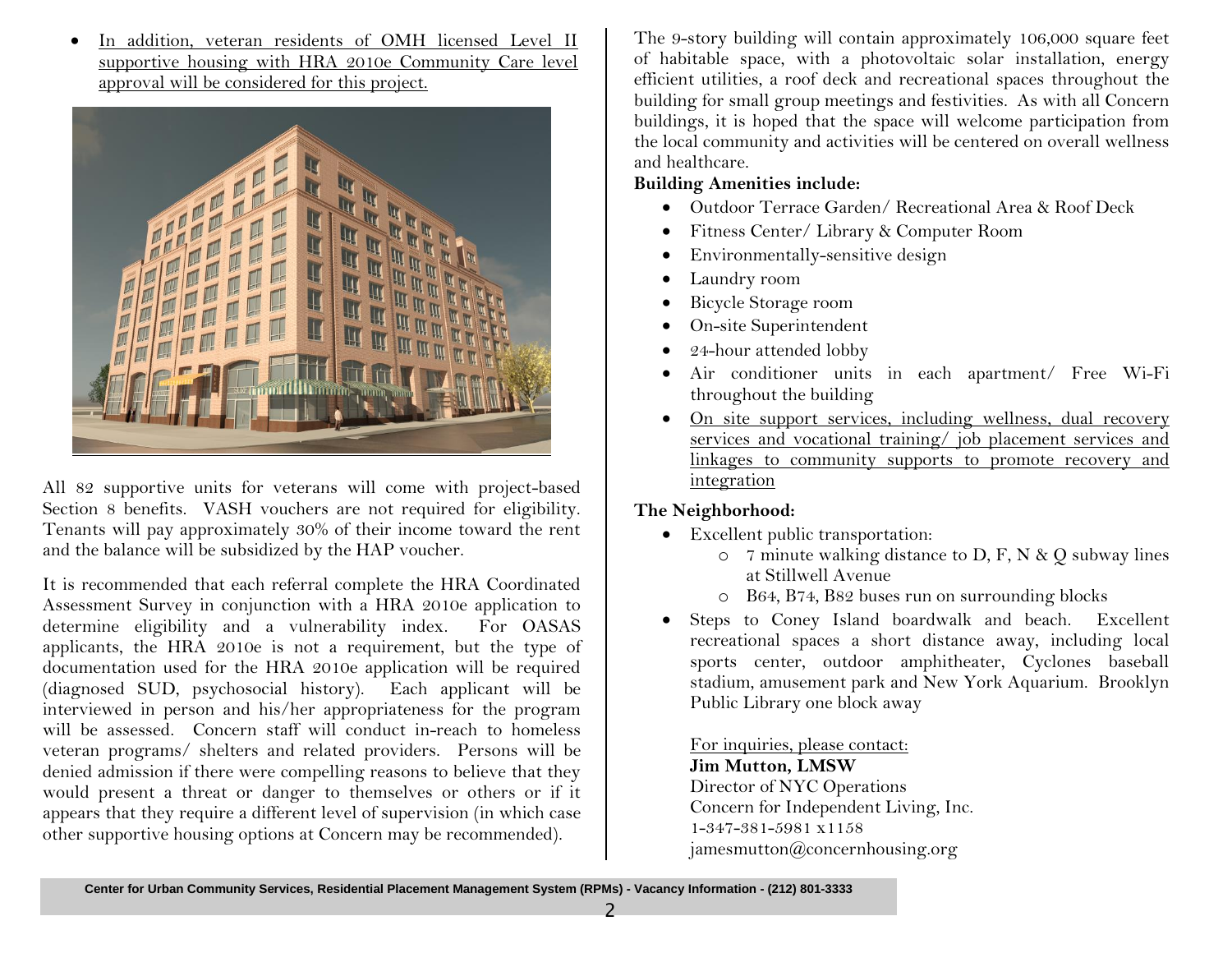**Human Resources Administration** Department of Social Services

**Customized Assistance Services** 

Gary P. Jenkins Commissioner

Lisa C. Fitzpatrick **HRA Administrator** 

Ryan A. Murray First Deputy Commissioner

**Michael Bosket Acting Executive Deputy** Commissioner

**Stacey A. Charles** Acting Deputy Commissioner

150 Greenwich Street New York, NY 10007

929 221 4500 tel

# **Extension of Supportive Housing Approvals**

Effective May 06, 2022, in response to the need to expedite the placement process, supportive housing applications will receive extensions on approvals to expand the pool of eligible households for referrals. HRA will be extending supportive housing application approvals to October 31, 2022. This extension applies to approved supportive housing applications that have expired as of April 1, 2022 through the extension date listed above. To view the updated determination letter please log into the Coordinated Assessment and Placement System (CAPS).

If you have any additional questions you may contact the PACT reviewer that approved your application. The reviewer's information is located on the first page of the determination letter. If you are experiencing technical issues you may contact our user support at hracassupport@hra.nyc.gov.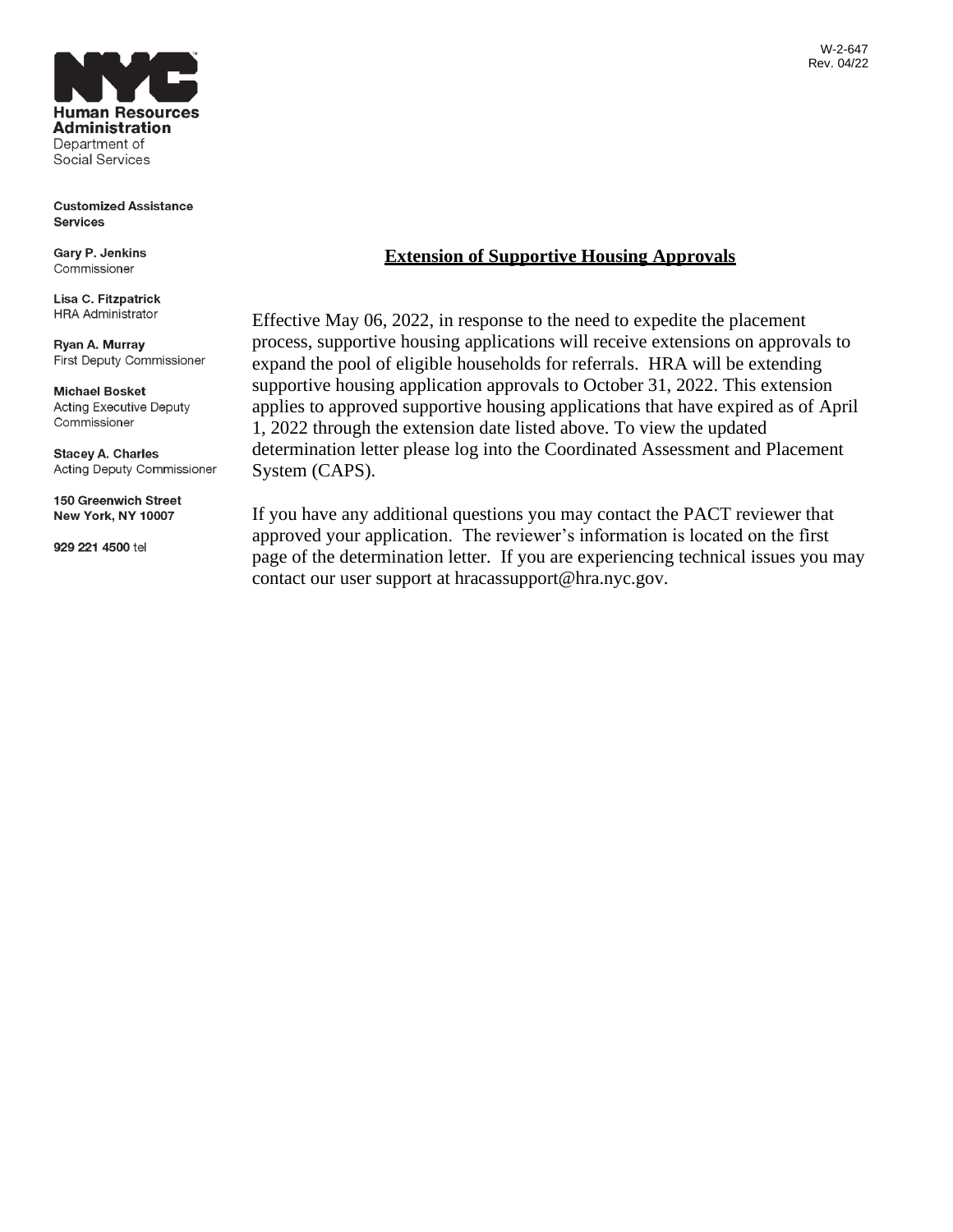# **NYS/OMH-SINGLE POINT OF ACCESS (SPOA) HOUSING PROGRAM**

**TO: Date of Submission:** \_\_\_\_\_\_ /\_\_\_\_\_\_ /\_\_\_\_\_\_

**SPOA Housing SPOA Housing SPOA Housing SPOA Housing SPOA Housing SPOA Housing SPOA Housing SPOA Housing SPOA Housing SPOA Housing SPOA Housing SPOA Housing SPOA Housing SPOA Housing SPOA Housing SPOA Housing SPOA Housing Center for Urban Community Services**  New York, NY 10035 SPOA Housing Cover Sheet

**198 East 121st Street, 6th Floor ALL COMPLETE SPOA PACKETS must include:** 

**Fax Number: (212) 635-2183** An Active HRA 2010e Approval Letter

**The HRA 2010e Application (all pages)** 

 **A Comprehensive Psychiatric Evaluation\*** 

 **A Comprehensive Psychosocial Summary\*** 

 **SPOA Supportive Housing Authorization for** 

**Re-Release of Information** 

**Please note that the NYS/SPOA Housing Program is accepting applications only for applicants who:** 

- **Are diagnosed with a Serious Mental Illness, AND**
- **Are approved by HRA for Supportive Housing** (e.g., Level II, Community Care, or both) **AND**
- **Are INELIGIBLE for NY/NY I and II Housing, EXCEPT:** 
	- o **Individuals currently Living In An Adult Home**
	- o **Individuals currently in a State Psychiatric Center or State-Operated Transitional Residence**
	- o **Individuals currently incarcerated in NY State Prison**

**\*The Comprehensive Mental Health Report may be used in lieu of a separate Psychiatric Evaluation and Psychosocial Summary** 

| Is Applicant Residing in an Adult Home: Yes No If Yes, Adult Home Name: ____________________________ |                                  |
|------------------------------------------------------------------------------------------------------|----------------------------------|
| Borough of Referring Agency (circle one): Bronx Brooklyn Manhattan Queens                            | Staten Island Outside 5 Boroughs |
|                                                                                                      |                                  |
|                                                                                                      |                                  |
|                                                                                                      |                                  |
| Applicant's Last Name: 1988 Manner Pirst Name: 2008 Manner Pirst Name: 2008                          |                                  |
| Applicant's D.O.B.: $\frac{\ }{\ }$ / ________ / ________ /                                          |                                  |
| NYC BOROUGH PREFERENCE:                                                                              |                                  |
| Does applicant have a NYC borough preference? $\Box$ Yes                                             | $\Box$ No                        |
|                                                                                                      |                                  |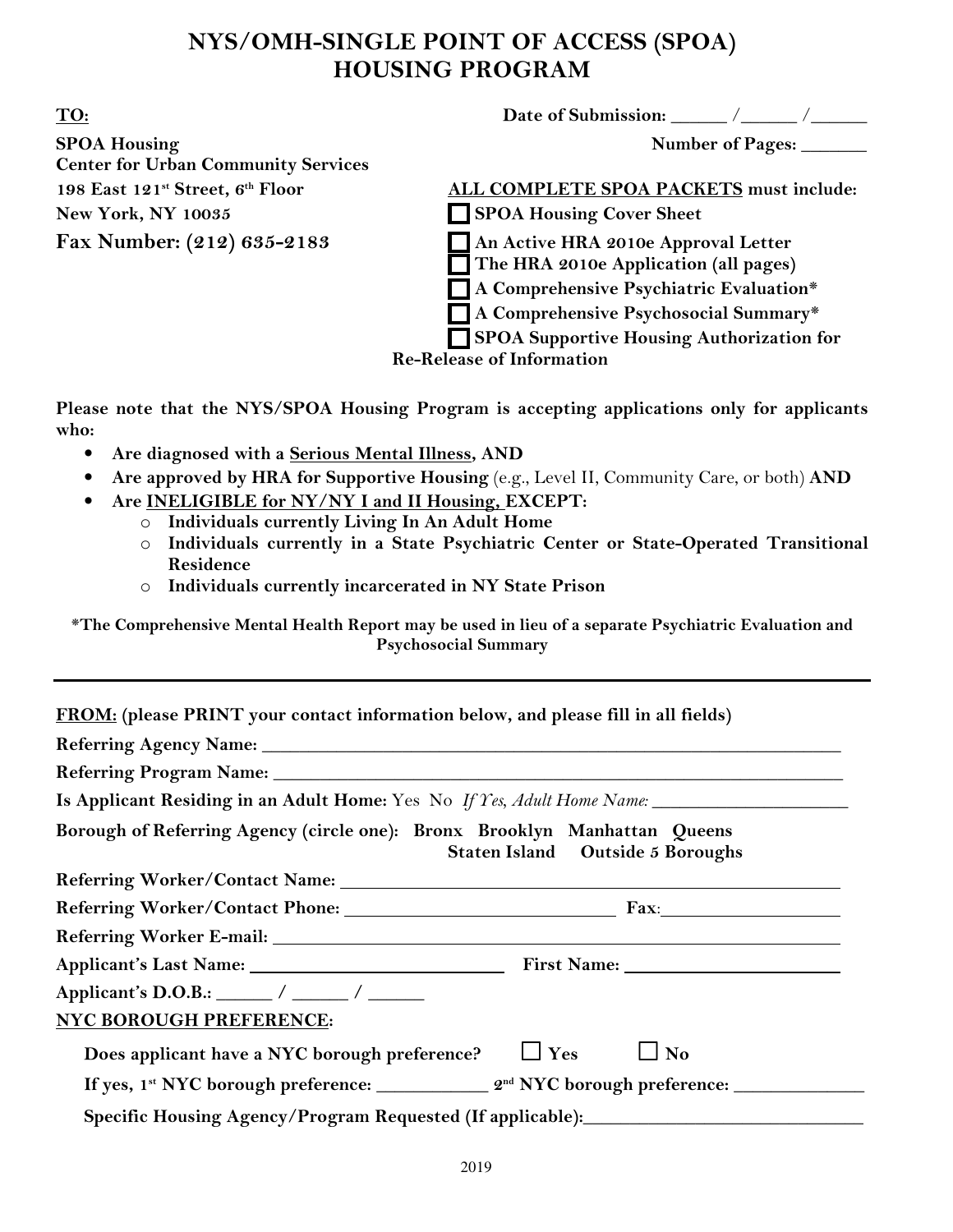

# **SPOA SUPPORTIVE HOUSING AUTHORIZATION FOR RE-RELEASE OF INFORMATION**

This authorization must be completed by the patient or his/her personal representative to use/disclose protected health information, in accordance with State and Federal laws and regulations. A separate authorization is required to use or disclose confidential HIV-related information.

### **PART 1: Authorization to Re-Release Information**

#### **Description of Information to be Used/Disclosed:**

You are being referred for Supportive Housing for adults with a serious mental illness. In order to expedite your application, the Center for Urban Community Services (CUCS), New York City's Adult Single Point of Access (SPOA) program must obtain and review your HRA 2010e application packet, which includes your psychiatric and psychosocial evaluations from your referral source. CUCS needs this information to help determine the right housing option for you, based on your needs and preferences. Once you are determined eligible by Human Resource Administration (HRA) for this type of supportive housing, your HRA 2010e packet will be sent to CUCS by the facility/agency that completed the application. CUCS will then need to share your information with the appropriate supportive housing agency that is contracted through the New York State Office of Mental Health and/or New York City Department of Health and Mental Hygiene. The information included in the HRA 2010e application packet that will need to be shared with the Supportive Housing Agency includes all of the following:

- $\square$  The HRA 2010e application and determination letter
- A current psychosocial summary, completed within the last 6 months

 A current psychiatric evaluation, signed and dated by a Licensed Psychiatrist, Licensed Clinical Social Worker, Licensed Psychologist, or a Licensed Psychiatric Nurse Practitioner within the last 6 months

#### $\square$  TB results completed in the past year

Your mental health information is protected by federal and state law (the Health Insurance Portability and Accountability Act of 1996, or "HIPAA", and New York State Mental Hygiene Law Section 33.13). If your referral source is an alcohol or drug treatment program that received federal funds, this information is protected by federal regulations at 42 CFR Part 2. This means your referral source cannot share your information with CUCS without your written consent, and CUCS also needs your permission in order to share that information with the assigned Supportive Housing Agency. On this authorization form, you are being asked to consent to have your psychiatric and psychosocial evaluations released by your referral source to CUCS. You are also being asked to consent to have your HRA 2010e application packet, which includes your psychiatric and psychosocial evaluations, released by your referral source to CUCS, for the purpose of making appropriate referrals to supportive housing. You are also being asked to consent to have CUCS re-release the information included in your HRA 2010e application packet to the Supportive Housing agency that will be interviewing you to determine whether you are eligible for the housing and services it offers.

#### **Purpose or Need for Information:**

- 1. This information is being requested:
	- $\Box$  by the individual or his/her personal representative; or
	- $\Box$  Other (please describe)
- The purpose of the disclosure is (please describe):

I understand that my HRA 2010e application packet, including my psychosocial and psychiatric evaluations, that is provided by my referral source, will be used by CUCS to provide the social worker/case worker/discharge planner/pre-release

coordinator who is assisting me with my housing search, with possible referrals to Supportive Housing. When CUCS receives the HRA packet from my worker, they will share information in my HRA 2010e application packet (that includes the items listed above) with the appropriate Supportive Housing Agency that will be interviewing me to determine if I am eligible for the housing and services it offers.

*Continue on Next Page* -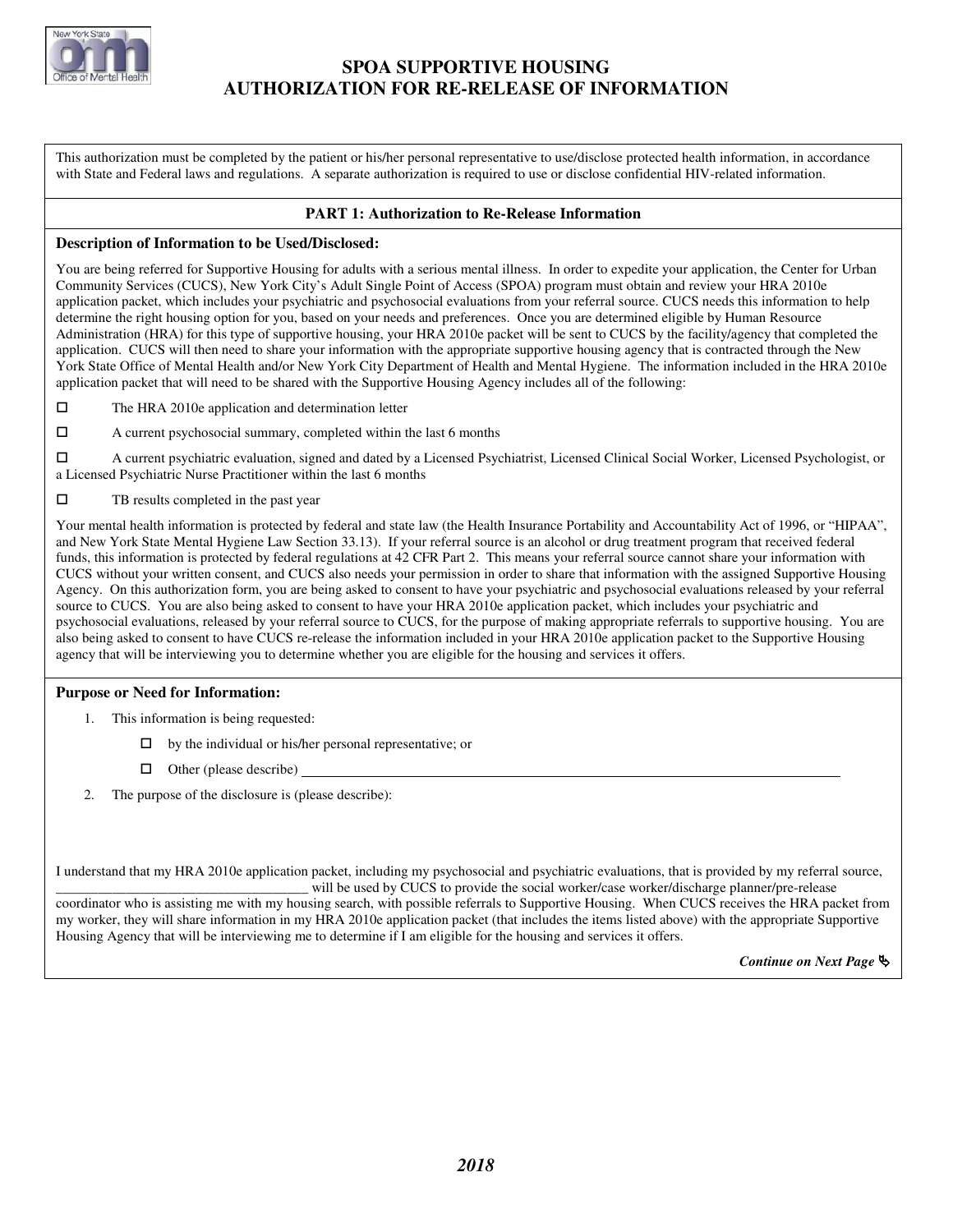

# **SPOA SUPPORTIVE HOUSING AUTHORIZATION FOR RE-RELEASE OF INFORMATION**

- **A.** I authorize CUCS, the New York City's Adult SPOA Housing program to review my HRA 2010e application, including my psychosocial and psychiatric information, provided by my referral source in order to make recommendations for the appropriate level of housing. If I am approved by HRA for Supportive Housing, I also authorize CUCS to use and disclose certain information in my HRA 2010e application packet (that includes the items listed above on this form) to the appropriate supportive Housing agency for the purpose of determining if I am eligible for the services it offers. I understand that:
	- 1. Only this information may be used and/or disclosed as a result of this authorization.
	- 2. This information is confidential and cannot legally be disclosed without my permission.
	- 3. If this information is disclosed to someone who is not required to comply with federal privacy protection regulations, then it may be re-disclosed and would no longer be protected. However, if my information is also protected by Mental Hygiene Law Section 33.13 or 42 CFR Part 2, it cannot be redisclosed unless I give my permission or the redisclosure is otherwise permitted by such law or regulation.
	- 4. I have the right to revoke (take back) this authorization at any time, by writing to CUCS, the New York City Adult Single Point of Access. I am aware that revocation will not be effective if the persons I have authorized to use and/or disclose my protected health information have already taken action because of my earlier authorization.
	- 5. I do not have to sign this authorization and that my refusal to sign will not affect my abilities to obtain treatment from the New York State Office of Mental Health, nor will it affect my eligibility for benefits.
	- 6. I have a right to inspect and copy my own protected health information to be used and/or disclosed in accordance with the requirements of the federal privacy protection regulations found under 45 CFR§164.524.
	- **B. Periodic Use/Disclosure:** I hereby permit the periodic use/disclosure of the information described above to the person/organization/facility/program identified above as necessary to fulfill the purpose identified above. I hereby understand that I have the right to revoke my authorization to release information by writing the New York City Adult Single Point of Access at:

NYC Adult Single Point of Access for Housing (SPOA) Center for Urban Community Services 198 East 121 Street,  $6<sup>th</sup>$  Floor New York, New York 10035

I understand that this authorization will expire when I am no longer being considered for the Supportive Housing from the agency that I have been referred to by CUCS, the NYC Adult Single Point of Access.

*Continue on Next Page* -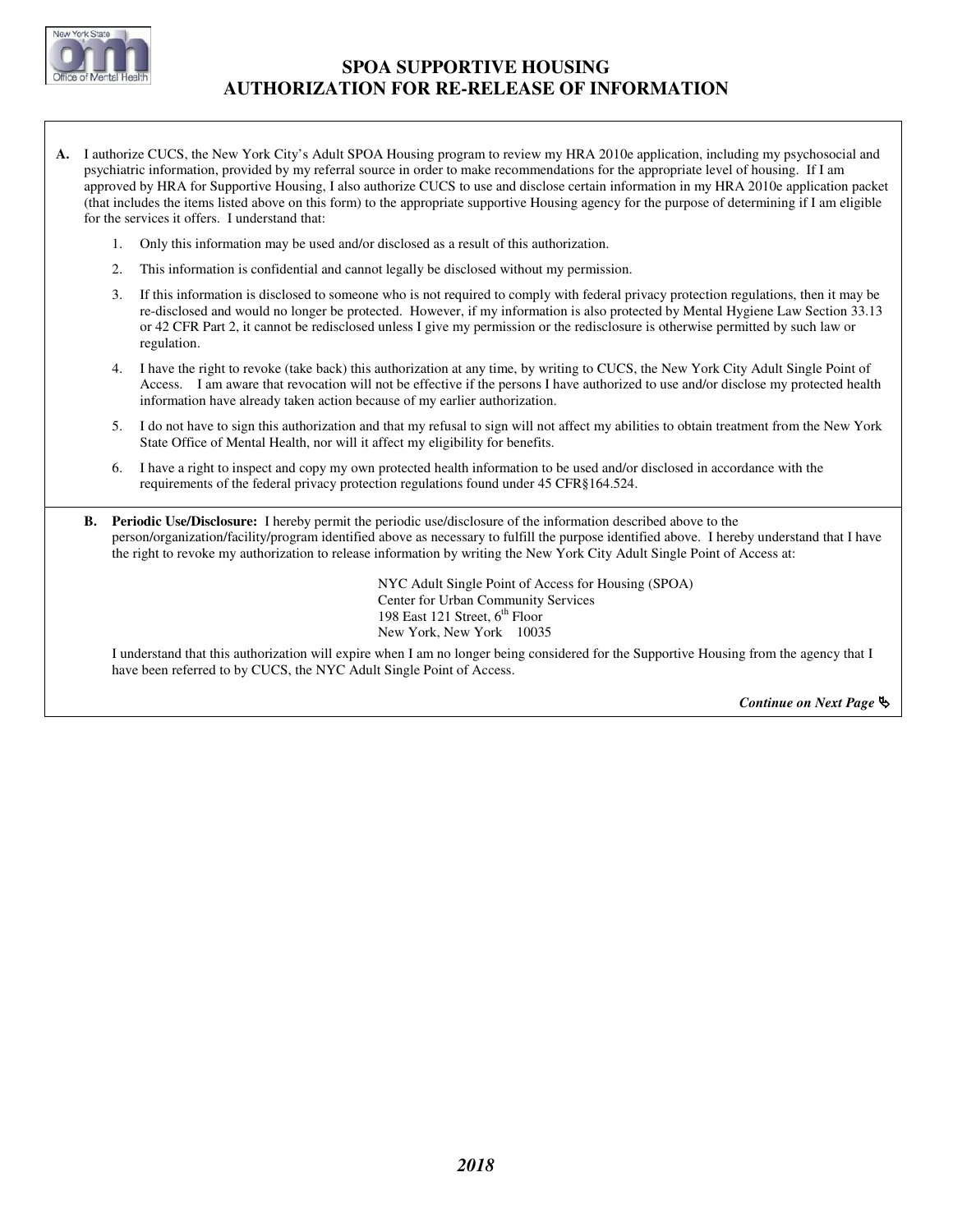# **SPOA SUPPORTIVE HOUSING AUTHORIZATION FOR RE-RELEASE OF INFORMATION**

| C.          | Patient Signature: I have been given the opportunity to ask questions if I do not understand any of the information on this form. I certify                                                                                    |      |
|-------------|--------------------------------------------------------------------------------------------------------------------------------------------------------------------------------------------------------------------------------|------|
|             | that I authorize the use of my medical/mental health information as set forth in this document.                                                                                                                                |      |
|             | Signature of Patient or Personal Representative                                                                                                                                                                                | Date |
|             | Patient's Name (Printed)                                                                                                                                                                                                       |      |
|             | Personal Representative's Name (Printed)                                                                                                                                                                                       |      |
|             | Description of Personal Representative's Authority to Act for the Patient (required if Personal Representative signs Authorization)                                                                                            |      |
| D.          | Witness Statement/Signature: I have witnessed the execution of this authorization and state that a copy of the signed<br>D.<br>authorization was provided to the patient and/or the patient's personal representative.         |      |
|             |                                                                                                                                                                                                                                |      |
|             | <b>WITNESSED BY</b> Staff person's name and title                                                                                                                                                                              |      |
|             |                                                                                                                                                                                                                                |      |
|             | Authorization Provided To CUCS SPOA Housing Program                                                                                                                                                                            |      |
|             | (Health Home)                                                                                                                                                                                                                  |      |
|             | (Health Insurance Provider)                                                                                                                                                                                                    |      |
|             | Date has a series of the series of the series of the series of the series of the series of the series of the series of the series of the series of the series of the series of the series of the series of the series of the s |      |
|             | To be Completed by Facility:                                                                                                                                                                                                   |      |
|             | Signature of Staff Person Using/Disclosing Information                                                                                                                                                                         |      |
|             |                                                                                                                                                                                                                                |      |
|             | Title                                                                                                                                                                                                                          |      |
|             | Date Released                                                                                                                                                                                                                  |      |
|             | <b>PART 2: Revocation of Authorization to Re-Release Information</b>                                                                                                                                                           |      |
| address is: | I hereby revoke my authorization to use/disclose information indicated in Part 1, to the Person/Organization/Facility/Program whose name and                                                                                   |      |
|             |                                                                                                                                                                                                                                |      |
|             | I hereby refuse to authorize the use/disclosure indicated in Part 1, to the Person/Organization/Facility/Program whose name and address is:                                                                                    |      |
|             |                                                                                                                                                                                                                                |      |
|             | Signature of Patient or Personal Representative                                                                                                                                                                                | Date |
|             | Patient's Name (Printed)                                                                                                                                                                                                       |      |
|             | Personal Representative's Name (Printed)                                                                                                                                                                                       |      |
|             | Description of Personal Representative's Authority to Act for the Patient (required if Personal Representative signs Authorization)                                                                                            |      |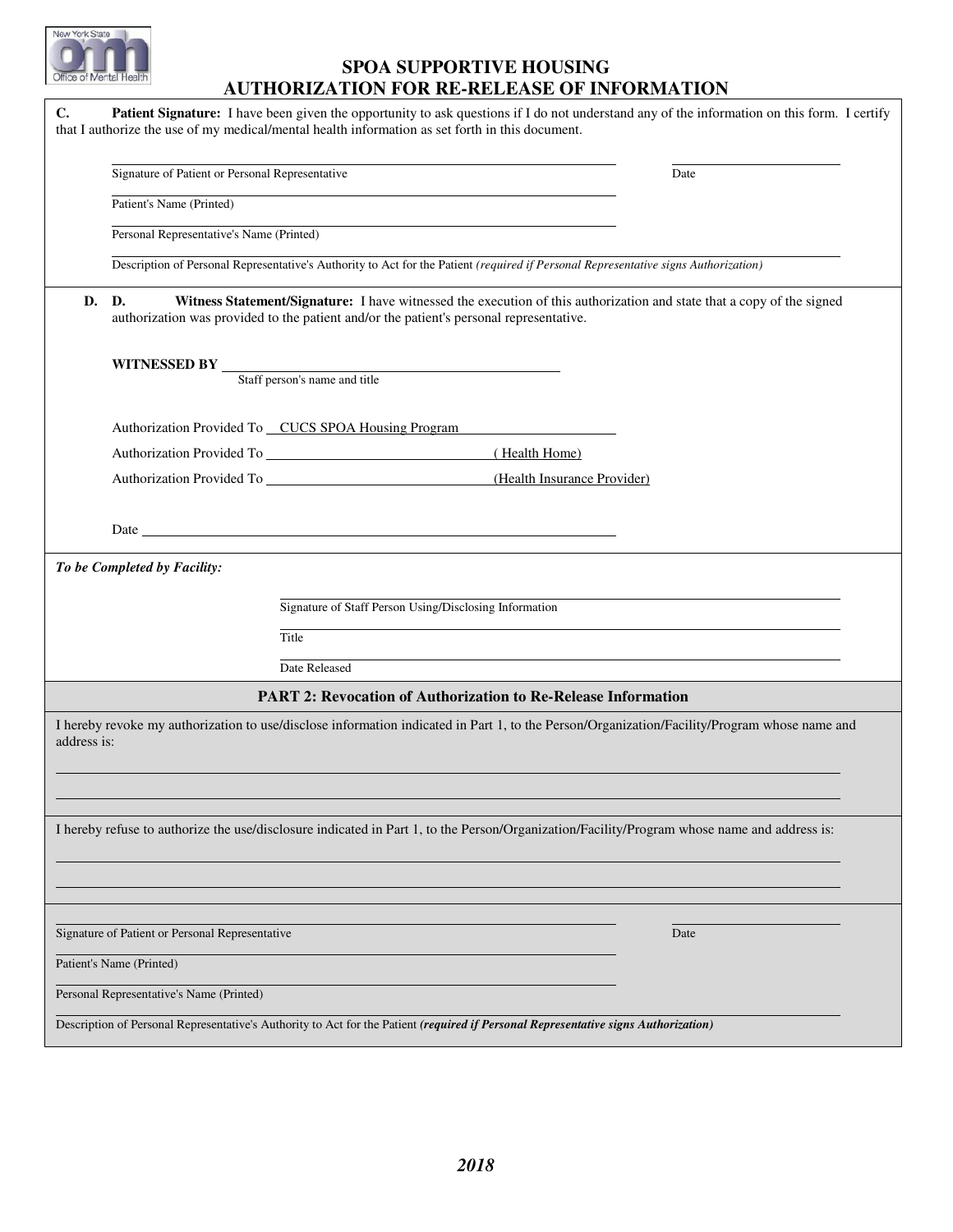|                                      | <b>SUPPORTIVE HOUSING POPULATIONS</b>                                                                                                                                                                                                                                                                                                                                                                  | <b>PLACEMENT AGENCY</b> |
|--------------------------------------|--------------------------------------------------------------------------------------------------------------------------------------------------------------------------------------------------------------------------------------------------------------------------------------------------------------------------------------------------------------------------------------------------------|-------------------------|
| <b>SMI</b>                           | Single adults with a serious mental illness (SMI) or who have a SMI with a co-occurring substance use disorder.                                                                                                                                                                                                                                                                                        | <b>CUCS</b>             |
| NY NY I/II                           | Homeless single adults with a serious mental illness (SMI) or who have a SMI with a co-occurring substance use disorder.                                                                                                                                                                                                                                                                               | <b>CUCS</b>             |
| NY NY III Pop A                      | Chronically homeless single adults with a serious mental illness (SMI) or who have a SMI with a co-occurring substance use<br>Idisorder.                                                                                                                                                                                                                                                               | HRA/OSAHS               |
| <b>NY NY III Pop B</b>               | Single adults who are currently living in NYS-operated psychiatric centers or NYS-operated transitional residences and who are at risk of<br>street or sheltered homelessness upon discharge.                                                                                                                                                                                                          | <b>CUCS</b>             |
| <b>NY NY III Pop C</b>               | Young adults, ages 18-24, who have a serious mental illness being treated in NYS licensed residential treatment facilities, State<br>psychiatric facilities or leaving or having recently left foster care and are at risk of street or sheltered homelessness upon discharge.                                                                                                                         | <b>CUCS</b>             |
| <b>NY NY III Pop D</b>               | Chronically homeless families, or families at serious risk of becoming chronically homeless, in which the head of the household requires<br>support due to a serious mental illness (SMI) or who are SMI with a co-occurring substance use disorder.                                                                                                                                                   | <b>HRA/OSAHS</b>        |
| <b>NY NY III Pop E</b>               | Homeless single adults who have a substance use disorder (SUD) that is the primary barrier to independent living and who have been<br>homeless 6 of the past 12 months.                                                                                                                                                                                                                                | <b>HRA/OSAHS</b>        |
| <b>NY NY III Pop F</b>               | Homeless or at risk of homeless single adults who have recently completed a course of treatment or are successfully participating in<br>treatment for a substance use disorder.                                                                                                                                                                                                                        | <b>HRA/OSAHS</b>        |
| NY NY III Pop G                      | Chronically homeless families or families at serious risk of becoming chronically homeless, in which the head of household suffers<br>from a substance abuse disorder, a disabling medical condition or HIV/AIDS.                                                                                                                                                                                      | <b>HRA/OSAHS</b>        |
| NY NY III Pop H                      | Chronically homeless single adults who are persons living with HIV/AIDS and HASA service connected who suffer from a serious mental<br>illness, a substance use disorder, or a co-occurring serious mental illness and substance use disorder, including those at serious risk of<br>becoming chronically homelessness who lack the resources and support networks needed to obtain access to housing. | <b>HRA/HASA</b>         |
| NY NY III Pop I                      | Young adults (aged 25 years or younger) leaving or having recently left foster care or who had been in foster care for more than a year<br>after their $16th$ birthday and who are at risk of street or sheltered homelessness.                                                                                                                                                                        | <b>ACS</b>              |
|                                      | <b>NYC 15/15 POPULATIONS</b>                                                                                                                                                                                                                                                                                                                                                                           | <b>PLACEMENT AGENCY</b> |
| <b>Adult Singles</b>                 | Chronically homeless single adults with a serious mental illness (SMI), a substance use disorder (SUD) (including those who are actively<br>using or have started their recovery process within the last 12 months), or those who may have a co-occurring SMI and SUD.                                                                                                                                 | <b>HRA/OSAHS</b>        |
| <b>Families</b>                      | Chronically homeless families or families at serious risk of becoming chronically homeless, in which the head of the household lives with<br>a SMI, SUD (including those who are actively using or have started their recovery process within the last 12 months), or those who may<br>have a co-occurring SMI and SUD.                                                                                | HRA/OSAHS               |
| <b>Young Adult</b><br><b>Singles</b> | Young adults (18-25 years of age) with high service utilization who are homeless or at risk of homelessness (including aging out of<br>foster care).                                                                                                                                                                                                                                                   | <b>HRA/OSAHS</b>        |

|                                       | <b>NYC 15/15 POPULATIONS</b>                                                                                                                                                                                                                                                                                            | <b>PLACEMENT AGENCY</b> |
|---------------------------------------|-------------------------------------------------------------------------------------------------------------------------------------------------------------------------------------------------------------------------------------------------------------------------------------------------------------------------|-------------------------|
| <b>Adult Singles</b>                  | Chronically homeless single adults with a serious mental illness (SMI), a substance use disorder (SUD) (including those who are actively<br>using or have started their recovery process within the last 12 months), or those who may have a co-occurring SMI and SUD.                                                  | <b>HRA/OSAHS</b>        |
| <b>Families</b>                       | Chronically homeless families or families at serious risk of becoming chronically homeless, in which the head of the household lives with<br>a SMI, SUD (including those who are actively using or have started their recovery process within the last 12 months), or those who may<br>have a co-occurring SMI and SUD. | <b>HRA/OSAHS</b>        |
| <b>Young Adult</b><br><b>Singles</b>  | Young adults (18-25 years of age) with high service utilization who are homeless or at risk of homelessness (including aging out of<br>foster care).                                                                                                                                                                    | <b>HRA/OSAHS</b>        |
| <b>Young Adult</b><br><b>Families</b> | Young Adults (18-25 years of age) with high service utilization who are pregnant or the head of household who are homeless or at risk<br>of homelessness (including aging out of foster care).                                                                                                                          | <b>HRA/OSAHS</b>        |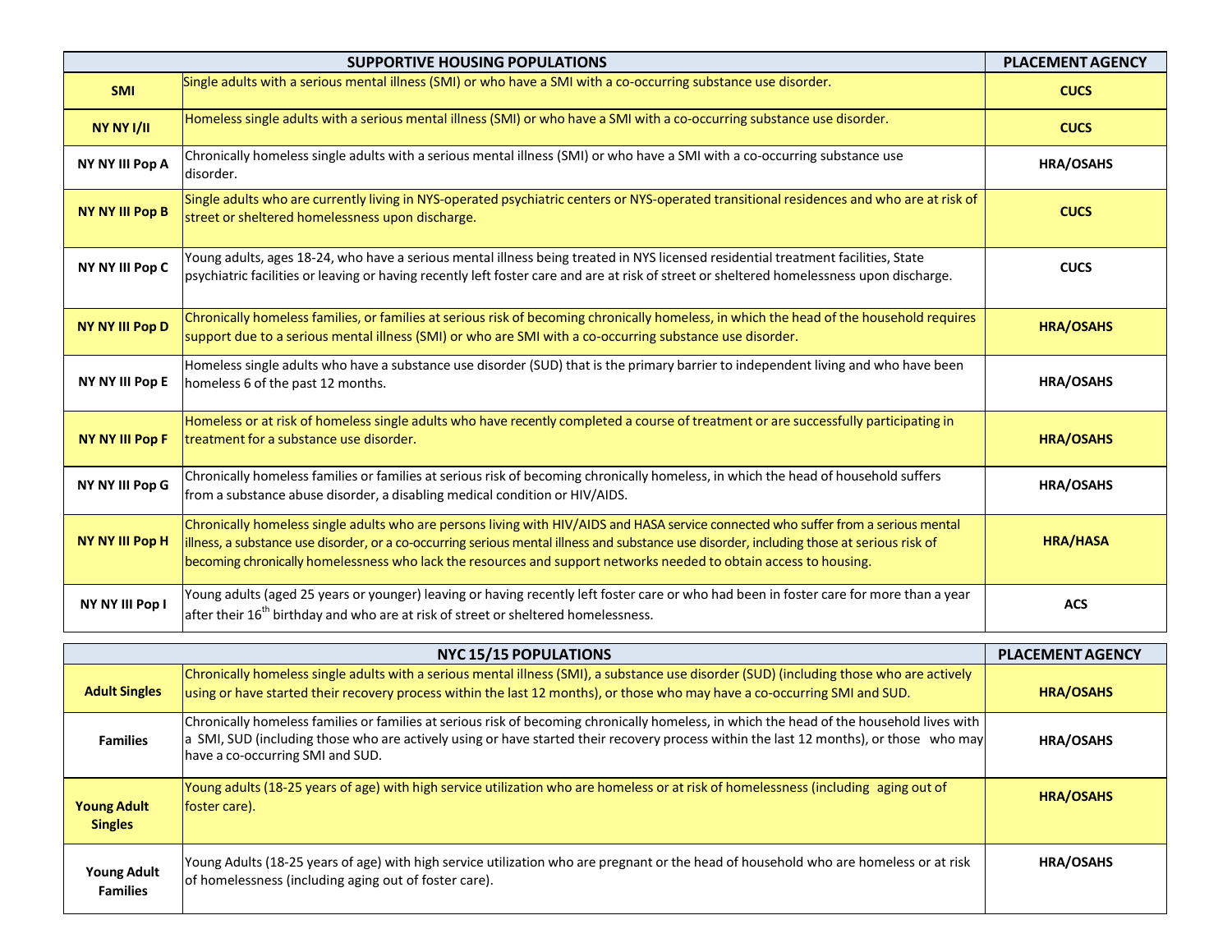|                                         | <b>Empire State Supportive Housing Initiative (ESSHI)</b>                                                                                                                             | <b>PLACEMENT AGENCY</b> |
|-----------------------------------------|---------------------------------------------------------------------------------------------------------------------------------------------------------------------------------------|-------------------------|
| <b>Mental Health</b><br>(Adult)         | Single adults who are homeless or at risk of homelessness with a serious mental illness (SMI) or a SMI with a co-occurring<br>substance use disorder.                                 | <b>CUCS</b>             |
| <b>Mental Health</b><br>(Young Adult)   | Young adults (18-25 years old) who are homeless or at risk of homelessness with a serious mental illness (SMI) or a serious emotional<br>disturbance (SED).                           | <b>CUCS</b>             |
| <b>SUD (Adult)</b>                      | Single adults who are homeless or at risk of homelessness with substance use disorder (SUD) as primary barrier to independent living.                                                 | <b>OASAS</b>            |
| <b>SUD (Young Adult)</b>                | Young adults (18-25 years old) who are homeless or at risk of homelessness with substance use disorder (SUD) as primary barrier to<br>independent living.                             | <b>OASAS</b>            |
| <b>Mental Health</b><br>(Families)      | Families that are homeless or at risk of homelessness, in which the head of household has a serious mental illness (SMI) or who is SMI<br>with a co-occurring substance use disorder. | <b>CUCS</b>             |
| <b>SUD (Families)</b>                   | Families who are homeless or at risk of homelessness in which the head of household has a substance use disorder (SUD) as a primary<br>barrier to independent living.                 | <b>OASAS</b>            |
|                                         | <b>DHS General Population</b>                                                                                                                                                         | <b>PLACEMENT AGENCY</b> |
| <b>DHS General</b><br><b>Population</b> | Housing for low-income single adults with a disabling clinical condition currently residing in/or serviced by a Department of<br>Homelessness Services (DHS) contracted program.      | <b>HRA/OSAHS</b>        |

|                    | <b>DHS General Population</b>                                                                                                 |
|--------------------|-------------------------------------------------------------------------------------------------------------------------------|
| <b>DHS General</b> | Housing for low-income single adults with a disabling clinical condition currently residing in/or serviced by a Department of |
| Population         | <b>Homelessness Services (DHS) contracted program.</b>                                                                        |

Appendix  $B - P$ age 1 of 2 02/18/22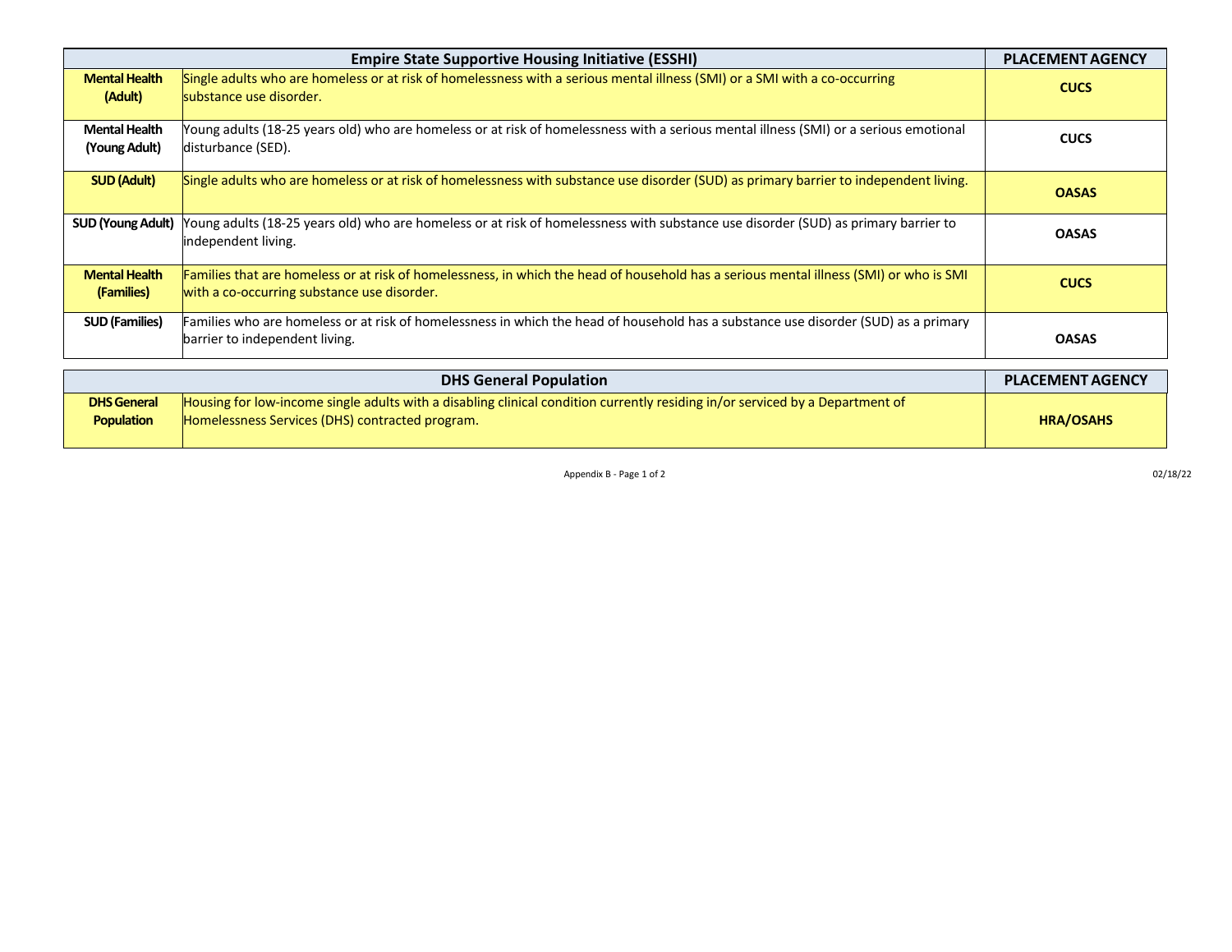| <b>PLACEMENT AGENCY</b>                                                             | <b>POPULATION</b>                                                                                                                                                                         | <b>CONTACT INFORMATION</b>                                                                                            |  |  |
|-------------------------------------------------------------------------------------|-------------------------------------------------------------------------------------------------------------------------------------------------------------------------------------------|-----------------------------------------------------------------------------------------------------------------------|--|--|
| <b>HRA Office of Supportive/Affordable</b><br><b>Housing &amp; Services (OSAHS)</b> | NY/NY III Populations A, D, E, F & G<br>NYC 15/15 Adult Singles<br>NYC 15/15 Young Adult Singles<br>NYC 15/15 Families<br>NYC 15/15 Young Adult Families<br><b>DHS General Population</b> | Office of Supportive/Affordable Housing & Services<br><b>Referral and Placement</b><br>placementinquiries@hra.nyc.gov |  |  |
| Administration for Children's Services  NY/NY III Population I<br>(ACS)             |                                                                                                                                                                                           | Paul Williams<br>Director<br>$(212) 676 - 6779$<br>Paul.williams@acs.nyc.gov                                          |  |  |
| <b>Office of Addiction Services and</b><br><b>Supports (OASAS)</b>                  | <b>ESSHI Adult Singles (SUD)</b><br><b>ESSHI Young Adult (SUD)</b><br><b>ESSHI Families (SUD)</b>                                                                                         | Office of Addiction Services and Supports (OASAS)<br>Bureau of Housing Services<br>housing@oasas.ny.gov               |  |  |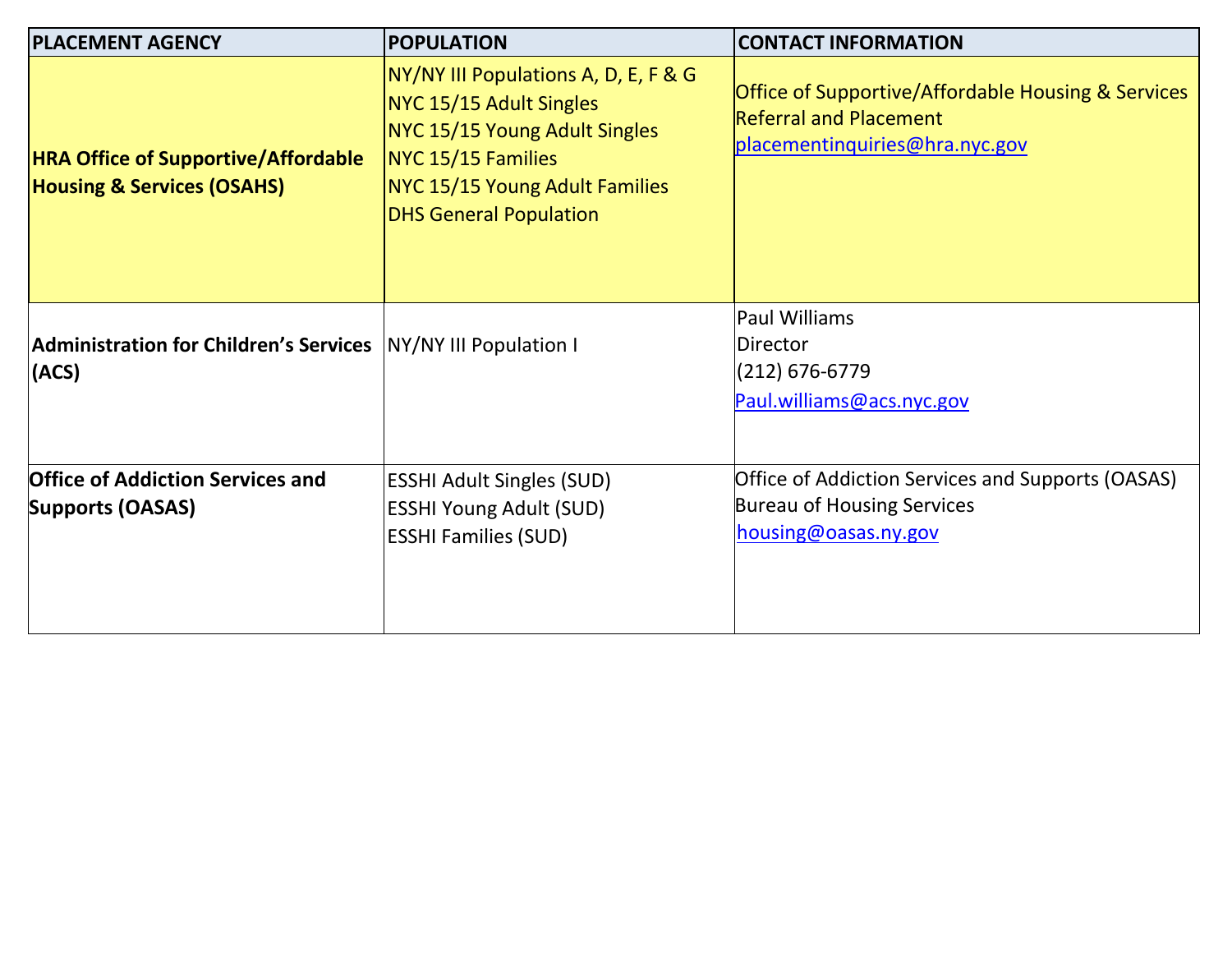| <b>PLACEMENT AGENCY</b>                                                      | <b>POPULATION</b>                                                                                                                                                             | <b>CONTACT INFORMATION</b>                                                                      |  |  |  |
|------------------------------------------------------------------------------|-------------------------------------------------------------------------------------------------------------------------------------------------------------------------------|-------------------------------------------------------------------------------------------------|--|--|--|
| <b>HRA HIV/AIDS Services Administration NY/NY III Population H</b><br>(HASA) |                                                                                                                                                                               | <b>Tommy Shi</b><br>Director of Housing<br>$(646)$ 565-7583<br>tommyshi@hra.nyc.gov             |  |  |  |
|                                                                              | <b>Alla Zarankina</b><br><b>Housing Unit Team Coordinator</b><br>$(212)$ 331-4923<br>zarankinaa@hra.nyc.gov                                                                   |                                                                                                 |  |  |  |
| <b>Center for Urban Community Services</b><br>(CUCS)                         | SMI<br>NY/NY I & II<br>NY NY III Pop B & C<br><b>ESSHI Adult Singles (Mental Health)</b><br><b>ESSHI Young Adult (Mental Health)</b><br><b>ESSHI Families (Mental Health)</b> | Center for Urban Community Services<br>(212) 801-3333 or (212) 801-3300<br>housinginfo@cucs.org |  |  |  |

Appendix B - Page 2 of 2  $02/18/22$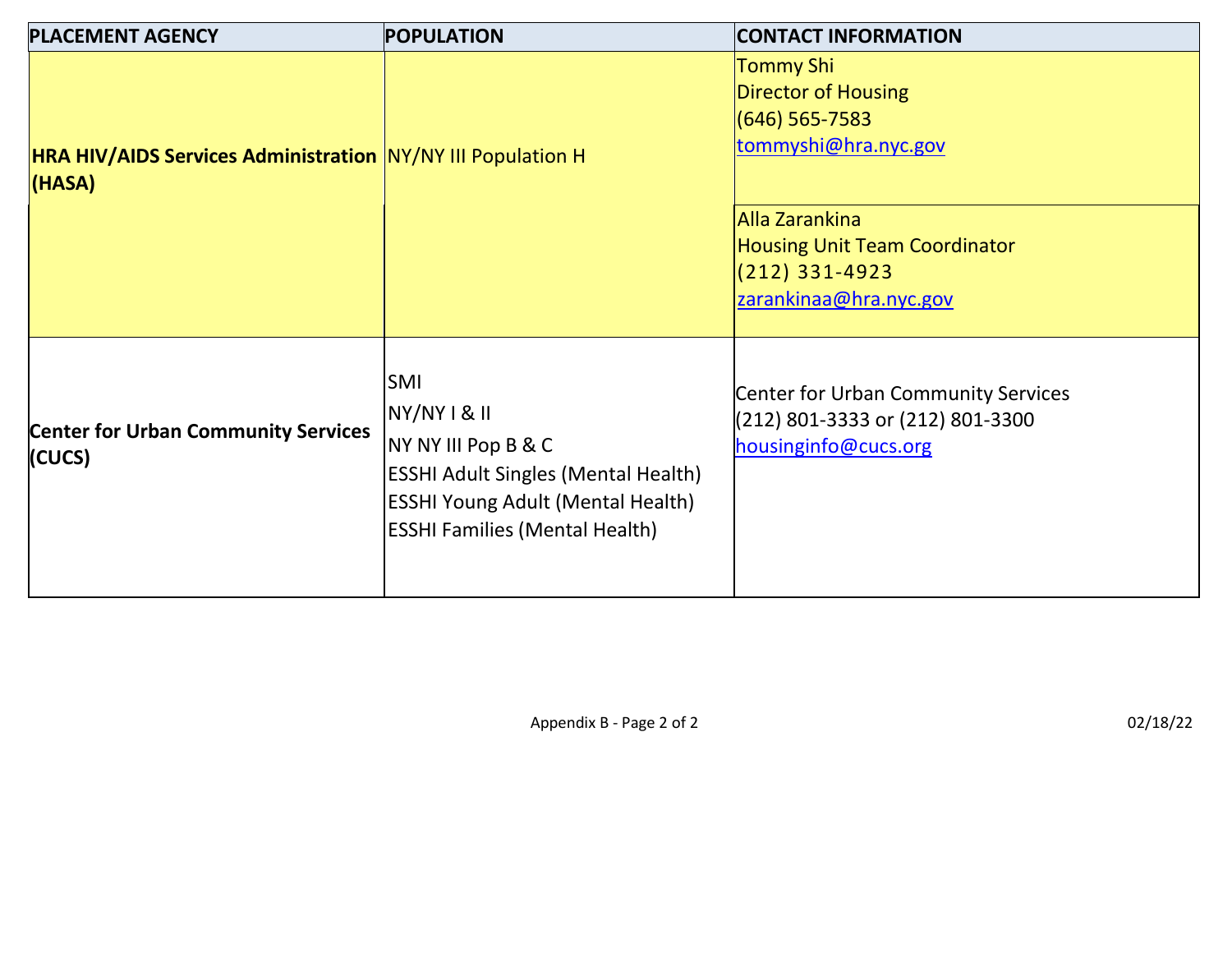| As of June 13, 2022 |  |  |
|---------------------|--|--|
|---------------------|--|--|

# **Vacancy Information for The Bronx**

| <b>Apartment Treatment-Level II</b>                      | Eligibility F   M   U   W |                |                |         |                    | <b>Intake Contact/Comments</b>                                                                                                                                                                                                                                                                                         |
|----------------------------------------------------------|---------------------------|----------------|----------------|---------|--------------------|------------------------------------------------------------------------------------------------------------------------------------------------------------------------------------------------------------------------------------------------------------------------------------------------------------------------|
| ACMH - Treatment Apartments (Manhattan/Bronx)            | NY/NY                     | $\overline{2}$ | $\mathbf 0$    |         | $0$ A              | Contact Katherine Durkin at (212) 274-8558, ext. 215. Must be NYNY I, II or NYNY III Pop A<br>eligible. Level II approval. All scattered-site apartments are shared.                                                                                                                                                   |
| ACMH - Treatment Apartments (Manhattan/Bronx)            | MН                        | 8              | $\mathbf 0$    |         | $0$   A            | Contact Katherine Durkin at (212) 274-8558, ext. 215. Must be approved for Level II. All<br>scattered-site apartments are shared.                                                                                                                                                                                      |
| GEEL - Bronx Apt. Tx.                                    | NY/NY                     | 3              | $\mathbf 0$    |         | $0$   A            | Contact Cathy Granitto at (718) 367-1900, ext. 19. Contact Cathy Granitto at (718) 367-1900<br>x19. Shared apartments with roommate(s). Need active SSI+Medicaid.                                                                                                                                                      |
| GEEL - Bronx Apt. Tx.                                    | MН                        |                | 3              |         | $0$ $A$            | Contact Cathy Granitto at (718) 367-1900, ext. 19. Contact Cathy Granitto at (718) 367-1900<br>x19. Shared apartments with roommate(s). Need active SSI+Medicaid.                                                                                                                                                      |
| <b>JBFCS - BITAP</b>                                     | <b>MH</b>                 | 4              | $\mathbf 0$    |         | $0$ $\uparrow$     | Contact Darnise Peeples at (212) 283-4858. x521212. Submit HRA2010e to<br>dpeeples@jbfcs.org. Please note this is shared housing only. Must have active SSI/Medicaid<br>beneftis.                                                                                                                                      |
| Mosaic Mental Health - Apartment Treatment Program       | MН                        | 0              | $\overline{c}$ |         | 2 $\blacksquare$ A | Contact Ana Brito at (718) 796-5300, ext. 166. NY/NY III pop B only Shared Apts. (Must have<br>active SSI & Medicaid, documents such as social security card, birth certificate, id)                                                                                                                                   |
| PIBLY - Bronx Apt. Tx. (ATP)                             | MН                        | $5-1$          | 5              |         | $0$   A            | Contact Renita Bowens-Marshall at (718) 863-4100, ext. 615. Immediate Openings! Please<br>email referrals to Renita Marshall at rmarshall@pibly.org                                                                                                                                                                    |
| Promesa - Bronx II                                       | MН                        |                | 8              |         | $0$ $A$            | Contact Sandra Bobea at (917) 471-8296.                                                                                                                                                                                                                                                                                |
| Promesa - Bronx III                                      | MH                        | $\mathbf 0$    | $\mathbf 0$    |         | $0$ $A$            | Contact Sandra Bobea at (917) 471-8296.                                                                                                                                                                                                                                                                                |
| UCC - ERP                                                | MН                        | $\overline{2}$ | $\overline{4}$ |         | $0$   A            | Contact Stephanie Carson at (718) 293-8400. "Level II" Male/Female Placement Available, Fax<br>SPOA Applicants Only. Shared Units.                                                                                                                                                                                     |
| Urban Pathways - Bronx Apartment Treatment Program       | MН                        | 0              | $\mathbf 0$    |         | 8   A              | Contact Nilza Phillips at (212) 736-7385, ext. 230. NY I/II and or Level II. Clients must have<br>Active SSI and Medicaid benefits. Must be willing to share a two bedroom apartment in the<br>Bronx. Will meet with case manager twice per week. All applications must be sent to<br>centralintake@urbanpathways.org. |
| <b>Congregate Support (CR/SRO)-Level II</b>              | <b>Eligibility</b>        |                |                | F MUW   |                    | <b>Intake Contact/Comments</b>                                                                                                                                                                                                                                                                                         |
| 163rd St. Improvement Council - Flossie Wilson Residence | NY/NY                     | 0              | $\mathbf 0$    |         | $3 \parallel A$    | Contact Chaynee Jenkins at (718) 328-7111.                                                                                                                                                                                                                                                                             |
| CAHS - Paige Apts.                                       | NY/NY                     | $\mathbf 0$    | $\mathbf 0$    |         | 0 <b>A</b>         | Contact Norman Moses at (718) 588-5388, ext. 702.                                                                                                                                                                                                                                                                      |
| Community Access - Vyse Avenue-NY/NY III Category B      | MН                        | $\mathbf 0$    | $\mathbf 0$    |         | 7   A              | Contact Dylan Pell at (917) 477-7280. contact-Seantae Young (917) 880-0467                                                                                                                                                                                                                                             |
| ICL - Crotona                                            | <b>MH</b>                 | $\mathbf 0$    | $\mathbf 0$    |         | 4   A              | Contact Intake Department at (212) 385-3030, ext. 16101. 2- POP A.2 - POP B. Referral Email:<br>iclhope@iclinc.org; referrals fax: 917-831-4436, or mail to ICL Hope: 125 Broad St. 3rd Floor<br>NY.NY 10004. Referral line: 844-ICL-HOPE                                                                              |
| PIBLY - Kizzy House                                      | NY/NY                     | $\mathbf 0$    | $\mathbf 0$    |         | 2 $\blacksquare$ A | Contact Rosa Blandino at (718) 863-4100, ext. 614. Applicant must be NY/NY I & II. No Faxed<br>Referrals Please. Mail to 1115 Westchester Avenue, Bronx NY 10459                                                                                                                                                       |
| Postgraduate Center - Shakespeare Ave                    | MH                        | $\mathbf 0$    | $\mathbf 0$    | $0$ $A$ |                    | Contact Leeann Grant at (212) 576-4180. State Hospitals. State Operated Transitional Living<br>Residences (On State Grounds), Brooklyn Mental Health Court, Adult Homes, Nursing Home<br>Remedy, AOT, Individuals with SMI released from prison Via CNYPC. Email all packets to<br>intake@pgcmh.org                    |
| Project Renewal - Fletcher Street Residence              | NY/NY                     | $\overline{1}$ | $\mathbf 0$    |         | $0$ $A$            | Contact Felia Olave at (718) 215-4320, ext. 803. or mail housing packets to ATTN: Admission<br>Project Renewal Fletcher Residence 491 Fletcher Place Bronx, NY 10457. Applicants will be<br>placed on waitlist.                                                                                                        |
| Project Renewal - Leona Blanche House (was Tinton Ave.)  | NY/NY                     | $\mathbf{0}$   | $\mathbf 0$    |         | $2 \parallel$ *    | Contact Roshaun Kraft at (718) 617-7442. Must be approved for NY I, II. Applications may be<br>mailed to 960 Tinton Avenue, Bronx, NY 10456 or scanned/emailed to<br>Roshaun.Kraft@projectrenewal.org. No faxes please!!                                                                                               |
| The Bridge - Bridgewater House                           | MH                        | $\Omega$       | 0              |         | $0$ A              | Contact Intake Department at (212) 663-3000, ext. 2042.                                                                                                                                                                                                                                                                |
| The Bridge - Morris Avenue                               | NY/NY                     | $\Omega$       | $\mathbf 0$    |         | $0$ $A$            | Contact Intake Department at (212) 663-3000, ext. 2042. Please mail applications. HUD<br>program- proof of income required. History of homelessness.                                                                                                                                                                   |

NY/NY= Applicant must be eligible for placement under the terms of the New York/New York Agreement to house homeless mentally ill individuals.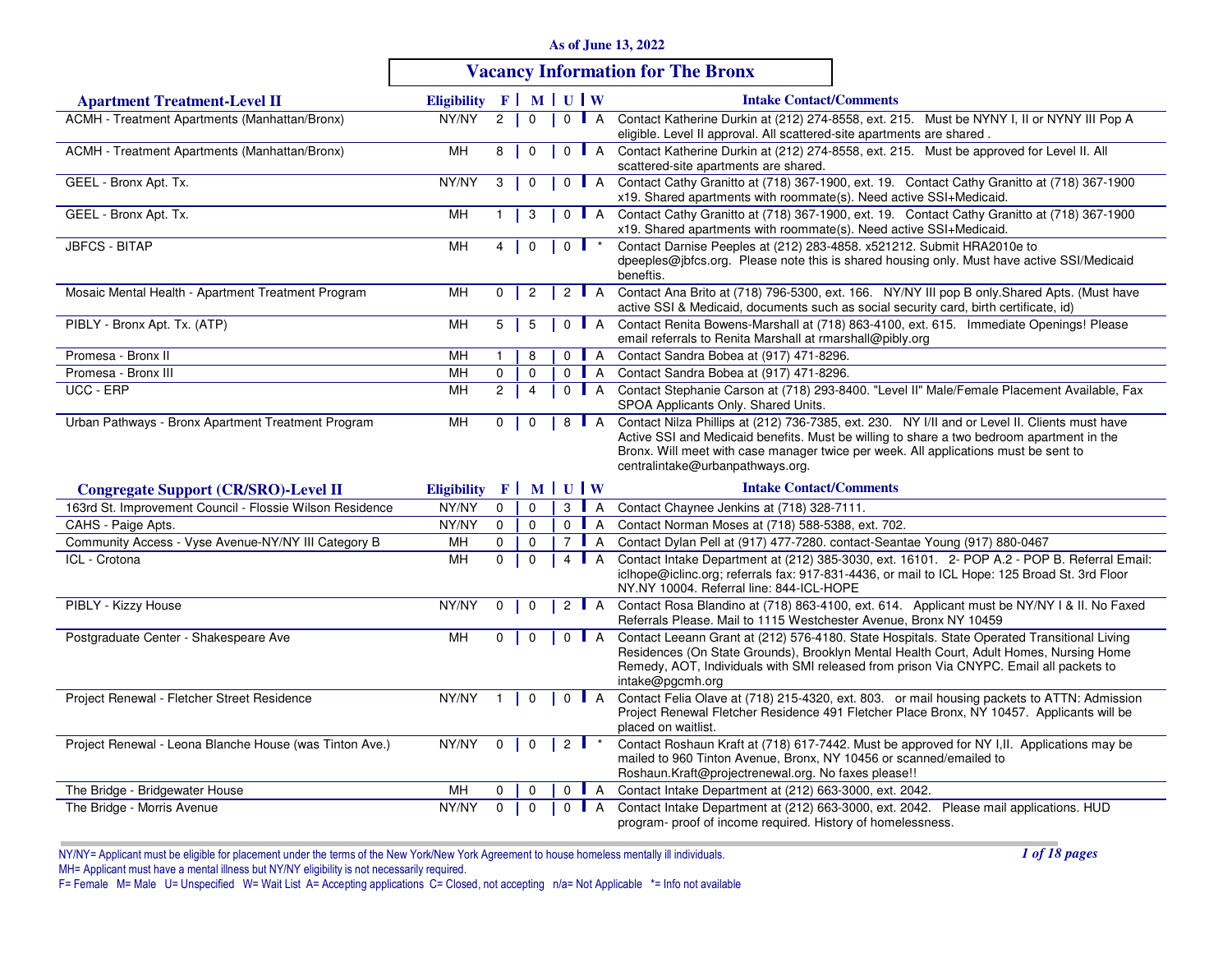| <b>Bronx Vacancy Information (cont.)</b>            | As of June 13, 2022 |                |              |              |                      |                                                                                                                                                                                                                                                                   |
|-----------------------------------------------------|---------------------|----------------|--------------|--------------|----------------------|-------------------------------------------------------------------------------------------------------------------------------------------------------------------------------------------------------------------------------------------------------------------|
| Unique People Services - Haven Apartments           | NY/NY               | $\mathbf 0$    | $\mathbf 0$  |              | 4   A                | Contact Sharice Randall at (718) 562-1199. Please Mail to: 2145 Southern Blvd, Bronx, NY<br>ATTN: Intake Dep't Or Email to LamarReneeK@uiniquepeopleservices.org or<br>MichaelE@uniquepeopleservices.org                                                          |
| Unique People Services - Hunter Apartments          | NY/NY               | $\mathbf 0$    | $\mathbf 0$  |              |                      | 0   n/a Contact Michael Ealy at (718) 562-1199. All packets must be complete, emailed, mailed or drop<br>off to site 806 Fairmount Place Bronx, NY 10460, all must be NY NY I, II eligible. Attention:<br>Nnamdi Okoro, CS. 718-466-3930                          |
| Urban Pathways - Hughes House CR/SRO                | <b>MH</b>           | $\mathbf{0}$   | $\mathbf 0$  |              | 4 $A$                | Contact Nilza Phillips at (212) 736-7385, ext. 230. State PC/acute psych inpt/ Prisons Forensic<br>Units; AOT Clients; active SSI/SSD (include Birth Cert. SS card, and award letter w/app). All<br>applications must be sent to centralintake@urbanpathways.org. |
| VOA - Wales Avenue Residence                        | NY/NY               | 0              | $\Omega$     | $\Omega$     |                      | Contact Ebony Burns at (347) 717-4030. Accepts only Pop. A.                                                                                                                                                                                                       |
| VOA - Wales Avenue Residence                        | MH                  | $\mathbf 0$    | $\mathbf{0}$ |              | $0$ A                | Contact Ebony Burns at (347) 717-4030. Accepts only Pop. C.                                                                                                                                                                                                       |
| <b>Congregate Treatment (Super CR)-Level II</b>     | <b>Eligibility</b>  |                | $F$ MUUW     |              |                      | <b>Intake Contact/Comments</b>                                                                                                                                                                                                                                    |
| Beacon of Hope - Bronx I, II & III                  | MH                  | $\Omega$       | $\Omega$     |              | $10$ $A$             | BPC referrals only. Please mail all referrals.                                                                                                                                                                                                                    |
| Beacon of Hope - Bronx IV                           | MН                  | $\mathbf 0$    | $\mathbf 0$  |              | $0$ $A$              | Contact Jacqueline Rosario-Perez at (718) 892-3494. BPC referrals only. Please mail all referrals.                                                                                                                                                                |
| Beacon of Hope - Cardinal Cooke (Hearing-Impaired)  | MН                  | $\mathbf 0$    | $\mathbf{0}$ |              | 2 $\blacksquare$ A   | Contact Jacqueline Rosario-Perez at (718) 367-6990. State PC priority, then acute psychiatric<br>hospitals. Please mail all referrals. ASL required for deaf priority referrals                                                                                   |
| H.O.G.A.R. - HOGAR Ariel                            | MН                  |                |              | $\star$      |                      | Contact Blanca Rivera at (718) 893-9893. Bronx Psych Center referrals only.Info NA                                                                                                                                                                                |
| <b>JBFCS - Burnside CR</b>                          | NY/NY               | $\mathbf{1}$   | $\mathbf 0$  |              | $0$ A                | Contact Darnise Peeples at (212) 283-4858. Must have NY I and II approval and be in a shelter.<br>x521212                                                                                                                                                         |
| PIBLY - Overing House (CTP)                         | MН                  | 0              | $\mathbf 1$  |              | 0 <b>A</b>           | Contact Renita Bowens-Marshall at (718) 863-4100, ext. 615. Immediate Openings for<br>applicants. State Hospital Priority. Please email referral to rmarshall@pibly.org.                                                                                          |
| PIBLY - Rosebud House                               | NY/NY               | $\mathbf{1}$   | $\mathbf{1}$ |              | $0$ A                | Contact Lisa Hall at (718) 292-3514. Applicant must be NY/NY   & II. No Faxed Referrals. Mail<br>referrals to 514 Concord Avenue, Bronx NY 10455 ATTN: Chaynee Jenkins                                                                                            |
| Promesa - Anderson                                  | MH                  | $\mathbf{1}$   | 3            | $\Omega$     | $\mathsf{I}$ A       | Contact Sandra Bobea at (917) 471-8296.                                                                                                                                                                                                                           |
| Promesa - Bronx IV                                  | MH                  | $\mathbf{1}$   | $\mathbf 0$  | $\mathbf 0$  | $\blacksquare$ A     | Contact Sandra Bobea at (917) 471-8296.                                                                                                                                                                                                                           |
| Promesa - Kelly St. Residence                       | NY/NY               | $\mathbf 0$    | $\Omega$     |              | $0$ $\blacksquare$ C | Contact Sandra Bobea at (917) 471-8296.                                                                                                                                                                                                                           |
| Promesa - Kelly St. Residence                       | MH                  | $\mathbf{1}$   | $\mathbf 0$  |              | $0$ $A$              | Contact Sandra Bobea at (917) 471-8296.                                                                                                                                                                                                                           |
| TSI - Bronx Super CR                                | MH                  | $\mathbf{1}$   | $\mathbf{1}$ |              | $0$ A                | Contact Melinda Tejera at (718) 425-4990. Bronx County residents only.                                                                                                                                                                                            |
| Urban Pathways - Crotona CR                         | MH                  | $\mathbf{0}$   | $\mathbf 0$  |              | $0 \parallel C$      | Contact Nilza Phillips at (212) 736-7385, ext. 230. Individuals from PC's acute hospitals,<br>homeless shelters, OMH licensed programs, Active SSI. All applications must be sent to<br>centralintake@urbanpathways.org.                                          |
| <b>Supported Housing - Scattered Site-Community</b> | <b>Eligibility</b>  | $F \mid$       |              | <b>MUW</b>   |                      | <b>Intake Contact/Comments</b>                                                                                                                                                                                                                                    |
| <b>ACMH - Bronx Scatter Site</b>                    | NY/NY               | $\overline{2}$ | $\mathbf 0$  |              | $0$   A              | Contact Katherine Durkin at (212) 274-8558, ext. 215. Referrals must come from OMH priority<br>populations (State PC, Acute Inpatient, AOT, RTF, OMH Licensed CR-SRO, Nursing or Adult<br>Home, Chronic Street/Shelter Homeless)                                  |
| <b>ACMH - Bronx Scatter Site</b>                    | MН                  | 5              | 5            |              | 0 <b>A</b>           | Contact Katherine Durkin at (212) 274-8558, ext. 215. Community Care Approval                                                                                                                                                                                     |
| Baltic Street AEH, Inc. - HomeWorks S/H             | MH                  | $\star$        | $\star$      | $\star$      |                      | Contact Rosita Marinez at (718) 563-2807. Long Wait List.Info NA                                                                                                                                                                                                  |
| Beacon of Hope - BPC II Supported Housing           | MН                  | $\mathbf 0$    | $\mathbf 0$  |              | $0$ $A$              | Contact Theresa Carter at (718) 239-5206. Must be approved for Community Care. Please mail<br>all referrals.                                                                                                                                                      |
| Beacon of Hope - BPC Supported Housing              | <b>MH</b>           | $\mathbf 0$    | $\Omega$     | $\mathbf{1}$ | $\blacksquare$ A     | Contact Theresa Carter at (718) 239-5206.                                                                                                                                                                                                                         |
| Beacon of Hope - East Bronx S/H                     | NY/NY               | $\Omega$       | $\Omega$     |              | $5$ $A$              | Contact Sharon Bertie at (718) 239-5206. Please mail packets to 2510 Westchester Ave #210<br>Bronx, NY 10461. Client must have Community Care approval.                                                                                                           |
| Beacon of Hope - East Bronx S/H                     | MH                  | 0              | $\mathbf 0$  |              | $5$ $A$              | Contact Sharon Bertie at (718) 239-5206. Must have Community Care approval.                                                                                                                                                                                       |
| Beacon of Hope - Highbridge S/H                     | <b>MH</b>           | $\Omega$       | $\mathbf 0$  |              | 2 $\blacksquare$ A   | Contact Sharon Bertie at (718) 239-5206. Please mail all referrals. Must be approved for<br>Community Care.                                                                                                                                                       |
| BRC - HomePlus (Bronx Supported)                    | NY/NY               | $\mathbf 0$    | $\mathbf 0$  |              |                      | 0 C Contact Patrice Jackson at (718) 402-3875.                                                                                                                                                                                                                    |

NY/NY= Applicant must be eligible for placement under the terms of the New York/New York Agreement to house homeless mentally ill individuals.MH= Applicant must have a mental illness but NY/NY eligibility is not necessarily required.<br>F= Female M= Male U= Unspecified W= Wait List A= Accepting applications C= Closed, not accepting n/a= Not Applicable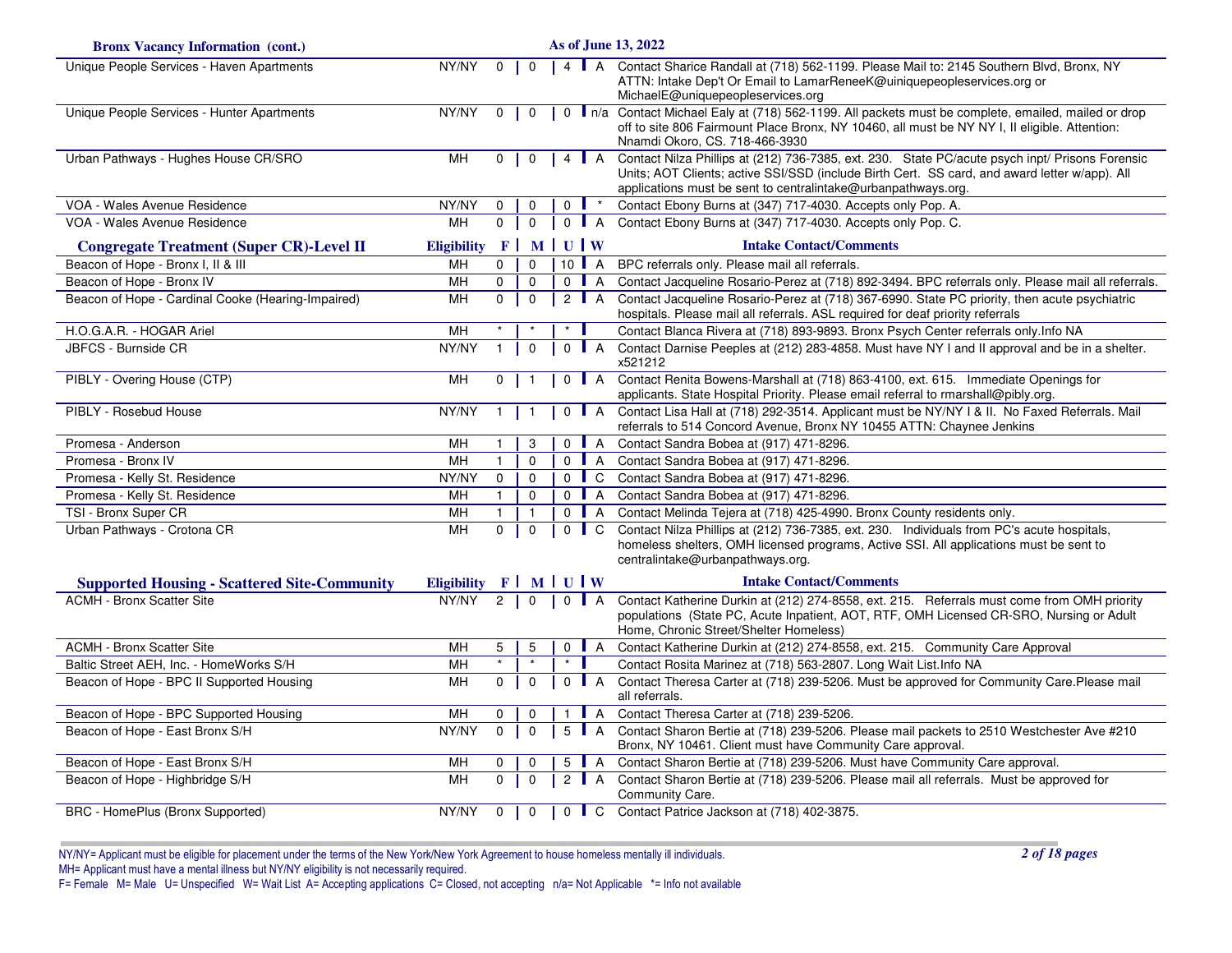| <b>Bronx Vacancy Information (cont.)</b>                   |       |                |                |                |                    | As of June 13, 2022                                                                                                                                                                                                   |
|------------------------------------------------------------|-------|----------------|----------------|----------------|--------------------|-----------------------------------------------------------------------------------------------------------------------------------------------------------------------------------------------------------------------|
| BRC - HomePlus (DOHMH Sec. 8)                              | NY/NY | $\mathbf 0$    | $\mathbf 0$    |                |                    | 2 A Contact Patrice Jackson at (718) 402-3875. Contact Joseph Antonetty. Please email packages<br>to jantonetty@brc.org.                                                                                              |
| BRC - HomePlus (MAP/CR Long Stayers - Bronx)               | MH    | $\Omega$       | $\Omega$       |                | $0$ $A$            | Contact Patrice Jackson at (718) 402-3875.                                                                                                                                                                            |
| BRC - HomePlus (NY/NY III Cat. B)                          | MH    | $\mathbf 0$    | $\mathsf 0$    |                | $0$ $A$            | Contact Patrice Jackson at (718) 402-3875.                                                                                                                                                                            |
| BRC - HomePlus (OMH Sec. 8)                                | MH    | $\overline{0}$ | $\mathbf 0$    | 8              | $\blacksquare$ A   | Contact Patrice Jackson at (718) 402-3875. Contact Joseph Antonetty. Please email packages<br>to jantonetty@brc.org.                                                                                                  |
| BRC - HomePlus RCE NY SH 80-20                             | MH    | $\overline{0}$ | $\mathbf 0$    |                | $3$ A              | Contact Patrice Jackson at (718) 402-3875. Please contact Joseph Antonetty. Please email<br>packages to jantonetty@brc.org Referrals must come from state hospitals.                                                  |
| Comunilife - Adult Home Housing Program                    | MH    | $\overline{0}$ | $\Omega$       |                |                    | 0 A Contact Monica Solano at (718) 617-1987, ext. 7145. Vacancy is for current Adult Home<br>Residents only. Mail HRA application to Pam Timmins at below address. No faxes.                                          |
| Comunilife - Bronx S/H                                     | NY/NY | $\mathbf 0$    | $\mathbf 0$    |                | $0$ $A$            | Contact Monica Solano at (718) 617-1987, ext. 7145. Mail HRA applications to Monica Solano<br>at:1020 Grand Concourse 4th Fl. North Tower Bronx, NY 10451                                                             |
| Comunilife - Bronx S/H                                     | MH    | 0              | $\mathbf 0$    |                | 0 <b>A</b>         | Contact Monica Solano at (718) 617-1987, ext. 7145. Mail HRA applications to Monica Solano<br>at:1020 Grand Concourse 4th Fl. North Tower Bronx, NY 10451                                                             |
| Comunilife - NY/NY III Category B (2007)                   | MH    | 0              | 0              | $\mathbf 0$    | $\blacksquare$     | Contact Monica Solano at (718) 617-1987, ext. 7145. Mailed packets only. No faxes.                                                                                                                                    |
| Federation of Organizations - Scattered Site SH (Veterans) | NY/NY | $\Omega$       | $\overline{2}$ |                | $0$   A            | Contact Natia Veney at (631) 236-4325, ext. 3198. We currently have no vacancies. Applicants<br>need to be approved for community care and NYNYII. Please send referrals to Nancy Magee<br>(631) 236-4120.            |
| GEEL - East 182nd St.                                      | MH    | $\Omega$       | 0              | $\mathbf{0}$   | $\blacksquare$ C   | Contact Jennifer Estrada- Tutein at (718) 733-5600, ext. 11. No longer accepting referrals.                                                                                                                           |
| GEEL - Supported Hsg. II                                   | NY/NY | $\mathbf 0$    | $\mathbf 0$    |                | $0 \parallel C$    | Contact Marvin Cooper at (718) 733-5600, ext. 15. Very long wait list. New admissions in<br>shared living apartments only (with roommates). For inquiries, please call (718) 562-5444.                                |
| GEEL - Supported Hsg. II                                   | MH    | 0              | $\Omega$       |                | $0 \mid C$         | Contact Marvin Cooper at (718) 733-5600, ext. 15. Wait list is closed. For inquiries, please call<br>(718) 562-5444                                                                                                   |
| H.O.G.A.R. - NY/NY III Category B (2012) - S/H VIII        | MH    | $\star$        | $\star$        | $\star$        |                    | Contact Ileana Perez at (718) 620-8913. Info NA.                                                                                                                                                                      |
| H.O.G.A.R. - Supported Housing I                           | NY/NY | 0              | 0              |                | $0$   A            | Contact Ileana Perez at (718) 620-8913.                                                                                                                                                                               |
| H.O.G.A.R. - Supported Housing II (a.k.a. SH '05)          | MH    | $\mathbf 0$    | $\mathbf 0$    |                | $0$   A            | Contact Ileana Perez at (718) 620-8913. All referrals must be filled through SPOA.                                                                                                                                    |
| H.O.G.A.R. - Supported Housing III NY/NY III B (2007)      | MH    | 0              | $\mathbf 0$    |                | $0$ $A$            | Contact Ileana Perez at (718) 620-8913. Mail to 1216 Southern Blvd Bx, NY 10459.NY III B<br>Backfill Only.                                                                                                            |
| H.O.G.A.R. - Supported Housing IV                          | MН    | 0              | $\mathbf 0$    |                | 2 $\blacksquare$ A | Contact Ileana Perez at (718) 620-8913. Mail to 1216 Southern Blvd Bx, NY 10459.                                                                                                                                      |
| H.O.G.A.R. - Supported Housing IX                          | MH    | 0              | $\mathbf 0$    | $\mathbf 0$    | $\blacksquare$ A   | Contact Ileana Perez at (718) 620-8913.                                                                                                                                                                               |
| H.O.G.A.R. - Supported Housing V NY/NY III Cat B (2009)    | MH    | 0              | $\pmb{0}$      | $\overline{1}$ | $\mathsf{A}$       | Contact Ileana Perez at (718) 620-8913. Mail to 1216 Southern Blvd Bx, NY 10459. NY III B<br><b>Backfill Only</b>                                                                                                     |
| H.O.G.A.R. - Supported Housing VI                          | MH    | 0              | $\mathbf 0$    |                | $0$   A            | Contact Ileana Perez at (718) 620-8913. Mail to 1216 Southern Blvd Bx, NY 10459.                                                                                                                                      |
| H.O.G.A.R. - Supported Housing VII                         | MH    | 0              | 0              | $\mathbf{0}$   | $\blacksquare$ A   | Contact Ileana Perez at (718) 620-8913.                                                                                                                                                                               |
| ICL - Bronx Forensic S/H                                   | MH    | $\Omega$       | $\Omega$       |                | $0$ $A$            | Contact Intake Department at (212) 385-3030, ext. 16101. Referral Email: iclhope@iclinc.org;<br>referrals fax: 917-831-4436, or mail to ICL Hope: 125 Broad St. 3rd Floor NY.NY 10004. Referral<br>line: 844-ICL-HOPE |
| JBFCS - Bronx I SAP (Cat. B)                               | MH    | 0              | $\overline{2}$ |                | 0 <b>A</b>         | Contact Darnise Peeples at (212) 283-4858. x521212. Referrals from State Psychiatric Centers<br>only. Submit HRA2010e to dpeeples@jbfcs.org. All apartments are shared.                                               |
| JBFCS - Bronx II SAP                                       | MH    | $\mathbf{1}$   | 0              | $\mathbf{0}$   | $\blacksquare$ A   | Contact Darnise Peeples at (212) 283-4858. x521212 Email HRA2010e to dpeeples@jbfcs.org                                                                                                                               |
| JBFCS - Bronx REAL S/H                                     | MH    | 0              | $\Omega$       |                | $0$ $A$            | Contact Darnise Peeples at (212) 283-4858. x521212. Wait List only.                                                                                                                                                   |
| JBFCS - Bronx SPC SAP                                      | MH    | $\overline{2}$ | $\overline{4}$ |                | $0$ $A$            | Contact Darnise Peeples at (212) 283-4858. x521212. Referrals from State Psychiatric Centers<br>only. Long wait list. All apartments are shared.                                                                      |
| JBFCS - Manhattan III SAP (Cat. B)                         | MH    | $\mathbf{0}$   | $\overline{1}$ |                |                    | 0 A Contact Darnise Peeples at (212) 283-4858. x521212. Referrals from State Psychiatric Centers<br>only. Long wait list. All apartments are shared.                                                                  |
| JBFCS - Manhattan SPC SAP ('09 PC Long Stay)               | MH    | 0              | $\mathbf 0$    |                | $0$   A            | Contact Darnise Peeples at (212) 283-4858. x521212. Referrals from State Psychiatric Centers<br>only. All apartments are shared.                                                                                      |
| Mental Health Association - Bronx S/H                      | MH    | 0              | $\Omega$       |                |                    | 2    A Contact Angeline Marcos at (212) 360-6835. Very long wait list                                                                                                                                                 |

*3 of 18 pages*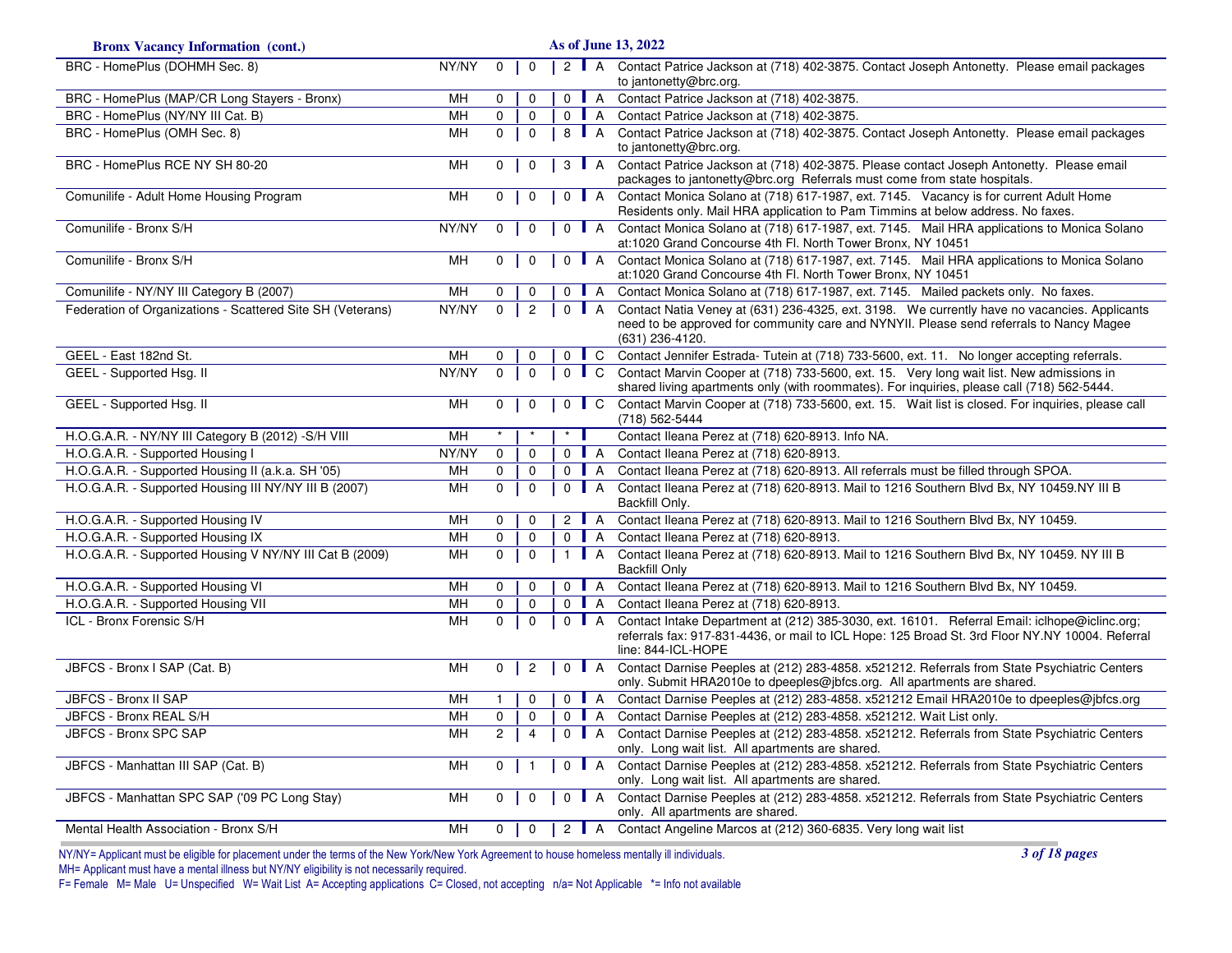| <b>Bronx Vacancy Information (cont.)</b>                   |           |                |                |                 |                    | As of June 13, 2022                                                                                                                                                                                                                                                                                                       |
|------------------------------------------------------------|-----------|----------------|----------------|-----------------|--------------------|---------------------------------------------------------------------------------------------------------------------------------------------------------------------------------------------------------------------------------------------------------------------------------------------------------------------------|
| Mosaic Mental Health - Bronx S/H                           | NY/NY     | $\mathbf 0$    | $\mathbf 0$    |                 |                    | 0 n/a Contact Ana Brito at (718) 796-5300, ext. 166. program full                                                                                                                                                                                                                                                         |
| Mosaic Mental Health - Bronx S/H                           | MН        | $\mathbf 0$    | $\mathbf 0$    | $\Omega$        | $\overline{A}$     | Contact Ana Brito at (718) 796-5300, ext. 166.                                                                                                                                                                                                                                                                            |
| Mosaic Mental Health - NY/NY III Catgory B (2007)          | MН        | $\mathsf{O}$   | $\pmb{0}$      | 6   A           |                    | Contact Ana Brito at (718) 796-5300, ext. 166. wait listing all NY/NY pop. B clients. Shared<br>Apts.(Must have active SSI & Medicaid, documents social security, birth certificate & id)                                                                                                                                 |
| PIBLY - NY/NY III Category B (2012)                        | MH        | 0              | $\mathbf 0$    |                 | $0$ $A$            | Contact Nicole Bernier at (718) 430-0121. Program has vacancies, however referring source<br>must backfill with NYNY III Population B.                                                                                                                                                                                    |
| PIBLY - NY/NY III Category B (2007)                        | MН        | $\Omega$       | 0              |                 | 0 <b>A</b>         | Contact Nicole Bernier at (718) 430-0121. Very long wait list                                                                                                                                                                                                                                                             |
| PIBLY - S/H Opportunities Program                          | NY/NY     | $\mathbf 0$    | $\mathbf 0$    |                 | $0$   A            | Contact Nicole Bernier at (718) 430-0121. Very long wait list. Must meet HUD definition of<br>homeless.                                                                                                                                                                                                                   |
| PIBLY - S/H Opportunities Program                          | MH        | 0              | $\mathbf 0$    | $0$ $A$         |                    | Contact Nicole Bernier at (718) 430-0121. Very long wait list.                                                                                                                                                                                                                                                            |
| PIBLY - Supported Housing '05                              | MН        | 0              | $\mathbf 0$    |                 | $0$   A            | Contact Nicole Bernier at (718) 430-0121. Very long wait list.                                                                                                                                                                                                                                                            |
| Postgraduate Center - Bronx '09 Scatter Site               | <b>MH</b> | $\mathbf{0}$   | $\mathbf{0}$   | $0$ $A$         |                    | Contact Leeann Grant at (212) 576-4180. OMH priority populations or backfill only. Email all<br>packets to intake@pgcmh.org                                                                                                                                                                                               |
| Postgraduate Center - Bronx S/H                            | NY/NY     | $\mathbf 0$    | 0              |                 | $0$ A              | Contact Leeann Grant at (212) 576-4180. Email all packets to intake@pgcmh.org                                                                                                                                                                                                                                             |
| Postgraduate Center - Bronx S/H                            | MН        | 0              | $\overline{c}$ |                 | $0$ $A$            | Contact Leeann Grant at (212) 576-4180. Shared apts. Email all packets to intake@pgcmh.org                                                                                                                                                                                                                                |
| Postgraduate Center - NY/NY III Category B (2009)          | MН        | 0              | $\mathbf 0$    |                 | $0$ $A$            | Contact Leeann Grant at (212) 576-4180. Email all packets to intake@pgcmh.org                                                                                                                                                                                                                                             |
| Project Renewal - Bronx Supported Housing                  | MН        | $\mathbf 0$    | $\mathbf 0$    |                 | $0$   A            | Contact Roshaun Kraft at (718) 617-7442.                                                                                                                                                                                                                                                                                  |
| St. Vincent's Hospital Westchester - Bronx S/H             | MН        | 0              | $\mathbf 0$    |                 | $1$ $A$            | Contact Michael Coscia at (718) 982-4751.                                                                                                                                                                                                                                                                                 |
| SUS - Mobile Team II                                       | MH        | $\mathbf 0$    | $\mathbf 0$    |                 | $0$ $A$            | Contact SUS Intake at (917) 408-1649.                                                                                                                                                                                                                                                                                     |
| SUS - NY/NY III Category B (2007)                          | MH        | $\mathbf 0$    | $\mathbf 0$    |                 | $0$   A            | Contact SUS Intake at (917) 408-1649. Must come from a State Hospital                                                                                                                                                                                                                                                     |
| SUS - Supported Housing '05                                | MH        | 0              | 0              |                 | $0$ A              | Contact SUS Intake at (917) 408-1649.                                                                                                                                                                                                                                                                                     |
| The Bridge - DOHMH 48                                      | MH        | $\mathbf 0$    | $\mathsf 0$    | $0$ $A$         |                    | Contact Intake Department at (212) 663-3000, ext. 2042. Please mail applications. Homeless<br>or risk of homelessness required.                                                                                                                                                                                           |
| The Bridge - NY II DOHMH Bronx Supported                   | NY/NY     | 0              | $\mathbf 0$    |                 | $0$ $A$            | Contact Intake Department at (212) 663-3000, ext. 2042. Please mail applications.                                                                                                                                                                                                                                         |
| The Bridge - NY/NY II DOHMH Bronx Supported Housing        | MН        | $\mathbf 0$    | $\mathbf{0}$   | $0$ $A$         |                    | Contact Intake Department at (212) 663-3000, ext. 2042. History of homelessness. Please mail<br>applications.                                                                                                                                                                                                             |
| The Bridge - Supported Housing '05                         | MН        | $\mathbf 0$    | $\mathbf 0$    |                 | $0$   A            | Contact Intake Department at (212) 663-3000, ext. 2042. Please mail applications. Long wait list.                                                                                                                                                                                                                         |
| The Bridge - The Belmont - NY/NY III Category A & B (2012) | NY/NY     | $\mathbf 0$    | $\mathbf 0$    |                 | $0$ $A$            | Contact Intake Department at (212) 663-3000, ext. 2042. NY III Cat. A                                                                                                                                                                                                                                                     |
| The Bridge - The Belmont - NY/NY III Category A & B (2012) | МH        | 0              | 0              |                 | $0$   A            | Contact Intake Department at (212) 663-3000, ext. 2042. Cat. B. CC approval required.                                                                                                                                                                                                                                     |
| UCC - Ehrlich S/H (ESP)                                    | MН        | 0              | $\mathbf 0$    | $\mathbf{1}$    | $\blacksquare$ A   | Contact Stephanie Carson at (718) 293-8400. Long Term Waiting List Only.                                                                                                                                                                                                                                                  |
| UCC - Supported Housing '05                                | <b>MH</b> | 0              | $\mathbf 0$    |                 | $0$ A              | Contact Stephanie Carson at (718) 293-8400. Long Term Waiting List Only.                                                                                                                                                                                                                                                  |
| Unique People Services - Bronx S/H                         | NY/NY     | $\overline{c}$ | $\overline{c}$ |                 | $0$ $A$            | Contact Confesora Castoire at (718) 741-0606. All packages to be sent by mail.                                                                                                                                                                                                                                            |
| Unique People Services - Bronx S/H                         | MН        | $\overline{2}$ | $\overline{2}$ | $\mathsf{O}$    | $\blacksquare$ A   | Contact Confesora Castoire at (718) 741-0606. All packages to be sent by mail.                                                                                                                                                                                                                                            |
| Unique People Services - Nursing Home Remedy Members       | MH        | $\star$        | $\star$        | $\cdot$ $\cdot$ |                    | Contact Confesora Castoire at (718) 741-0606. Bronx, Manhattan, and Westchester housing.                                                                                                                                                                                                                                  |
| Unique People Services - NY/NY III Category B (2007)       | MН        | $\mathbf{1}$   | $\mathbf{1}$   |                 | $0$ $A$            | Contact Confesora Castoire at (718) 741-0606. All packages to be mailed.                                                                                                                                                                                                                                                  |
| Urban Pathways - MRT Supported Housing-Bronx               | MН        | $\mathbf 0$    | $\mathbf 0$    |                 | $3 \mid A$         | Contact Nilza Phillips at (212) 736-7385, ext. 230. Must be Community Care and linked/or be<br>willing to be connected Medicaid Health Home program. Must have active Medicaid and PA/or<br>SSI/SSD. Expected with Case Manager twice a month. All applications must be sent to<br>centralintake@urbanpathways.org.       |
| Urban Pathways - NY/NY III - Category B (2009)             | <b>MH</b> | $\overline{0}$ | $\mathbf 0$    |                 | 4 $\blacksquare$ A | Contact Nilza Phillips at (212) 736-7385, ext. 230. Bronx Apartment- POP B - Clients must have<br>active PA or SSI/SSD. Program fee is 30% of entitlements. Expected with Program Case<br>Manager twice a month. All applications must be sent to centralintake@urbanpathways.org.<br>Copy of birth certi. social, income |
| WellLife - Bronx S/H                                       | MН        | $\Omega$       | $\Omega$       |                 | $0$   A            | Contact Eunice Dowling at (917) 563-3348. Please mail packets to:142-02 20th Avenue,<br>Flushing, NY 11351.                                                                                                                                                                                                               |
| Weston United - S/H #3                                     | MН        |                |                | $\mathbf{r}$    |                    | Contact Intake Department at (212) 663-3000, ext. 2042.                                                                                                                                                                                                                                                                   |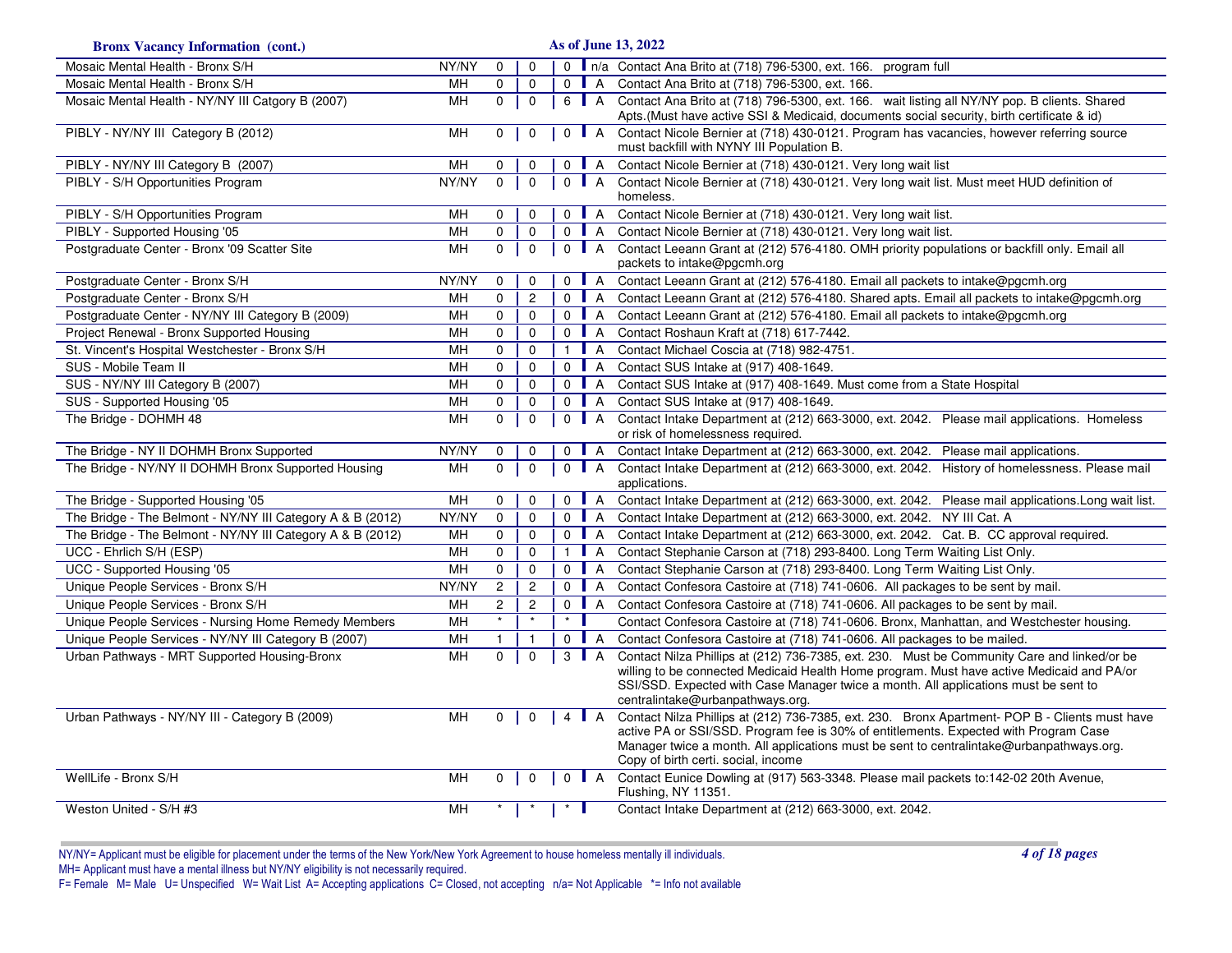**Bronx Vacancy Information (cont.)**

**As of June 13, 2022**

| <b>Supported Housing - Single Site-Community Car</b>        | Eligibility $F \mid M \mid U \mid W$                |              |                |                |                |                    | <b>Intake Contact/Comments</b>                                                                                                                                                                                                                                       |
|-------------------------------------------------------------|-----------------------------------------------------|--------------|----------------|----------------|----------------|--------------------|----------------------------------------------------------------------------------------------------------------------------------------------------------------------------------------------------------------------------------------------------------------------|
| <b>ACMH - Ana's House</b>                                   | <b>MH</b>                                           | $\Omega$     | $\mathbf{0}$   |                |                | $0$   A            | Contact Katherine Durkin at (212) 274-8558, ext. 215. Must be approved for Community Carel                                                                                                                                                                           |
|                                                             |                                                     |              |                |                |                |                    | and come from OMH priority populations (State PC, Acute Inpatient, AOT, RTF, OMH Licensed                                                                                                                                                                            |
| ACMH - NY/NY III Category C - E. 144th Street               | <b>MH</b>                                           | $0-1$        | $\mathbf{0}$   |                |                | 7   A              | Cr-SRO, Nursing or Adult Home) currently residing in Bronx.<br>Contact Katherine Durkin at (212) 274-8558, ext. 215. NYNY III Pop C with Community Care                                                                                                              |
|                                                             |                                                     |              |                |                |                |                    | approval. OMH priority population.                                                                                                                                                                                                                                   |
| Beacon of Hope - Highbridge NY/NY                           | NY/NY                                               | $\Omega$     | $\Omega$       | 3              |                | A                  | Contact Theresa Carter at (718) 239-5206. Must be approved for Community Care.                                                                                                                                                                                       |
| Beacon of Hope - St. Augustine                              | <b>MH</b>                                           | $\Omega$     | $\mathbf 0$    |                |                | $0$   A            | Contact Jules Corkery at (212) 371-1000, ext. 3611.                                                                                                                                                                                                                  |
| Community Access - 111 East 172nd St.                       | <b>MH</b>                                           | 0            | $\mathbf 0$    | $\mathbf{1}$   |                | $\mathsf{A}$       | Contact Ashley Salaris at (929) 384-7271, ext. 2502.                                                                                                                                                                                                                 |
| ICL - Bronx S/H                                             | NY/NY                                               | $\mathbf{0}$ | $\mathbf{0}$   | $\mathbf{1}$   |                | $\mathsf{A}$       | Contact Intake Department at (212) 385-3030, ext. 16101. Referral Email: iclhope@iclinc.org;<br>referrals fax: 917-831-4436, or mail to ICL Hope: 125 Broad St. 3rd Floor NY.NY 10004. Referral<br>line: 844-ICL-HOPE                                                |
| Lutheran Soc. Serv. - Jasmine Court                         | NY/NY                                               | $\mathbf 0$  | $\mathbf 0$    | $\overline{0}$ |                |                    | Contact Lyronie Gayle at (646) 790-6360.                                                                                                                                                                                                                             |
| Odyssey House - NY/NY III - Cat. A Soundview                | NY/NY                                               | $\mathbf 0$  | $\mathbf 0$    |                |                |                    | 0 C Contact Curtis Benton at (646) 378-5974.                                                                                                                                                                                                                         |
| Odyssey House - NY/NY III - Cat. B Soundview                | <b>MH</b>                                           | $\mathbf 0$  | $\mathbf 0$    |                |                | $0$   A            | Contact Curtis Benton at (646) 378-5974.                                                                                                                                                                                                                             |
| Odyssey House - NY/NY III Category A Tinton Avenue          | NY/NY                                               | $\mathbf 0$  | $\mathbf 0$    |                |                | $0 \parallel C$    | Contact Darlene Moore at (646) 744-2449.                                                                                                                                                                                                                             |
| Odyssey House - NY/NY III Category B Tinton Avenue          | MH                                                  | $\mathbf 0$  | $\mathbf 0$    |                |                | $0$   A            | Contact Darlene Moore at (646) 744-2449.                                                                                                                                                                                                                             |
| Postgraduate Center - Marion Avenue                         | MH                                                  | $\mathbf{0}$ | $\Omega$       |                |                | $0$ $A$            | Contact Leeann Grant at (212) 576-4180. State psychiatric hospitals, transitional or community<br>residences, Article 28 inpatient units, RTFs, Adult homes, referrals from Managed Care<br>Organizations with clients in the shelter system. Email intake@pgcmh.org |
| Postgraduate Center - Teller Avenue- NY/NY III - Category A | NY/NY                                               | $\mathbf 0$  | 0              |                |                | $0$   A            | Contact Leeann Grant at (212) 576-4180. Email all packets to intake@pgcmh.org                                                                                                                                                                                        |
| SUS - Morris Avenue                                         | MH                                                  | $\Omega$     | $\Omega$       |                |                | $0$ A              | Contact SUS Intake at (917) 408-1649.                                                                                                                                                                                                                                |
| UCC - Tiebout S/H (ETP)                                     | NY/NY                                               | $\mathbf 0$  | $\mathbf 0$    |                |                | 1 $\blacksquare$ A | Contact Stephanie Carson at (718) 293-8400. Long Term Waiting List.                                                                                                                                                                                                  |
| UCC - Tiebout S/H (ETP)                                     | MH                                                  | $\mathbf 0$  | $\mathbf 0$    |                |                | 2 $\blacksquare$ A | Contact Stephanie Carson at (718) 293-8400. Long Term Waiting List.                                                                                                                                                                                                  |
| WSFSH - Mill Brook Terrace                                  | MH                                                  | $\mathbf 0$  | $\mathbf 0$    |                |                | $0$   A            | Contact David Stovall at (212) 721-6032, ext. 1073.                                                                                                                                                                                                                  |
| <b>WSFSH - Tres Puentes</b>                                 | MH                                                  | $\mathbf 0$  | $\mathbf 0$    |                |                | $0$   A            | Contact Steve DeMarco at (212) 721-6032, ext. 1004. SPMI, Over 62. Some units are for<br>homeless seniors.                                                                                                                                                           |
| <b>Supported SRO-Community Care</b>                         | Eligibility $F \parallel M \parallel U \parallel W$ |              |                |                |                |                    | <b>Intake Contact/Comments</b>                                                                                                                                                                                                                                       |
| Community Access - Cedar Avenue N/NY III Cat. B             | <b>MH</b>                                           | $\mathbf 0$  | $\mathbf 0$    |                |                | 5   A              | Contact Rochelle Overton at (212) 780-1400, ext. 7708. Must be from a psychiatric center and                                                                                                                                                                         |
|                                                             |                                                     |              |                |                |                |                    | be approved for NY/NY IIIB and Comm. Care, or they must be living in an OMH licensed CR<br>willing to back fill and also have Comm.Care designation.                                                                                                                 |
| Jericho Project - Edith MacGuire Residence                  | NY/NY                                               | $\star$      |                | $\star$        |                |                    | Contact Julia Carr Ellis at (718) 874-2945. No Vacancies. Info NA                                                                                                                                                                                                    |
| Lutheran Soc. Serv. - St. John's Community House            | NY/NY                                               | $\mathbf 0$  | $\mathbf 0$    | $\overline{0}$ |                |                    | Contact Nicole Russo at (718) 681-6800, ext. 2401.                                                                                                                                                                                                                   |
| Phipps Houses - Honeywell Apts.                             | NY/NY                                               | n/a          | $\overline{2}$ | $n/a$ C        |                |                    | Contact Joseph Washington at (718) 991-2045. Unit is now back on-line and interviews need to<br>be scheduled.                                                                                                                                                        |
| Postgraduate Center - Hull Avenue - NY/NY III Cat A         | NY/NY                                               | $\mathbf 0$  | $\mathbf 0$    |                |                | $0$ $A$            | Contact Leeann Grant at (212) 576-4180. Email all packets to intake@pgcmh.org                                                                                                                                                                                        |
| Postgraduate Center - Hull Avenue-NY/NY III Cat B           | MH                                                  | $\mathbf 0$  | $\mathbf 0$    |                |                | $0$ $A$            | Contact Leeann Grant at (212) 576-4180. Email all packets to intake@pgcmh.org                                                                                                                                                                                        |
| Postgraduate Center - Lyvere Street                         | NY/NY                                               | $\Omega$     | $\Omega$       |                |                | $0$   A            | Contact Leeann Grant at (212) 576-4180. Email all packets to intake@pgcmh.org                                                                                                                                                                                        |
| Postgraduate Center - Lyvere Street                         | MН                                                  | $\mathbf 0$  | $\mathbf 0$    |                |                | $0$   A            | Contact Leeann Grant at (212) 576-4180. Email all packets to intake@pgcmh.org                                                                                                                                                                                        |
| SUS - Macombs SH/SRO                                        | MH                                                  | $\mathbf 0$  | 0              |                |                | $0$ $A$            | Contact SUS Intake at (917) 408-1649. Coming from Level II facility, NYNY 1,2                                                                                                                                                                                        |
| The Bridge - Peter Beitchman House                          | MН                                                  | 0            | $\mathbf 0$    |                | 0 <sub>1</sub> | A                  | Contact Intake Department at (212) 663-3000, ext. 2042. No mail or faxes. Long wait list.                                                                                                                                                                            |
| VOA - Eden House SRO                                        | NY/NY                                               |              | $\star$        | $^\star$       |                |                    | Contact Dashamelle Bowie at (718) 716-2255, ext. 13. Info NA                                                                                                                                                                                                         |
| VOA - Webster House                                         | NY/NY                                               |              | $\star$        | $\star$        |                |                    | Contact Taiwo Karunwi at (718) 590-9099, ext. 3332. Info NA                                                                                                                                                                                                          |
| Westhab, Inc. - Gouverneur Place Apartments                 | MH                                                  | $\Omega$     | $\mathbf 0$    |                |                | 3   A              | Contact Wendy Guellermo at (929) 263-1351, ext. 103. Please FAX 2010e to (718) 401-2179.<br>Client must have Community Care approval, NY/NY III, POP B, residing in OMH facilities                                                                                   |

NY/NY= Applicant must be eligible for placement under the terms of the New York/New York Agreement to house homeless mentally ill individuals.MH= Applicant must have a mental illness but NY/NY eligibility is not necessarily required. F= Female M= Male U= Unspecified W= Wait List A= Accepting applications C= Closed, not accepting n/a= Not Applicable \*= Info not available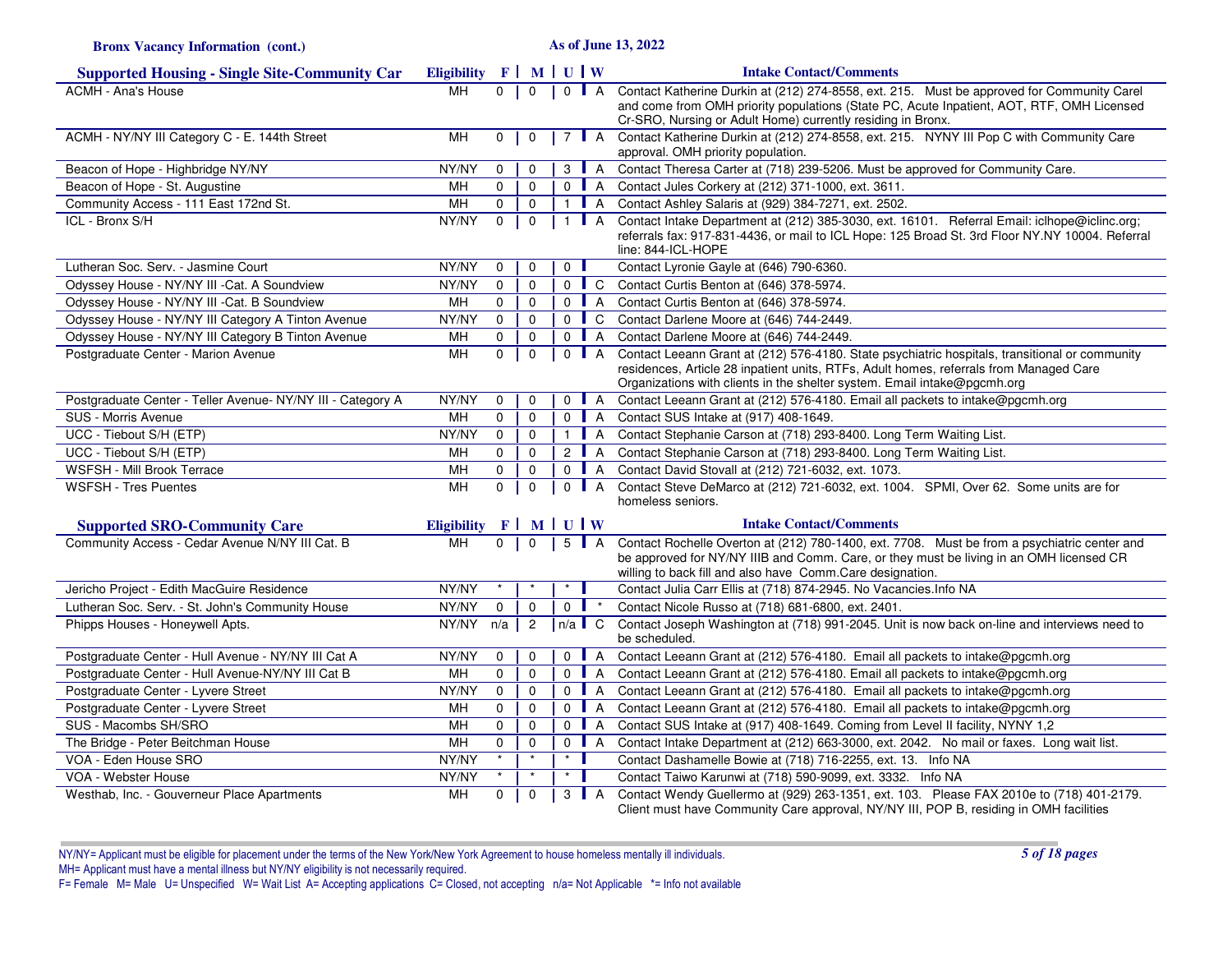|  |  |  | As of June 13, 2022 |  |  |  |
|--|--|--|---------------------|--|--|--|
|--|--|--|---------------------|--|--|--|

# **Vacancy Information for Brooklyn**

| <b>Apartment Treatment-Level II</b>                  | Eligibility F   M   U   W |                |                |          |                |                     | <b>Intake Contact/Comments</b>                                                                                                                                                                                                           |
|------------------------------------------------------|---------------------------|----------------|----------------|----------|----------------|---------------------|------------------------------------------------------------------------------------------------------------------------------------------------------------------------------------------------------------------------------------------|
| BCHS - Apt. Tx. Prog.                                | MН                        | $\overline{2}$ | $\overline{4}$ |          |                | $0$   A             | Contact June Adams at (718) 852-9322, ext. 2118. Shared apts only. Must be mailed (no faxes).                                                                                                                                            |
| Beacon of Hope - Kingsborough Apt. Tx Program        | MH                        | $\mathbf 0$    | $\mathbf 0$    |          | 3 <sup>1</sup> | $\overline{A}$      | Contact Yuliya Shiling at (718) 398-4556. Please mail all referrals including SPOA applications.                                                                                                                                         |
| <b>CCNS - Brooklyn Community Living</b>              | MH                        | $\mathbf{2}$   | $\overline{2}$ |          | $0$ $A$        |                     | Contact Hermine Pelta at (718) 262-8190. Longstay PC, MRT                                                                                                                                                                                |
| ICL - TAP Program                                    | MН                        | $\mathbf 0$    | $\Omega$       |          |                | 10 $\blacksquare$ A | Contact Intake Department at (212) 385-3030, ext. 16101. Referral Email: iclhope@iclinc.org;<br>referrals fax: 917-831-4436, or mail to ICL Hope: 125 Broad St. 3rd Floor NY.NY 10004. Referral<br>line: 844-ICL-HOPE                    |
| Interfaith Med. Ctr. - Apt. Tx Prog.                 | MH                        | 4              | 3              |          |                | $0$   A             | Contact Byrd Kitema at (718) 613-6711. Contact Ms. Asanpaola, M. 718 613 6701. Please mail<br>all referrals to 1545 Atlantic Ave, Brooklyn New York, NY11213                                                                             |
| JBFCS - Brooklyn Apartment Treatment Program         | MН                        | $\mathbf 0$    |                |          | $\mathbf 0$    | $\blacksquare$ A    | Contact Darnise Peeples at (212) 283-4858. x521212. All apartments are shared. Email<br>HRA2010e to dpeeples@jbfcs.org                                                                                                                   |
| JBFCS - Brooklyn Apt. Tx Prog. - Duryea Place        | MН                        | $\mathbf 0$    |                |          |                |                     | 0 A Contact Darnise Peeples at (212) 283-4858. x521212. The consumer must have SSI and be<br>willing to share an apartment. Email HRA2010e to dpeeples@jbfcs.org                                                                         |
| OHEL - Apt. Treatment                                | MН                        | 0              | $\mathbf 0$    |          |                | $0$ $A$             | Contact Intake Department at (718) 851-6300. Orthodox Jewish traditions observed.                                                                                                                                                        |
| OHEL - Apt. Treatment #2                             | MH                        | $\mathbf 0$    | $\mathbf 0$    |          | $\mathbf 0$    |                     | Contact Intake Department at (718) 851-6300.                                                                                                                                                                                             |
| SUS - Apt. Tx. #1                                    | MH                        | $\mathbf 0$    | $\mathbf{1}$   |          | $0$ A          |                     | Contact SUS Intake at (917) 408-1649. fax-877-281-1575                                                                                                                                                                                   |
| SUS - Apt. Tx. #3                                    | MН                        | $\mathbf 0$    | $\mathbf 0$    |          | $0$ $A$        |                     | Contact SUS Intake at (917) 408-1649.                                                                                                                                                                                                    |
| WellLife - Brooklyn Apt. Tx Prog.                    | MH                        | $\mathbf{0}$   | $\mathbf 0$    |          |                | $0$ $A$             | Contact Eunice Dowling at (917) 563-3348. State PC Priority. Please mail packets to: 142-02 20th<br>Avenue, Flushing, NY 11351.                                                                                                          |
| <b>Congregate Support (CR/SRO)-Level II</b>          | <b>Eligibility</b>        |                |                | $F$ MUUW |                |                     | <b>Intake Contact/Comments</b>                                                                                                                                                                                                           |
| Concern - MacDougal Street- NY/NY III Category A & B | MН                        | $\Omega$       | $\Omega$       |          | $\overline{2}$ | $\mathsf{A}$        | Contact Gurline Gore at (347) 381-4266, ext. 258. Cat B. Referrals must come from KPC or<br>South Beach PC                                                                                                                               |
| Concern - Rochester Avenue-NY/NY III Category A & B  | MH                        | $\mathbf 0$    | $\mathbf 0$    |          | $\mathbf 0$    | $\mathsf{A}$        | Contact Leonie Wright-Archer at (347) 296-4480, ext. 1458. Cat A. Referrals accepted from<br><b>DHS Shelter</b>                                                                                                                          |
| ICL - Lewis Residence                                | NY/NY                     | $\mathbf 0$    | $\mathbf 0$    |          |                | $2$ $A$             | Contact Intake Department at (212) 385-3030, ext. 16101. HUD Homeless only. Referral Email:<br>iclhope@iclinc.org; referrals fax: 917-831-4436, or mail to ICL Hope: 125 Broad St. 3rd Floor<br>NY.NY 10004. Referral line: 844-ICL-HOPE |
| ICL - Lewis Residence                                | <b>MH</b>                 | $\mathbf{0}$   | $\overline{0}$ |          |                | $0$   A             | Contact Intake Department at (212) 385-3030, ext. 16101. Pop B only. Referral Email:<br>iclhope@iclinc.org; referrals fax: 917-831-4436, or mail to ICL Hope: 125 Broad St. 3rd Floor<br>NY.NY 10004. Referral line: 844-ICL-HOPE        |
| ICL - Myrtle Ave. CR/SRO                             | MH                        | 0              | $\mathbf 0$    |          | 0              |                     | Contact Intake Department at (212) 385-3030, ext. 16101.                                                                                                                                                                                 |
| ICL - NY/NY III Category B                           | MН                        | $\star$        |                |          |                |                     | Contact Intake Department at (212) 385-3030, ext. 16101.                                                                                                                                                                                 |
| ICL - NY/NY III Category C - 674 Livonia             | MН                        | $\mathbf 0$    | $\mathbf 0$    |          |                | <b>I</b> A          | Contact Intake Department at (212) 385-3030, ext. 16101. Referral Email: iclhope@iclinc.org;<br>referrals fax: 917-831-4436, or mail to ICL Hope: 125 Broad St. 3rd Floor NY.NY 10004. Referral<br>line: 844-ICL-HOPE                    |
| ICL - Pratt House - MICA CR/SRO                      | NY/NY                     | $\mathbf 0$    | $\overline{0}$ |          |                | 4 $\blacksquare$ A  | Contact Intake Department at (212) 385-3030, ext. 16101. HUD/POP A only. Referral Email:<br>iclhope@iclinc.org; referrals fax: 917-831-4436, or mail to ICL Hope: 125 Broad St. 3rd Floor<br>NY.NY 10004. Referral line: 844-ICL-HOPE    |
| JBFCS - Duryea Place - Category C                    | MH                        | $n/a$          | -3             |          |                | $n/a \Box A$        | Contact Darnise Peeples at (212) 283-4858. x521212. NY III Population C male referrals only<br>Wait list only at this time.                                                                                                              |
| Postgraduate Center - Ralph Avenue                   | MH                        | 0              | $\Omega$       |          |                | $0$ $A$             | Contact Leeann Grant at (212) 576-4180. Email all packets to intake@pgcmh.org                                                                                                                                                            |
| The Bridge - Tilden Gardens                          | NY/NY                     | $\mathbf 0$    | $\Omega$       |          |                | $0$ $A$             | Contact Intake Department at (212) 663-3000, ext. 2042. Please mail applications. NY III Pop<br>A and NY III Pop C L2 approved                                                                                                           |
| The Bridge - Tilden Gardens                          | MH                        | $\mathbf 0$    | $\mathbf 0$    |          |                | $0$   A             | Contact Intake Department at (212) 663-3000, ext. 2042. Please mail applications. Pop B-<br>SBPC and KPC preferred.                                                                                                                      |

NY/NY= Applicant must be eligible for placement under the terms of the New York/New York Agreement to house homeless mentally ill individuals.MH= Applicant must have a mental illness but NY/NY eligibility is not necessarily required.<br>F= Female M= Male U= Unspecified W= Wait List A= Accepting applications C= Closed, not accepting n/a= Not Applicable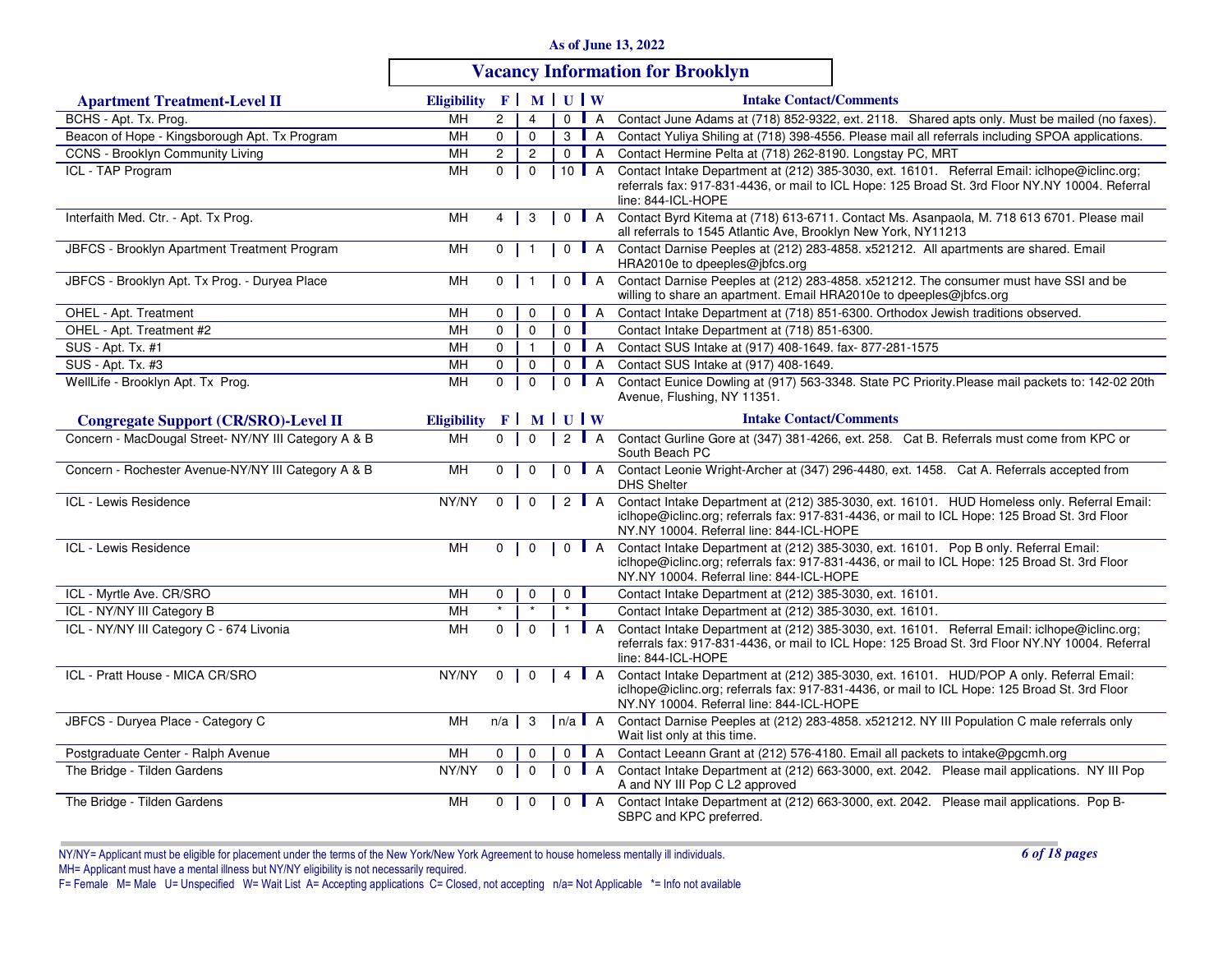| <b>Brooklyn Vacancy Information (cont.)</b>          | As of June 13, 2022                  |                |                |                                                                                        |                  |                |                                                                                                                                                                                                                                          |  |
|------------------------------------------------------|--------------------------------------|----------------|----------------|----------------------------------------------------------------------------------------|------------------|----------------|------------------------------------------------------------------------------------------------------------------------------------------------------------------------------------------------------------------------------------------|--|
| <b>Congregate Treatment (MICA)-Level II</b>          | Eligibility $F \mid M \mid U \mid W$ |                |                |                                                                                        |                  |                | <b>Intake Contact/Comments</b>                                                                                                                                                                                                           |  |
| <b>ICL - IDDT Halsey House</b>                       | NY/NY                                | $\overline{0}$ | $\mathbf 0$    | $\mathbf{1}$                                                                           | $\blacksquare$ A |                | Contact Intake Department at (212) 385-3030, ext. 16101. Referral Email: iclhope@iclinc.org;<br>referrals fax: 917-831-4436, or mail to ICL Hope: 125 Broad St. 3rd Floor NY.NY 10004. Referral<br>line: 844-ICL-HOPE                    |  |
| ICL - IDDT East House                                | NY/NY                                | $\overline{0}$ | $\overline{0}$ | $\begin{array}{c c c c c} \hline \end{array}$ 0 $\begin{array}{c c c c} A \end{array}$ |                  |                | Contact Intake Department at (212) 385-3030, ext. 16101. HUD Homeless only. Referral Email:<br>iclhope@iclinc.org; referrals fax: 917-831-4436, or mail to ICL Hope: 125 Broad St. 3rd Floor<br>NY.NY 10004. Referral line: 844-ICL-HOPE |  |
| ICL - Prospect House (IDDT)                          | NY/NY                                | $\mathbf 0$    | $\mathbf 0$    | $\mathbf 0$                                                                            | $\blacksquare$ A |                | Contact Intake Department at (212) 385-3030, ext. 16101. Referral Email: iclhope@iclinc.org;<br>referrals fax: 917-831-4436, or mail to ICL Hope: 125 Broad St. 3rd Floor NY.NY 10004. Referral<br>line: 844-ICL-HOPE                    |  |
| ICL - Prospect House (IDDT)                          | MH                                   | 0              | $\mathbf 0$    | $0$ $A$                                                                                |                  |                | Contact Intake Department at (212) 385-3030, ext. 16101. Referral Email: iclhope@iclinc.org;<br>referrals fax: 917-831-4436, or mail to ICL Hope: 125 Broad St. 3rd Floor NY.NY 10004. Referral<br>line: 844-ICL-HOPE                    |  |
| <b>Congregate Treatment (Super CR)-Level II</b>      | Eligibility $F \mid M \mid U \mid W$ |                |                |                                                                                        |                  |                | <b>Intake Contact/Comments</b>                                                                                                                                                                                                           |  |
| <b>BCHS - Ivy House</b>                              | NY/NY                                | $\mathbf{1}$   | $\overline{2}$ | $0$ $A$                                                                                |                  |                | Contact June Adams at (718) 852-9322, ext. 2118. Must be mailed (no faxes).                                                                                                                                                              |  |
| <b>BRC - Fulton House</b>                            | NY/NY                                | n/a            | $\overline{2}$ | $n/a$ $\blacksquare$                                                                   |                  |                | Contact Philip Elekwachi at (718) 485-5570.                                                                                                                                                                                              |  |
| ICL - State Street/Walit House                       | NY/NY                                | $\overline{0}$ | $\mathbf 0$    | $\mathbf{1}$                                                                           | $\mathsf{A}$     |                | Contact Intake Department at (212) 385-3030, ext. 16101. Referral Email: iclhope@iclinc.org;<br>referrals fax: 917-831-4436, or mail to ICL Hope: 125 Broad St. 3rd Floor NY.NY 10004. Referral<br>line: 844-ICL-HOPE                    |  |
| JBFCS - Simons Residence                             | NY/NY                                | 0              | 0              | $\mathbf 0$                                                                            | $\blacksquare$ A |                | Contact Darnise Peeples at (212) 283-4858. x521212. Shared rooms. Long wait list.                                                                                                                                                        |  |
| JBFCS - Simons Residence                             | MH                                   | $\Omega$       | $\Omega$       | $\Omega$                                                                               | $\blacksquare$ A |                | Contact Darnise Peeples at (212) 283-4858. x521212. Shared rooms. Long wait list for this<br>program.                                                                                                                                    |  |
| OHEL - Brooklyn Super CR                             | MH                                   | n/a            |                | $n/a$ $A$                                                                              |                  |                | Contact Intake Department at (718) 851-6300. Orthodox Jewish traditions observed.                                                                                                                                                        |  |
| <b>OHEL - Women's Supervised Community Residence</b> | MH                                   | $\mathbf 0$    | n/a            | $n/a$ $A$                                                                              |                  |                | Contact Intake Department at (718) 851-6300. Orthodox Jewish traditions observed.                                                                                                                                                        |  |
| SUS - Montrose Residence                             | MН                                   | $\mathbf{1}$   | $\Omega$       | $0$ $A$                                                                                |                  |                | Contact SUS Intake at (917) 408-1649. Accepting applications from State PC                                                                                                                                                               |  |
| SUS - Patchen Ave. (Males Only)                      | NY/NY                                | n/a            | $\mathbf{1}$   | $n/a$ A                                                                                |                  |                | Contact SUS Intake at (917) 408-1649. NY/NY II, III MICA male only. FAX 877-281-1575                                                                                                                                                     |  |
| WellLife - Horizon I                                 | MН                                   | $\Omega$       | $\mathbf 0$    | $0$ $A$                                                                                |                  |                | Contact Eunice Dowling at (917) 563-3348. Pref given to KPC clients. State PC Priority. Please<br>mail packets to: 142-02 20th Avenue, Flushing, NY 11351.                                                                               |  |
| WellLife - Horizon II                                | MH                                   | $\mathbf 0$    | $\mathbf 0$    | $0$ $A$                                                                                |                  |                | Contact Eunice Dowling at (917) 563-3348. Pref given to KPC clients. State PC Priority. Please<br>mail packets to: 142-02 20th Avenue, Flushing, NY 11351                                                                                |  |
| <b>Supported Housing - Scattered Site-Community</b>  | <b>Eligibility</b>                   | F <sup>1</sup> |                | MUW                                                                                    |                  |                | <b>Intake Contact/Comments</b>                                                                                                                                                                                                           |  |
| Baltic Street AEH, Inc. - Brooklyn S/H               | MH                                   | $\star$        |                | $\star$                                                                                |                  |                | Contact Rosita Marinez at (718) 563-2807. Long wait list. Info NA                                                                                                                                                                        |  |
| BCHS - NY/NY III Category B (2007)                   | MН                                   | $\mathbf{1}$   | $\overline{c}$ | $\mathbf{1}$                                                                           |                  | $\overline{A}$ | Contact June Adams at (718) 852-9322, ext. 2118.                                                                                                                                                                                         |  |
| <b>BCHS - Supported Housing</b>                      | MH                                   | $\overline{2}$ | $\overline{2}$ | $0$ $A$                                                                                |                  |                | Contact June Adams at (718) 852-9322, ext. 2118. Must be mailed (no faxes).                                                                                                                                                              |  |
| <b>BCHS</b> - Supported Housing '05                  | MH                                   | $\mathbf{1}$   | $\pmb{0}$      | $\mathbf{1}$                                                                           | $\mathsf{A}$     |                | Contact June Adams at (718) 852-9322, ext. 2118. All vacancies must be filled through SPOA.<br>Brooklyn referrals only.                                                                                                                  |  |
| Black Vet for Soc. Justice - S/H Program             | NY/NY                                | $\mathbf 0$    | $\mathbf 0$    | $\mathbf 0$                                                                            | H.               | $\overline{A}$ | Contact Pauline Footman at (718) 852-6004, ext. 247.                                                                                                                                                                                     |  |
| <b>BRC</b> - HomePlus (Brooklyn Supported)           | NY/NY                                | $\mathbf 0$    | $\mathbf 0$    | $0$ $\blacksquare$ C                                                                   |                  |                | Contact Patrice Jackson at (718) 402-3875.                                                                                                                                                                                               |  |
| BRC - HomePlus (MAP/CR Long Stayers - Brooklyn)      | MН                                   | $\mathbf 0$    | $\mathbf 0$    | $\mathbf{0}$                                                                           | $\blacksquare$ A |                | Contact Patrice Jackson at (718) 402-3875.                                                                                                                                                                                               |  |
| CAMBA, Inc. - OMH Supported Housing Program          | MН                                   | $\star$        | $\star$        | $\star$                                                                                |                  |                | Contact Shirley Gayle at (718) 462-8654, ext. 139. SMI residents of Brooklyn OMH operated<br>residental programs, or residential treatment facilities only. Info NA                                                                      |  |
| CBHS - S/H Program                                   | MH                                   |                |                |                                                                                        |                  |                | Contact Howard Bond at (718) 210-3800. Shared 2 bedroom apts. Info NA                                                                                                                                                                    |  |
| CBHS - Supported Housing '05                         | MН                                   | $\mathbf{0}$   | $\overline{c}$ | $\Omega$                                                                               | $\mathsf{A}$     |                | Contact Howard Bond at (718) 210-3800. Shared 2 bedroom apts. Acute Inpatient and State<br>Hospitals. Fax (718) 222-2982                                                                                                                 |  |
| CBHS - Supported Housing '09                         | MH                                   | $\mathbf{0}$   | $\mathbf{2}$   | $0$ $A$                                                                                |                  |                | Contact Howard Bond at (718) 210-3800. Long Term Psychiatric Center Kingsboro Psychiatric<br>Center or South Beach Psych Center. Acute inpatient. Level 2 backfill.                                                                      |  |

NY/NY= Applicant must be eligible for placement under the terms of the New York/New York Agreement to house homeless mentally ill individuals.MH= Applicant must have a mental illness but NY/NY eligibility is not necessarily required.<br>F= Female M= Male U= Unspecified W= Wait List A= Accepting applications C= Closed, not accepting n/a= Not Applicable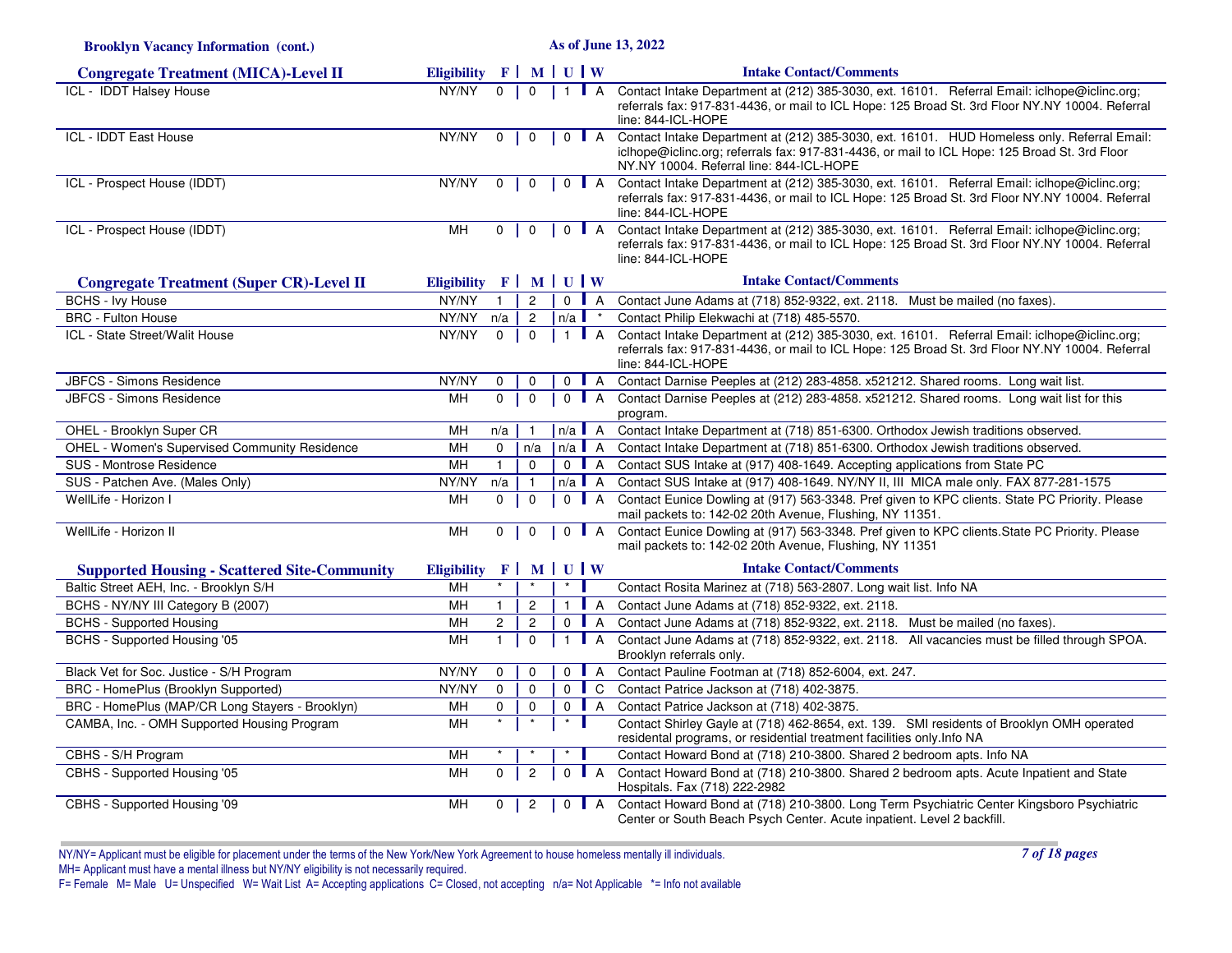| <b>Brooklyn Vacancy Information (cont.)</b>       |           |              |                |              |                    |                  |   | As of June 13, 2022                                                                                                                                                                                                                        |
|---------------------------------------------------|-----------|--------------|----------------|--------------|--------------------|------------------|---|--------------------------------------------------------------------------------------------------------------------------------------------------------------------------------------------------------------------------------------------|
| <b>CCNS - MRT SH- Brooklyn V</b>                  | MH        |              |                |              | $\star$            |                  |   | Contact Hermine Pelta at (718) 262-8190.                                                                                                                                                                                                   |
| Comunilife - MRT Supported Housing - Brooklyn     | MH        |              |                |              | $\star$            |                  |   | Contact Marie Jean Bart at (718) 855-6929.                                                                                                                                                                                                 |
| Comunilife - Supported Housing - Bronx            | <b>MH</b> | $\mathbf 0$  |                | $\mathbf 0$  | $0$   A            |                  |   | Contact Hans Desnoyers at (718) 855-6929, ext. 8331.                                                                                                                                                                                       |
| Concern - Brooklyn Supported Housing              | MH        | $\mathbf 0$  | $\mathbf 0$    |              | 2 $\blacksquare$ A |                  |   | Contact Leonie Wright-Archer at (347) 296-4480, ext. 1458. NY-NY III (Pop B) PC Longstayer<br>or be in a OMH Licensed Facility which must accept backfill. Max Income \$17,400.                                                            |
| Federation of Organizations - Brooklyn 34         | MH        | $\Omega$     | $\overline{c}$ |              | $0$ $A$            |                  |   | Contact Natia Veney at (631) 236-4325, ext. 3198. We currently have 2 male vacancies.<br>Applicants need to be approved for community care. Please send referrals to Nancy Magee<br>$(631)$ 236-4120.                                      |
| Federation of Organizations - Brooklyn 34 (NY/NY) | NY/NY     | $\mathbf 0$  |                |              | $\mathbf 0$        | $\blacksquare$ A |   | Contact Natia Veney at (631) 236-4325, ext. 3198. Applicants need to be approved for<br>community care. Please send referrals to Nancy Magee (631) 236-4120.                                                                               |
| ICL - ACT Team S/H                                | MH        | 0            | 0              |              | $\Omega$           | $\blacksquare$ A |   | Contact Intake Department at (212) 385-3030, ext. 16101. Referral Email: iclhope@iclinc.org;<br>referrals fax: 917-831-4436, or mail to ICL Hope: 125 Broad St. 3rd Floor NY.NY 10004. Referral<br>line: 844-ICL-HOPE                      |
| ICL - Brooklyn South S/H                          | MH        | 0            | $\mathbf 0$    |              | 2 $\blacksquare$ A |                  |   | Contact Intake Department at (212) 385-3030, ext. 16101. Referral Email: iclhope@iclinc.org;<br>referrals fax: 917-831-4436, or mail to ICL Hope: 125 Broad St. 3rd Floor NY.NY 10004. Referral<br>line: 844-ICL-HOPE                      |
| <b>ICL - CAP Supported Housing</b>                | MH        | $\Omega$     | $\Omega$       |              | 4   A              |                  |   | Contact Intake Department at (212) 385-3030, ext. 16101. Referral Email: iclhope@iclinc.org;<br>referrals fax: 917-831-4436, or mail to ICL Hope: 125 Broad St. 3rd Floor NY.NY 10004. Referral<br>line: 844-ICL-HOPE                      |
| ICL - Cathedral Condos                            | MH        | $\mathbf 0$  | $\mathbf 0$    |              | $\mathbf{1}$       | $\blacksquare$ A |   | Contact Intake Department at (212) 385-3030, ext. 16101. HUD Homeless only Referral Email:<br>iclhope@iclinc.org; referrals fax: 917-831-4436, or mail to ICL Hope: 125 Broad St. 3rd Floor<br>NY.NY 10004. Referral line: 844-ICL-HOPE    |
| ICL - COD Scattered Site                          | NY/NY     | 0            | 0              |              | $5$ $A$            |                  |   | Contact Intake Department at (212) 385-3030, ext. 16101. NY I, II, III POP A. Referral Email:<br>iclhope@iclinc.org; referrals fax: 917-831-4436, or mail to ICL Hope: 125 Broad St. 3rd Floor<br>NY.NY 10004. Referral line: 844-ICL-HOPE |
| ICL - COD Scattered Site                          | <b>MH</b> | $\Omega$     | O              |              | 0                  |                  |   | Contact Intake Department at (212) 385-3030, ext. 16101.                                                                                                                                                                                   |
| ICL - Emerson OMH S/H                             | <b>MH</b> | $\Omega$     | $\Omega$       |              | 2 $\blacksquare$ A |                  |   | Contact Intake Department at (212) 385-3030, ext. 16101. Referral Email: iclhope@iclinc.org;<br>referrals fax: 917-831-4436, or mail to ICL Hope: 125 Broad St. 3rd Floor NY.NY 10004. Referral<br>line: 844-ICL-HOPE                      |
| <b>ICL - HOPWA</b>                                | NY/NY     | $\Omega$     | $\Omega$       |              | $0$   A            |                  |   | Contact Intake Department at (212) 385-3030, ext. 16101. Referral Email: iclhope@iclinc.org;<br>referrals fax: 917-831-4436, or mail to ICL Hope: 125 Broad St. 3rd Floor NY.NY 10004. Referral<br>line: 844-ICL-HOPE                      |
| ICL - Lawton S/H                                  | MH        | $\mathbf 0$  | $\mathbf 0$    |              | $1$ A              |                  |   | Contact Intake Department at (212) 385-3030, ext. 16101. Referral Email: iclhope@iclinc.org;<br>referrals fax: 917-831-4436, or mail to ICL Hope: 125 Broad St. 3rd Floor NY.NY 10004. Referral<br>line: 844-ICL-HOPE                      |
| ICL - NY/NY III Category B 2012 Walit SH          | MН        |              |                |              |                    |                  |   | Contact Intake Department at (212) 385-3030, ext. 16101.                                                                                                                                                                                   |
| ICL - St. Marks S/H                               | <b>MH</b> | $\Omega$     |                | $\mathbf{0}$ | $\overline{2}$     |                  | A | Contact Intake Department at (212) 385-3030, ext. 16101. Referral Email: iclhope@iclinc.org;<br>referrals fax: 917-831-4436, or mail to ICL Hope: 125 Broad St. 3rd Floor NY.NY 10004. Referral<br>line: 844-ICL-HOPE                      |
| ICL - Stepping Stone S/H                          | MH        | 0            | $\Omega$       |              | 2 $\blacksquare$ A |                  |   | Contact Intake Department at (212) 385-3030, ext. 16101. Referral Email: iclhope@iclinc.org;<br>referrals fax: 917-831-4436, or mail to ICL Hope: 125 Broad St. 3rd Floor NY.NY 10004. Referral<br>line: 844-ICL-HOPE                      |
| ICL - Sterling Place S/H                          | MH        | $\mathbf{0}$ | $\mathbf 0$    |              | $1$ $A$            |                  |   | Contact Intake Department at (212) 385-3030, ext. 16101. Referral Email: iclhope@iclinc.org;<br>referrals fax: 917-831-4436, or mail to ICL Hope: 125 Broad St. 3rd Floor NY.NY 10004. Referral<br>line: 844-ICL-HOPE                      |
| ICL - Warren Street (MICA S/H)                    | NY/NY     | $\mathbf{0}$ | $\mathbf 0$    |              | 2 $\blacksquare$ A |                  |   | Contact Intake Department at (212) 385-3030, ext. 16101. Referral Email: iclhope@iclinc.org;<br>referrals fax: 917-831-4436, or mail to ICL Hope: 125 Broad St. 3rd Floor NY.NY 10004. Referral<br>line: 844-ICL-HOPE;                     |
| JBFCS - Brooklyn PCLS                             | MH        | 0            | $\mathbf 0$    |              |                    |                  |   | 0 A Contact Darnise Peeples at (212) 283-4858. x521212.                                                                                                                                                                                    |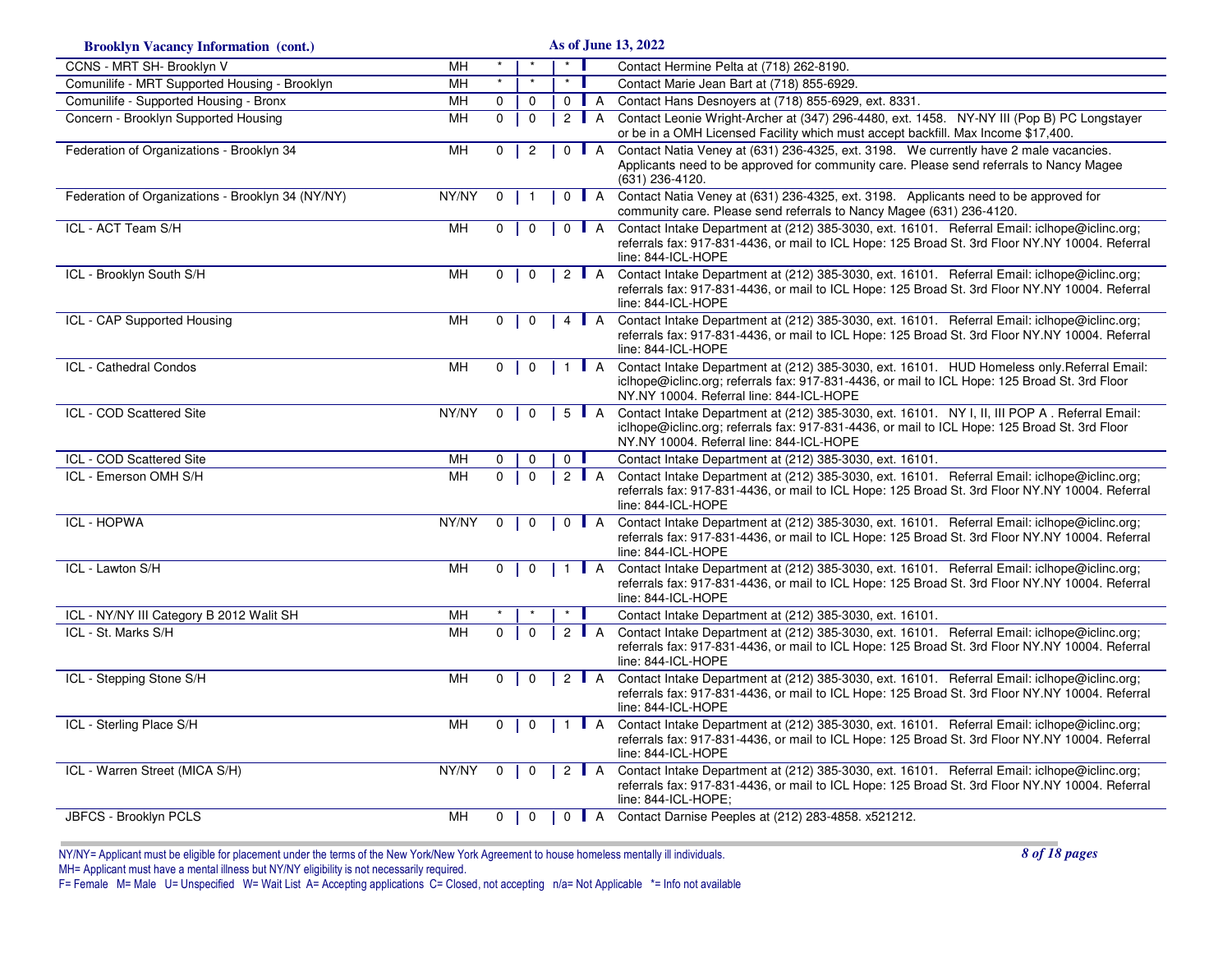| <b>Brooklyn Vacancy Information (cont.)</b>                 | As of June 13, 2022 |                |                |                |                              |                                                                                                                                                                                       |  |
|-------------------------------------------------------------|---------------------|----------------|----------------|----------------|------------------------------|---------------------------------------------------------------------------------------------------------------------------------------------------------------------------------------|--|
| JBFCS - Brooklyn S/H Duryea Place                           | MH                  | 0              | $\overline{c}$ |                | $0$   A                      | Contact Darnise Peeples at (212) 283-4858. x521212. Long wait list. All apartments are shared.                                                                                        |  |
| JBFCS - Brooklyn Supported Housing                          | MН                  | 2 <sup>1</sup> | 3              |                | $0$ $A$                      | Contact Darnise Peeples at (212) 283-4858. x521212. No Faxes. Email HRA2010e to<br>dpeeples@jbfcs.org                                                                                 |  |
| JBFCS - MRT Supported Housing                               | MH                  | 6              | 6              |                | $0$ $A$                      | Contact Darnise Peeples at (212) 283-4858. x521212. Must have Care Coordination                                                                                                       |  |
| OHEL - MRT Supported Housing VI                             | MH                  | $\star$        |                |                |                              | Contact Intake Department at (718) 851-6300.                                                                                                                                          |  |
| OHEL - S/H I                                                | MH                  | $\mathbf 0$    | $\mathbf{0}$   |                | $0$ $A$                      | Contact Intake Department at (718) 851-6300. Orthodox Jewish traditions observed.                                                                                                     |  |
| OHEL - S/H II                                               | MH                  | $\mathbf 0$    | $\mathbf 0$    |                | $0$ $A$                      | Contact Intake Department at (718) 851-6300. Orthodox Jewish traditions observed.                                                                                                     |  |
| OHEL - Supported Housing '05                                | MH                  | $\mathbf{0}$   | $\mathbf 0$    | $\mathbf{0}$   | $\blacksquare$ A             | Contact Intake Department at (718) 851-6300. All vacancies must be filled through<br>SPOA. Orthodox Jewish traditions observed.                                                       |  |
| Postgraduate Center - Adult Home Housing Program            | MH                  | $\mathbf{0}$   | $\mathbf 0$    | $\overline{4}$ | $\mathsf{L}$ A               | Contact Leeann Grant at (212) 576-4180. Adult Home Residents Only. All referrals must come<br>through SPOA. Email all packets to intake@pgcmh.org                                     |  |
| Postgraduate Center - Brooklyn S/H                          | M <sub>H</sub>      | $\overline{2}$ | $\overline{4}$ | $\mathsf{O}$   | $\blacksquare$ A             | Contact Leeann Grant at (212) 576-4180. Shared apartments. Email all packets to<br>intake@pgcmh.org                                                                                   |  |
| Postgraduate Center - Brooklyn Scatter Site-NY/NY III Cat A | NY/NY               | $\overline{0}$ | $\mathbf 0$    | $\Omega$       | $\blacksquare$ A             | Contact Leeann Grant at (212) 576-4180. Referrals must be backfilled by NY/NY III designated<br>PC referrals. Email all packets to intake@pgcmh.org                                   |  |
| Postgraduate Center - MRT Supported Housing                 | MH                  | 0              | 0              | $\mathbf 0$    | $\mathsf{A}$                 | Contact Leeann Grant at (212) 576-4180. Email all packets to intake@pgcmh.org                                                                                                         |  |
| Postgraduate Center - NY/NY III Category B (2007)           | MH                  | $\mathsf{O}$   | 0              | $\mathbf{1}$   | $\blacksquare$ A             | Contact Leeann Grant at (212) 576-4180. Email all packets to intake@pgcmh.org                                                                                                         |  |
| Postgraduate Center - NY/NY III - Category B (2009)         | MH                  | $\mathbf 0$    | $\mathbf 0$    | $\mathbf{0}$   | A                            | Contact Leeann Grant at (212) 576-4180. Email all packets to intake@pgcmh.org                                                                                                         |  |
| Postgraduate Center - Supported Housing '05                 | MH                  | $\mathbf{0}$   | $\mathbf{0}$   | $\overline{2}$ | $\blacksquare$ A             | Contact Leeann Grant at (212) 576-4180. All vacancies must be filled through SPOA. Email all<br>packets to intake@pgcmh.org                                                           |  |
| Postgraduate Center - Supported Housing '09                 | MH                  | $\mathbf 0$    | $\mathbf 0$    |                | $3 \mid A$                   | Contact Leeann Grant at (212) 576-4180. Beds must be backfilled by State PC. Email all packets<br>to intake@pgcmh.org                                                                 |  |
| Saint Vincent's Services - NY/NY III Category B (2009)      | MH                  |                |                |                |                              | Contact Sophia Shaw at (718) 422-2219.                                                                                                                                                |  |
| Saint Vincent's Services - NY/NY III Catgory B (2007)       | MH                  | $\mathbf{2}$   | $\mathbf 0$    | 0              | $\blacksquare$ A             | Contact Sophia Shaw at (718) 422-2219. PC or Level II refs only - must take PC backfill. Mail<br>refs to 66 Boerum Place, 2nd Fl. Brooklyn, NY 11201. No faxes. Self medicating only. |  |
| St. Vincent's Hospital Westchester - MRT Supported Housin   | MH                  | 0              | 0              | $\mathbf{1}$   | $\overline{A}$               | Contact Michael Coscia at (718) 982-4751.                                                                                                                                             |  |
| SUS - Brownsville S/H                                       | NY/NY               | $\mathbf 0$    | $\mathbf 0$    |                | $0$   A                      | Contact SUS Intake at (917) 408-1649.                                                                                                                                                 |  |
| SUS - Marcy Hart II                                         | MH                  | $\mathbf 0$    | $\mathbf 0$    | $\mathbf{0}$   | $\blacksquare$ A             | Contact SUS Intake at (917) 408-1649. fax 877-281-1575                                                                                                                                |  |
| SUS - NY/NY III Housing Program - Category B (2009)         | MH                  | $\Omega$       | $\Omega$       |                | $0$   A                      | Contact SUS Intake at (917) 408-1649. Must come from a State Hospital                                                                                                                 |  |
| SUS - Prospect Place (Females Only)                         | NY/NY               | $\mathbf{1}$   | n/a            | $\ln/a$ $A$    |                              | Contact SUS Intake at (917) 408-1649. Females only. Shared apartments, NYNY I &II. fax 877-<br>281-1575                                                                               |  |
| SUS - Starrett S/H II and III                               | NY/NY               | 0              | $\mathbf 0$    | $\mathsf{O}$   | A                            | Contact SUS Intake at (917) 408-1649.                                                                                                                                                 |  |
| SUS - Starrett S/H II and III                               | MH                  | $\mathbf 0$    | $\mathbf 0$    |                | $0$ $A$                      | Contact SUS Intake at (917) 408-1649.                                                                                                                                                 |  |
| SUS - Throop Court                                          | NY/NY               | $\mathbf 0$    | $\mathbf 0$    | $\mathbf 0$    | $\overline{A}$               | Contact SUS Intake at (917) 408-1649.                                                                                                                                                 |  |
| SUS - Throop Court                                          | MH                  | 0              | 0              | $\Omega$       | A                            | Contact SUS Intake at (917) 408-1649.                                                                                                                                                 |  |
| SUS - Tompkins Ave.                                         | MH                  | $\mathbf 0$    | $\mathbf 0$    | $\mathbf{0}$   | $\overline{A}$<br><b>III</b> | Contact SUS Intake at (917) 408-1649.                                                                                                                                                 |  |
| Unique People Services - MRT Supported Housing              | MH                  |                |                |                |                              | Contact Confesora Castoire at (718) 741-0606.                                                                                                                                         |  |
| WellLife - Brooklyn S/H                                     | NY/NY               | $\mathbf 0$    | $\overline{1}$ |                | $0$   A                      | Contact Eunice Dowling at (917) 563-3348. Please mail packets to 142-02 20th Avenue,<br>Flushing NY 11351.                                                                            |  |
| WellLife - Brooklyn S/H                                     | MH                  | $\mathbf 0$    |                | $\mathbf 0$    | $\blacksquare$ A             | Contact Eunice Dowling at (917) 563-3348. Please mail packets to 142-02 20th Avenue,<br>Flushing NY 11351.                                                                            |  |
| WellLife - NY/NY III Housing Program - Category B (2009)    | MН                  | $0-1$          | $\mathbf 0$    | $\mathbf 0$    | $\blacksquare$ A             | Contact Eunice Dowling at (917) 563-3348. Please mail packets to: 142-02 20th Avenue,<br>Flushing, NY 11351.                                                                          |  |
| WellLife - Young Adult Program                              | MH                  | 0              | $\mathbf 0$    | $\mathbf 0$    | $\blacksquare$ A             | Contact Eunice Dowling at (917) 563-3348. Age limit 18-23 years old. Please mail packets to:<br>142-02 20th Avenue, Flushing, NY 11351.                                               |  |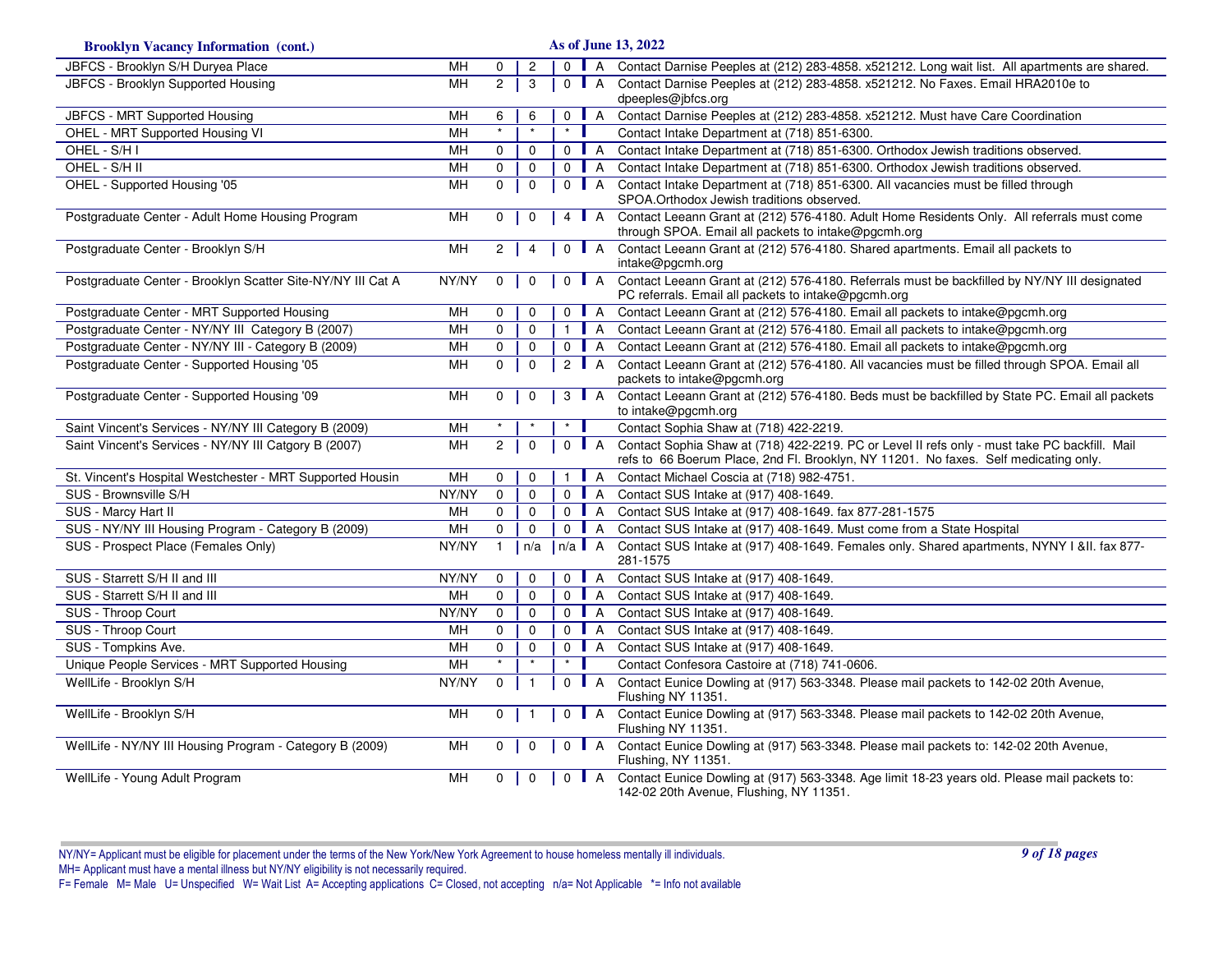**Brooklyn Vacancy Information (cont.)**

**As of June 13, 2022**

| <b>Supported Housing - Single Site-Community Car</b>      | Eligibility F   M   U   W |                |                |                   |                      | <b>Intake Contact/Comments</b>                                                                                                                                                                                        |
|-----------------------------------------------------------|---------------------------|----------------|----------------|-------------------|----------------------|-----------------------------------------------------------------------------------------------------------------------------------------------------------------------------------------------------------------------|
| ICL - 828 Washington (MICA S/H)                           | NY/NY                     | $\overline{0}$ | $\overline{0}$ |                   |                      | Contact Intake Department at (212) 385-3030, ext. 16101. Referral Email: iclhope@iclinc.org;<br>referrals fax: 917-831-4436, or mail to ICL Hope: 125 Broad St. 3rd Floor NY.NY 10004. Referral<br>line: 844-ICL-HOPE |
| <b>ICL - Scattered Site</b>                               | MH                        | $0-1$          | $\Omega$       |                   | 4 <b>A</b>           | Contact Intake Department at (212) 385-3030, ext. 16101. Referral Email: iclhope@iclinc.org;<br>referrals fax: 917-831-4436, or mail to ICL Hope: 125 Broad St. 3rd Floor NY.NY 10004. Referral<br>line: 844-ICL-HOPE |
| SUS - Classon Ave. Supported Apts.                        | NY/NY                     | $\mathbf 0$    | $\Omega$       |                   | $0$   A              | Contact SUS Intake at (917) 408-1649.                                                                                                                                                                                 |
| SUS - Knickerbocker Residence                             | NY/NY                     | $\Omega$       | $\Omega$       |                   | 1   A                | Contact SUS Intake at (917) 408-1649. Male and Female Veterans -POP A. fax-877-281-1575                                                                                                                               |
| SUS - Marcy/Hart                                          | NY/NY                     | $\mathbf 0$    | $\Omega$       | $\Omega$          | A                    | Contact SUS Intake at (917) 408-1649. fax 877-281-1575                                                                                                                                                                |
| SUS - St. Marks                                           | NY/NY                     | $\mathbf 0$    | $\Omega$       | 0 <sup>1</sup>    | A                    | Contact SUS Intake at (917) 408-1649. fax 877-281-1575                                                                                                                                                                |
| The Bridge - Herkimer St. Residence                       | NY/NY                     | $\Omega$       | $\Omega$       |                   | $0$   A              | Contact Intake Department at (212) 663-3000, ext. 2042. NY III Pop A only.                                                                                                                                            |
| The Bridge - Herkimer St. Residence                       | MH                        | 0              | $\Omega$       | $\overline{0}$    |                      | A Contact Intake Department at (212) 663-3000, ext. 2042. NY III Pop C CC approved                                                                                                                                    |
| The Bridge - Maple Street Residence                       | <b>MH</b>                 | $\Omega$       | $\Omega$       |                   |                      | 0   A Contact Eric Severance at (212) 663-3000, ext. 2004.                                                                                                                                                            |
| <b>Supported SRO-Community Care</b>                       | <b>Eligibility</b>        |                |                | $F$ MUW           |                      | <b>Intake Contact/Comments</b>                                                                                                                                                                                        |
| Caring Comm. HDFC - Most Holy Trinity                     | NY/NY                     | $\mathbf{0}$   | $\Omega$       |                   |                      | 0 C Contact Perthrina Pegus at (917) 647-0642. No availability                                                                                                                                                        |
| Caring Comm. HDFC - Our Lady of Good Council              | NY/NY                     | $\mathbf 0$    | $\mathbf 0$    | $\overline{0}$    | C                    | Contact Perthrina Pegus at (917) 647-0642. There are no vacancies at this time                                                                                                                                        |
| Caring Comm. HDFC - St. Joseph's (55+)                    | NY/NY                     | 0              | $\Omega$       | $\overline{0}$    | C <sub>1</sub>       | Contact Perthrina Pegus at (917) 647-0642. There are no vacancies at this time                                                                                                                                        |
| <b>CCNS - Mercy Gardens</b>                               | NY/NY                     |                | n/a            | n/a               |                      | Contact Ian McDonald at (718) 399-8141. For females 45+. All residents female. Info NA                                                                                                                                |
| Concern - Concern Bergen SP/SRO                           | MH                        | 0              |                |                   | $0$ $A$              | Contact Andrea Dogostiano at (347) 627-6900, ext. 1556.                                                                                                                                                               |
| Concern - Concern Heights Apts. - NY/NY III CategoryA & B | <b>MH</b>                 | $\Omega$       | $\Omega$       |                   |                      | 2   A Contact Joyce Gayle at (347) 381-5981, ext. 1159. Cat A&B                                                                                                                                                       |
| Concern - Surf Vets Place                                 | MH                        | $\Omega$       | $\Omega$       |                   | 6   A                | Contact Jim Mutton at (347) 381-5981, ext. 1158. Must be a homeless veteran, or veteran from<br>Level II setting.                                                                                                     |
| Lutheran Soc. Serv. - Community House SRO                 | NY/NY                     | $\Omega$       |                |                   | $0$ $\blacksquare$ C | Contact Mona Spencer at (718) 965-9462, ext. 14. There are no vacancies at this time.                                                                                                                                 |
| SUS - Briarwood S/H (Females Only)                        | NY/NY                     |                |                | $n/a$   $n/a$   A |                      | Contact SUS Intake at (917) 408-1649. For females 50+ priority P. 24-hr. desk security. fax-877-<br>281-1575                                                                                                          |
| SUS - Dewitt Ave.                                         | NY/NY                     | $\mathbf 0$    | 0              |                   |                      | 0 C Contact SUS Intake at (917) 408-1649. No Waiting list. No faxes.                                                                                                                                                  |
| SUS - Majestic SRO                                        | NY/NY                     | $\mathbf 0$    | $\Omega$       | $\overline{0}$    | A                    | Contact SUS Intake at (917) 408-1649. NY/NY III A, fax 877-281-1575                                                                                                                                                   |
| SUS - Truxton Residence                                   | NY/NY                     | $\mathbf 0$    | 0              |                   | $0$   A              | Contact SUS Intake at (917) 408-1649.                                                                                                                                                                                 |
| WellLife - DeWitt Avenue                                  | NY/NY                     | $\star$        | $\star$        | $\star$           |                      | Contact Eunice Dowling at (917) 563-3348. Info NA                                                                                                                                                                     |
| WellLife - DeWitt Avenue                                  | MН                        |                |                | $\star$           |                      | Contact Eunice Dowling at (917) 563-3348. Info NA                                                                                                                                                                     |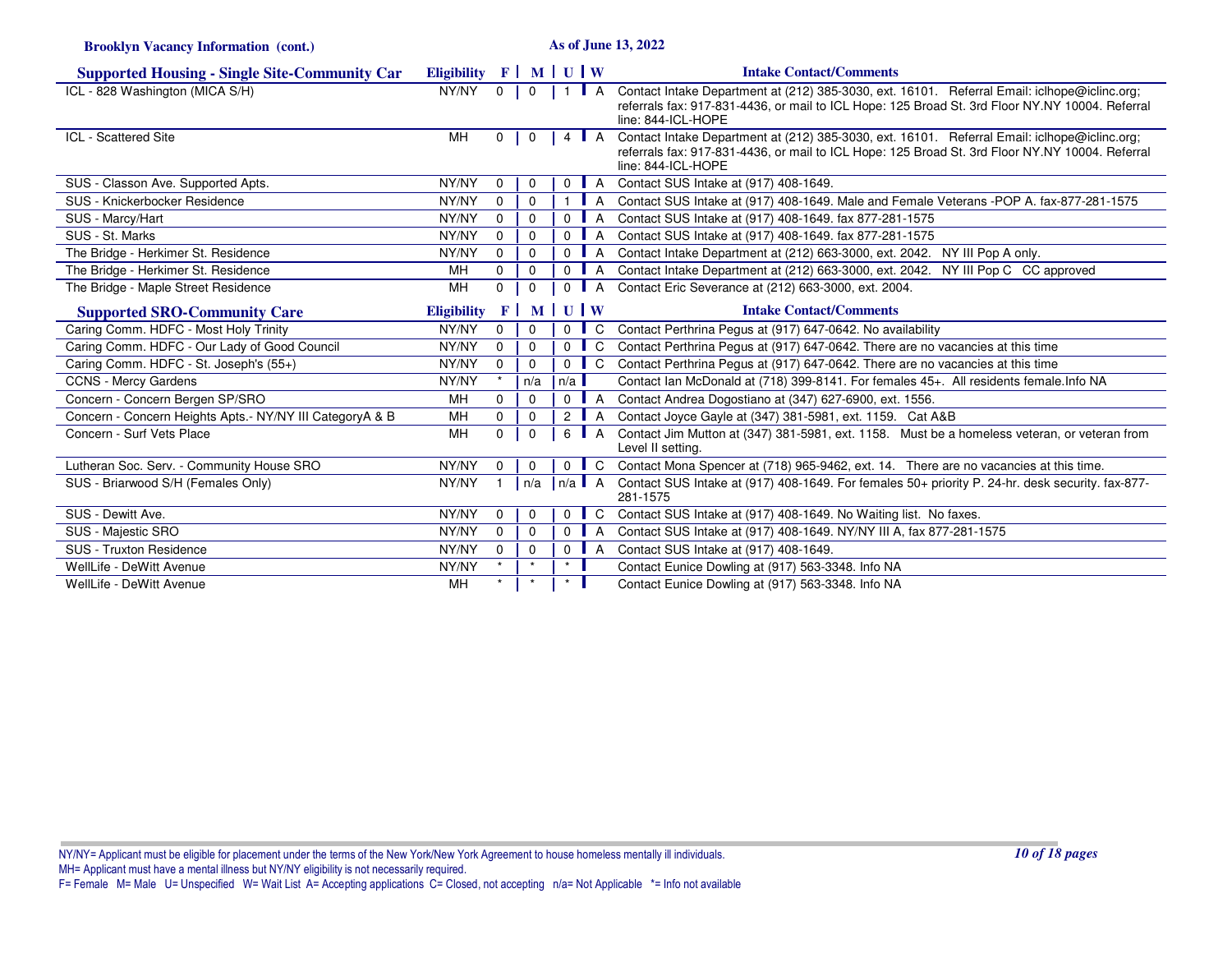|  |  |  |  |  |  | <b>As of June 13, 2022</b> |
|--|--|--|--|--|--|----------------------------|
|--|--|--|--|--|--|----------------------------|

# **Vacancy Information for Manhattan**

| <b>Adult Home-Level II</b>                                 | Eligibility $F \mid M \mid U \mid W$ |                |                |                    |                  | <b>Intake Contact/Comments</b>                                                                                                                                                                                                                                    |
|------------------------------------------------------------|--------------------------------------|----------------|----------------|--------------------|------------------|-------------------------------------------------------------------------------------------------------------------------------------------------------------------------------------------------------------------------------------------------------------------|
| WSFSH - 74th Street Home                                   | NY/NY                                | $\mathbf{1}$   | $\mathbf{1}$   | $0$ $A$            |                  | Contact Ira Stulbuam at (212) 595-8983. For Adults 62+                                                                                                                                                                                                            |
| WSFSH - Fleming House                                      | NY/NY                                | $\mathbf{1}$   | $\mathbf 0$    | $0$ $A$            |                  | Contact Martha Binikos at (212) 242-5277, ext. 1401. For adults 50+. NY/NY 1 & 2 only.                                                                                                                                                                            |
| <b>Apartment Treatment-Level II</b>                        | <b>Eligibility</b>                   | F <sup>2</sup> |                | MUW                |                  | <b>Intake Contact/Comments</b>                                                                                                                                                                                                                                    |
| <b>ACMH - Garden House</b>                                 | NY/NY                                | $\mathbf 0$    | $\Omega$       | $\mathbf{0}$       | $\blacksquare$ A | Contact Katherine Durkin at (212) 274-8558, ext. 215. Clients must be NYNY I, Il eligible.                                                                                                                                                                        |
| BRC - Metropolitan Apt. Prog.                              | MН                                   | $\mathbf{0}$   | $\mathbf{1}$   |                    | $0$ $A$          | Contact Jenny Martinez at (646) 300-7773.                                                                                                                                                                                                                         |
| Community Access - Manhattan Apt. Tx.                      | NY/NY                                | $\Omega$       | $\mathbf{0}$   | $0$ $A$            |                  | Contact Rochelle Overton at (212) 780-1400, ext. 7708. Shared, level II, transitional<br>apartments. Service Coordinator visit twice a week. Mail all referrals to 17 Battery Place Suite<br>1326 NY, NY 10004, Attn: Intake. Long waiting list.                  |
| Community Access - Manhattan Apt. Tx.                      | MН                                   | 9              | 9              |                    | 6   A            | Contact Rochelle Overton at (212) 780-1400, ext. 7708. Long waitlist. Shared, level II,<br>transitional apartments. Service Coordinator visit twice a week. Mail all referrals to 17 Battery<br>Place Suite 1326 NY, NY 10004.                                    |
| Fountain House - Apt. Tx Prog.                             | MН                                   | 0              | 0              | $\mathbf{0}$       | $\blacksquare$ A | Contact Rosita Marinez at (631) 401-1062.                                                                                                                                                                                                                         |
| JBFCS - Manhattan Apt. Tx Prog.                            | MH                                   | $\mathbf{1}$   | $\overline{c}$ |                    | $0$ $A$          | Contact Darnise Peeples at (212) 283-4858. x521212. The consumer must have SSI and be<br>willing to share an apartment.                                                                                                                                           |
| JBFCS - Tanya Towers                                       | MН                                   | $\Omega$       | $\Omega$       | 2 $\blacksquare$ A |                  | Contact Darnise Peeples at (212) 283-4858. x521212. The consumer must be deaf and living<br>with a mental illness.                                                                                                                                                |
| Postgraduate Center - 98th St.                             | NY/NY                                | $\mathbf 0$    | $\mathbf 0$    |                    | $0$   A          | Contact Leeann Grant at (212) 576-4180. Email all packets to intake@pgcmh.org                                                                                                                                                                                     |
| The Bridge - 13 West                                       | MН                                   | $\mathbf 0$    | $\mathbf 0$    |                    | $0$ $A$          | Contact Intake Department at (212) 663-3000, ext. 2042. Please mail applications. Medicaid<br>required. Long wait list.                                                                                                                                           |
| The Bridge - East 111th St. Apartment Treatment            | MН                                   | $\mathbf{0}$   | $\mathbf 0$    | $\mathbf 0$        | $\blacksquare$ A | Contact Intake Department at (212) 663-3000, ext. 2042. Please mail applications. Medicaid<br>required. Long wait list.                                                                                                                                           |
| The Bridge - East Houston House                            | NY/NY                                | $\Omega$       | $\mathbf 0$    | $\Omega$           | $\mathsf{A}$     | Contact Intake Department at (212) 663-3000, ext. 2042. Please mail applications. HUD<br>program. History of homelessness. Medicaid required.                                                                                                                     |
| The Bridge - Scattered Site                                | MH                                   | $\Omega$       | $\mathbf 0$    | $0$ $A$            |                  | Contact Intake Department at (212) 663-3000, ext. 2042. Please mail applications. Shared<br>apts. Must be able to independently manage medications. Medicaid required. Long wait list.                                                                            |
| Weston United - Weston House                               | MН                                   | $\mathbf{0}$   | $\mathbf 0$    | $\Omega$           | $\blacksquare$ A | Contact Intake Department at (212) 663-3000, ext. 2042. Mail Housing Packets to Weston<br>United/The Bridge Attn: Intake Department 290 Lenox Ave, - 3rd Floor NYC 10026 212-663-3000                                                                             |
| <b>Congregate Support (CR/SRO)-Level II</b>                | <b>Eligibility</b>                   |                | $F$ MUUW       |                    |                  | <b>Intake Contact/Comments</b>                                                                                                                                                                                                                                    |
| <b>ACMH - Convent CR</b>                                   | <b>MH</b>                            | $\mathbf 0$    | $\mathbf 0$    | $0$   A            |                  | Contact Katherine Durkin at (212) 274-8558, ext. 215. Referrals must come from OMH priority<br>populations Only accept those with OMH priority (State PC, CNYPC, Acute Inpatient, AOT, RTF,<br>OMH Licensed Cr-SRO, Chronically Homeless, Nursing or Adult Home). |
| ACMH - Independence House                                  | NY/NY                                | $\Omega$       | $\Omega$       |                    | $0$ $A$          | Contact Katherine Durkin at (212) 274-8558, ext. 215. Must be NYNY I, II eligible.                                                                                                                                                                                |
| Comunilife - 550 West 173rd Street Residence               | MН                                   | $\mathbf 0$    | $\mathbf 0$    |                    | $0$ $A$          | Contact Shamecca Paul at (212) 543-3001, ext. 3211. Mailed applications, and Faxes                                                                                                                                                                                |
| Comunilife - 552 W. 173rd St. Residence                    | MН                                   | $\mathbf 0$    | $\mathbf 0$    | $0$ $A$            |                  | Contact Shamecca Paul at (212) 543-3001, ext. 3211. Mailed applications from Manhattan<br>Psychiatric Center only.                                                                                                                                                |
| Fountain House - Independent Living Center for the Elderly | MН                                   | $\Omega$       | $\Omega$       | $\Omega$           | $\mathsf{L}$ C   | Contact Rosita Marinez at (631) 401-1062.                                                                                                                                                                                                                         |
| ICL - 2643 Broadway                                        | NY/NY                                | $\Omega$       | $\mathbf 0$    | 7 <b>A</b>         |                  | Contact Intake Department at (212) 385-3030, ext. 16101. Referral Email: iclhope@iclinc.org;<br>referrals fax: 917-831-4436, or mail to ICL Hope: 125 Broad St. 3rd Floor NY.NY 10004. Referral<br>line: 844-ICL-HOPE                                             |
| JBFCS - Abraham III                                        | NY/NY                                | 0              | 0              | $\mathbf 0$        | $\blacksquare$ C | Contact Darnise Peeples at (212) 283-4858. Building under renovations.                                                                                                                                                                                            |
| JBFCS - Abraham III                                        | <b>MH</b>                            | $\Omega$       | $\Omega$       | $\mathbf 0$        | $\mathsf{L}$ C   | Contact Darnise Peeples at (212) 283-4858. Building under renovations. Not accepting referrals<br>at this time                                                                                                                                                    |

NY/NY= Applicant must be eligible for placement under the terms of the New York/New York Agreement to house homeless mentally ill individuals.MH= Applicant must have a mental illness but NY/NY eligibility is not necessarily required.<br>F= Female M= Male U= Unspecified W= Wait List A= Accepting applications C= Closed, not accepting n/a= Not Applicable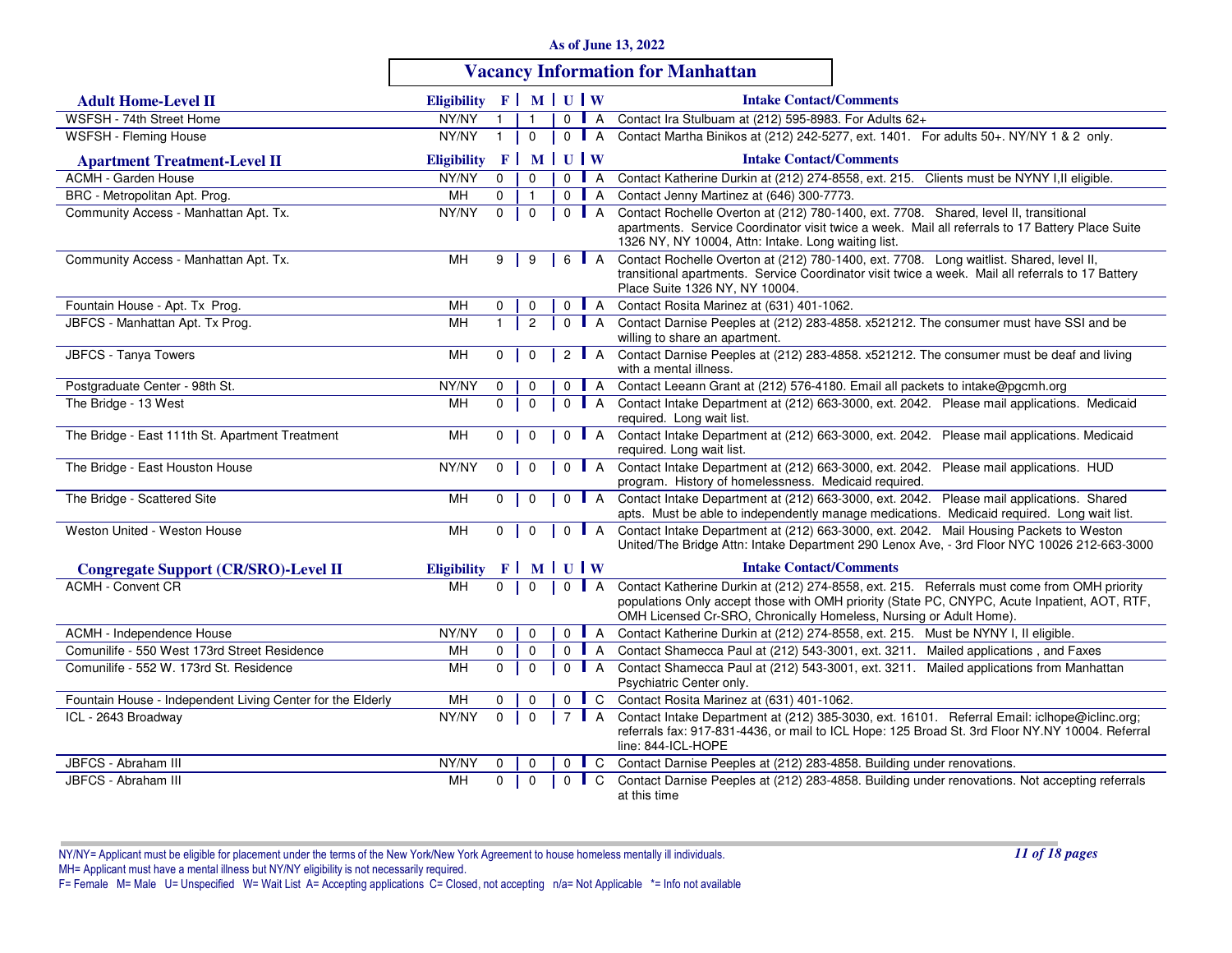| <b>Manhattan Vacancy Information (cont.)</b>              |                                      |                |                     |                |                    | As of June 13, 2022                                                                                                                                                                                                                                                 |
|-----------------------------------------------------------|--------------------------------------|----------------|---------------------|----------------|--------------------|---------------------------------------------------------------------------------------------------------------------------------------------------------------------------------------------------------------------------------------------------------------------|
| Odyssey House - East 123rd Street                         | <b>MH</b>                            | $\mathbf 0$    | $\mathbf 0$         |                | $0$ $A$            | Contact Brigitte Winston at (646) 794-6248. Contact Delia Fonseca (No Faxes Please) Mail<br>only:113 East 123rd Street NY NY 10035, NY NY III POP(B) ONLY-Include SSI/SSD Award<br>Letters, Birth Certificate, State Issue Identification and physical examination. |
| Postgraduate Center - Richard Dicker Residence (86th St.) | NY/NY                                | $\mathbf 0$    | $\mathbf 0$         | $\mathbf 0$    | $\blacksquare$ A   | Contact Leeann Grant at (212) 576-4180. Email all packets to intake@pgcmh.org                                                                                                                                                                                       |
| The Bridge - East River House                             | MН                                   | $\Omega$       | $\Omega$            |                | $0$ $A$            | Contact Intake Department at (212) 663-3000, ext. 2042. State PC preferred. Please mail<br>applications. Shared suites. Proof of income required.                                                                                                                   |
| Urban Pathways - Cluster House SRO                        | MН                                   | $\mathbf 0$    | $\mathbf 0$         |                | 2 $\blacksquare$ A | Contact Nilza Phillips at (212) 736-7385, ext. 230. Pop B referrals only from Psychiatric Center-<br>must attach (copy of birth certificate, social, and income for the current year)                                                                               |
| Urban Pathways - Ivan Shapiro House                       | NY/NY                                | $\mathbf 0$    | $\mathbf 0$         |                | $0 \parallel C$    | Contact Nilza Phillips at (212) 736-7385, ext. 230. NY/NY I / II + SSI/SSDI Benefits. All<br>applications must be sent to centralintake@urbanpathways.org. copy of Birth Certificate, social,<br>and income for the current year.                                   |
| <b>Congregate Treatment (MICA)-Level II</b>               | Eligibility $F \mid M \mid U \mid W$ |                |                     |                |                    | <b>Intake Contact/Comments</b>                                                                                                                                                                                                                                      |
| <b>BRC</b> - Cecil Ivory House                            | NY/NY                                | $\mathbf{0}$   | $\mathbf 0$         | $\overline{0}$ | $\star$            | Contact Keisha Ferguson at (212) 926-1154.                                                                                                                                                                                                                          |
| <b>BRC - Los Vecinos MICA</b>                             | NY/NY                                | $\mathbf 0$    | $\mathbf{0}$        |                | $0$ $A$            | Contact Jeanette Donaldson at (212) 533-1416.                                                                                                                                                                                                                       |
| Odyssey House - The Harbor CR                             | NY/NY                                | $\mathsf{O}$   | $\mathsf{O}\xspace$ |                | $0$ $A$            | Contact Marc Brown at (212) 987-5258. mailed packages to: 246 E. 121 Street, N.Y, N.Y. 10035                                                                                                                                                                        |
| <b>Congregate Treatment (Super CR)-Level II</b>           | <b>Eligibility</b>                   |                | $F$ MUUW            |                |                    | <b>Intake Contact/Comments</b>                                                                                                                                                                                                                                      |
| <b>ACMH - Aurora Community Residence</b>                  | MH                                   | $\overline{0}$ | $\overline{c}$      |                | $0$ $A$            | Contact Katherine Durkin at (212) 274-8558, ext. 215. Must be OMH priority populations (State<br>PC, Acute Inpatient, AOT, RTF, OMH Licensed Cr-SRO, Chronically Homeless, Nursing or Adult<br>Home).                                                               |
| <b>ACMH - Hudson Supervised Residence</b>                 | MH                                   | $\mathbf 0$    | $\mathbf 0$         |                | 2 $\blacksquare$ A | Contact Katherine Durkin at (212) 274-8558, ext. 215. Must be OMH priority populations (State<br>PC, Acute Inpatient, AOT, RTF, OMH Licensed Cr-SRO, Chronically Homeless, Nursing or Adult<br>Home).                                                               |
| <b>Community Access - Access House</b>                    | NY/NY                                | $\mathbf 0$    | $\mathbf 0$         |                | $\mathsf{A}$       | Contact Rochelle Overton at (212) 780-1400, ext. 7708. Some NY/NY beds and some MH.<br>Single bedroom, shared kitchen and bathroom.                                                                                                                                 |
| <b>Community Access - Access House</b>                    | <b>MH</b>                            | $\mathbf 0$    | $\mathbf 0$         | $\Omega$       | $\mathsf{A}$       | Contact Rochelle Overton at (212) 780-1400, ext. 7708. Some NY/NY beds and some MH.<br>Single bedroom, shared kitchen and bathroom.                                                                                                                                 |
| Fountain House - West Side Continuing Care Residence      | <b>MH</b>                            | $\mathbf 0$    | $\mathbf 0$         | $\mathbf 0$    | $\blacksquare$ C   | Contact Rosita Marinez at (631) 401-1062.                                                                                                                                                                                                                           |
| JBFCS - Riveredge                                         | MН                                   | 5              | 6                   |                | $0 \parallel C$    | Contact Darnise Peeples at (212) 283-4858. x521212. Rooms are shared. Not accepting<br>referrals at this time                                                                                                                                                       |
| Postgraduate Center - 50th St.                            | MH                                   | $\mathbf 0$    | $\mathbf 0$         |                | $0$ $A$            | Contact Leeann Grant at (212) 576-4180. Email all packets to intake@pgcmh.org                                                                                                                                                                                       |
| Postgraduate Center - LaSalle Street                      | <b>MH</b>                            | 0              | $\mathbf 0$         |                | $0$ $A$            | Contact Leeann Grant at (212) 576-4180. Email all packets to intake@pgcmh.org                                                                                                                                                                                       |
| Project Renewal - Clinton Residence                       | NY/NY                                | 3              | 3                   |                | $0$ A              | Contact Shaquan Harley at (212) 582-1133, ext. 733. Mail only NY I/II applications: 448 West<br>48th Street, NY, NY 10036 (no faxes please)(please include contact phone #).                                                                                        |
| The Bridge - East Harlem                                  | <b>MH</b>                            | $\mathbf 0$    | $\mathbf 0$         |                | $0$ $A$            | Contact Intake Department at (212) 663-3000, ext. 2042. Please mail applications. Shared<br>Apartments. Long wait list.                                                                                                                                             |
| The Bridge - East House                                   | MH                                   | $\mathbf 0$    | $\mathbf 0$         |                | $0$ $A$            | Contact Intake Department at (212) 663-3000, ext. 2042. Please mail applications. HUD<br>program. Proof of income required. Long wait list.                                                                                                                         |
| The Bridge - Murray Itzkowitz House                       | NY/NY                                | $\Omega$       | $\mathbf{0}$        |                | $0$   A            | Contact Intake Department at (212) 663-3000, ext. 2042. Shared suites. Please mail<br>applications. HUD program. Proof of incme required.                                                                                                                           |
| The Bridge - Park West House                              | <b>MH</b>                            | $\Omega$       | $\mathbf 0$         |                | $0$   A            | Contact Intake Department at (212) 663-3000, ext. 2042. Please mail applications. Shared<br>apartments. HUD program. Proof of income required. Long wait list.                                                                                                      |
| The Bridge - Rita Berger House                            | MН                                   | $\mathbf 0$    | $\mathbf 0$         |                | $0$ A              | Contact Intake Department at (212) 663-3000, ext. 2042. Please mail applications. Shared<br>apartments. HUD program. Proof of income required. Long wait list.                                                                                                      |
| Weston United - Bishop House                              | <b>MH</b>                            |                |                     |                | $\blacksquare$ A   | Contact Intake Department at (212) 663-3000, ext. 2042.                                                                                                                                                                                                             |
| <b>Residence for Adults-Level II</b>                      | <b>Eligibility</b>                   |                | $F$ MUUW            |                |                    | <b>Intake Contact/Comments</b>                                                                                                                                                                                                                                      |
| WSFSH - 129th St. Residence                               | NY/NY                                | $\overline{2}$ | 2                   | $\Omega$       | $\overline{A}$     | Contact Nicole Cocchiaro at (212) 348-8513. For adults age 40+. Require hx of homelessness<br>for at least 2 years.                                                                                                                                                 |

*12 of 18 pages*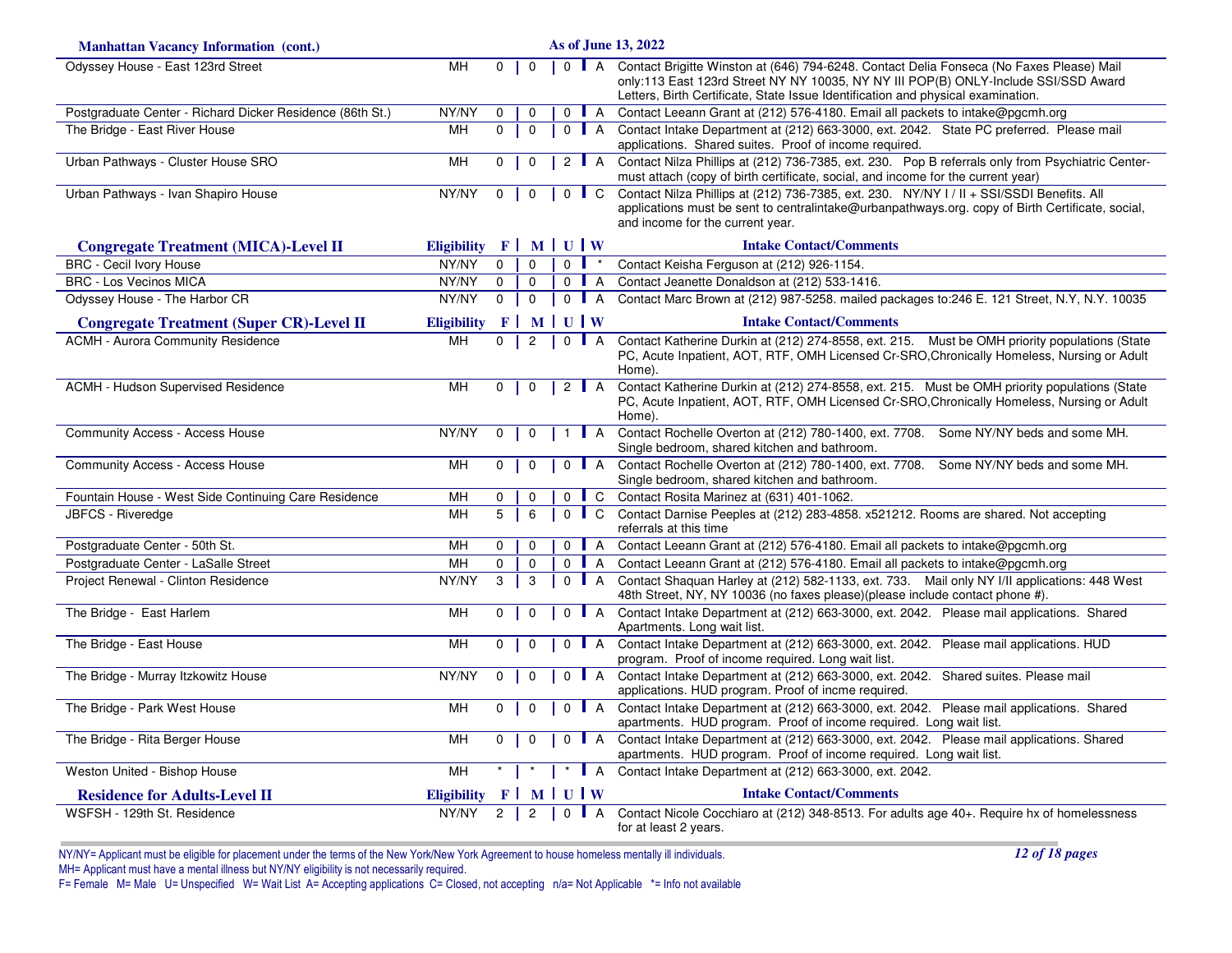| <b>Manhattan Vacancy Information (cont.)</b>         |                                      |                |                |                |                    | As of June 13, 2022                                                                                                                                                                                                                                                                                                          |
|------------------------------------------------------|--------------------------------------|----------------|----------------|----------------|--------------------|------------------------------------------------------------------------------------------------------------------------------------------------------------------------------------------------------------------------------------------------------------------------------------------------------------------------------|
| <b>Supported Housing - Scattered Site-Community</b>  | Eligibility $F \mid M \mid U \mid W$ |                |                |                |                    | <b>Intake Contact/Comments</b>                                                                                                                                                                                                                                                                                               |
| <b>ACMH - Manhattan Supported Housing</b>            | NY/NY                                |                | 2              | $\mathbf 0$    | $\blacksquare$ A   | Contact Katherine Durkin at (212) 274-8558, ext. 215. Must be approved for Community Care.<br>All apartments are shared.                                                                                                                                                                                                     |
| ACMH - Supported Housing '09 (Manhattan)             | <b>MH</b>                            | $\mathbf{1}$   | $\overline{1}$ |                | $0$ $A$            | Contact Katherine Durkin at (212) 274-8558, ext. 215. Shared Apartments Only. Referrals must<br>come from long-term PC clients or OMH Licensed Programs that are willing to backfill with State<br>PC clients.                                                                                                               |
| Community Access - Supported Housing '05             | MH                                   | $\mathbf{0}$   | $\mathbf{0}$   |                | $3 \parallel A$    | Contact Rochelle Overton at (212) 780-1400, ext. 7708. Internal clients have priority. SPOA<br>referral required. Mail to 17 Battery Place Suite 1326 NY, NY 10004 Attn: Intake.                                                                                                                                             |
| Community Access - Supported Housing Program         | MH                                   | $\mathbf 0$    | $\mathbf{0}$   |                | $0$ $A$            | Contact Rochelle Overton at (212) 780-1400, ext. 7708. Internal clients have priority. SPOA<br>referral required. Mail to 17 Battery Place Suite 1326 NY, NY 10004 Attn: Intake.                                                                                                                                             |
| CUCS - Scatter Site Apartment Program (SSAP)         | MH                                   | $\Omega$       | $\Omega$       |                | $0$ $A$            | Contact Central Intake at (212) 822-3616. Only State PC or OMH Residential Program, Health<br>Homes, Article 28/31 Acute Psych. Units, Adult Homes or SNFs, Level II programs, Shelters.<br>Must be HH eligible & have a chronic medical cond. Manh Refs only.                                                               |
| Fountain House - Multi-Borough S/H                   | <b>MH</b>                            | 0              | $\mathbf 0$    | $\mathbf 0$    | $\blacksquare$ A   | Contact Rosita Marinez at (631) 401-1062.                                                                                                                                                                                                                                                                                    |
| Henry Street Settlement - S/H                        | NY/NY                                | $\mathbf 0$    | $\mathbf 0$    | $0-1$          |                    | Contact Jean Lagalia at (212) 233-5032.                                                                                                                                                                                                                                                                                      |
| <b>JBFCS - Harlem SAP</b>                            | MH                                   | $\mathbf 0$    | $\mathbf 0$    |                | 2 $\blacksquare$ A | Contact Darnise Peeples at (212) 283-4858. x521212. Long wait list. All apartments are shared.                                                                                                                                                                                                                               |
| JBFCS - Manhattan I SAP                              | MH                                   | $\mathbf 0$    | $\mathbf 0$    | $2^{\prime}$   | A                  | Contact Darnise Peeples at (212) 283-4858. x521212. Long wait list. All apartments are shared.                                                                                                                                                                                                                               |
| JBFCS - Manhattan S/H                                | MH                                   | $\Omega$       | $\mathbf 0$    |                | $3$ $A$            | Contact Darnise Peeples at (212) 283-4858. x521212. Long wait list. All apartments are shared.                                                                                                                                                                                                                               |
| Postgraduate Center - S/H                            | NY/NY                                | $\mathbf 0$    | $\mathbf 0$    | $\mathbf 0$    | $\overline{A}$     | Contact Leeann Grant at (212) 576-4180. Email all packets to intake@pgcmh.org                                                                                                                                                                                                                                                |
| Postgraduate Center - S/H                            | MH                                   | $\mathbf{0}$   | $\mathbf 0$    | 0 <sub>1</sub> | $\overline{A}$     | Contact Leeann Grant at (212) 576-4180. Shared apts. Email all packets to intake@pgcmh.org                                                                                                                                                                                                                                   |
| SUS - Mobile Team II (NY/NY I, II)                   | NY/NY                                | $\mathbf 0$    | $\mathbf 0$    | $\mathbf 0$    | $\overline{A}$     | Contact SUS Intake at (917) 408-1649.                                                                                                                                                                                                                                                                                        |
| SUS - Mobile Team II (S+C, Sec. 8)                   | MH                                   | $\Omega$       | $\Omega$       | $\Omega$       | $\overline{A}$     | Contact SUS Intake at (917) 408-1649.                                                                                                                                                                                                                                                                                        |
| The Bridge - Graduate I - Inwood                     | MH                                   | 0              | $\mathbf 0$    | $\Omega$       | $\mathsf{A}$       | Contact Intake Department at (212) 663-3000, ext. 2042. Please mail applications. Long wait<br>list.                                                                                                                                                                                                                         |
| The Bridge - Graduate II Supported Housing           | MH                                   | $\mathbf 0$    | $\mathbf 0$    | $\mathbf 0$    | $\overline{A}$     | Contact Intake Department at (212) 663-3000, ext. 2042. Please mail applications. Long waiting<br>list.                                                                                                                                                                                                                      |
| Urban Pathways - NY/NY III Category B (2009)         | MH                                   | $0-1$          | $\mathbf 0$    |                | 4   A              | Contact Nilza Phillips at (212) 736-7385, ext. 230. All applications must be sent to<br>centralintake@urbanpathways.org. Copy of birth certificate, social, and income for the current<br>year-updated award letter                                                                                                          |
| Weston United - S/H #1                               | M <sub>H</sub>                       | $\overline{0}$ | $\mathbf{0}$   |                |                    | 0 A Contact Intake Department at (212) 663-3000, ext. 2042.                                                                                                                                                                                                                                                                  |
| <b>Supported Housing - Single Site-Community Car</b> | Eligibility $F \mid M \mid U \mid W$ |                |                |                |                    | <b>Intake Contact/Comments</b>                                                                                                                                                                                                                                                                                               |
| The Bridge - Graduate II - East 6th St.              | NY/NY                                | $\mathbf 0$    | $\mathbf 0$    |                | $0$   A            | Contact Intake Department at (212) 663-3000, ext. 2042. Please mail applications. HUD<br>Homelessness requirements. Shared apartments. Long waitlist.                                                                                                                                                                        |
| The Bridge - Graduate II - East 6th St.              | MH                                   | $\overline{0}$ | $\mathbf{0}$   |                | $0$ $A$            | Contact Intake Department at (212) 663-3000, ext. 2042. Please mail applications. Shared<br>apartments. Long wait list.                                                                                                                                                                                                      |
| Urban Pathways - West 53rd Street                    | MH                                   | 0 <sup>1</sup> | $\mathbf{0}$   |                | $2$ $A$            | Contact Nilza Phillips at (212) 736-7385, ext. 230. SHARED UNIT--AGENCY REFERRING<br>MUST BE WILLING TO BACKFILL FROM STATE PC DISCHARGE. All applications must be<br>sent to centralintake@urbanpathways.org. Must be willing to share, copy of birth certificate,<br>social, income for the current year sent w/ applicat. |
| WHGA - Margaret A. Wilkes Residence                  | NY/NY                                | $0 \mid 1$     |                |                | 0 A                | Contact Cassandra Bailey at (212) 283-1405.                                                                                                                                                                                                                                                                                  |
| <b>Supported SRO-Community Care</b>                  | <b>Eligibility</b>                   | $F$ MUUW       |                |                |                    | <b>Intake Contact/Comments</b>                                                                                                                                                                                                                                                                                               |
| <b>BRC - Clyde Burton SRO</b>                        | NY/NY                                | $\Omega$       | $\mathbf 0$    | $\overline{1}$ |                    | A Contact Justin Pugliese at (212) 533-3737. For adults age 55+. Contact Brittany Thomas (212)<br>533-3737                                                                                                                                                                                                                   |
| <b>BRC - Los Vecinos SRO</b>                         | NY/NY                                | $\mathbf 0$    | $\mathbf 0$    | $\mathbf{1}$   | $\blacksquare$ A   | Contact Kingsley Osei-Poku at (212) 533-3075. 1 HASA bed Contact Kingsley Osei-Poku for<br>more information                                                                                                                                                                                                                  |
| Columba Kavanagh House - Columba Hall                | NY/NY                                |                |                |                |                    | Contact Scott Giblin at (212) 426-6317, ext. 201. Info NA                                                                                                                                                                                                                                                                    |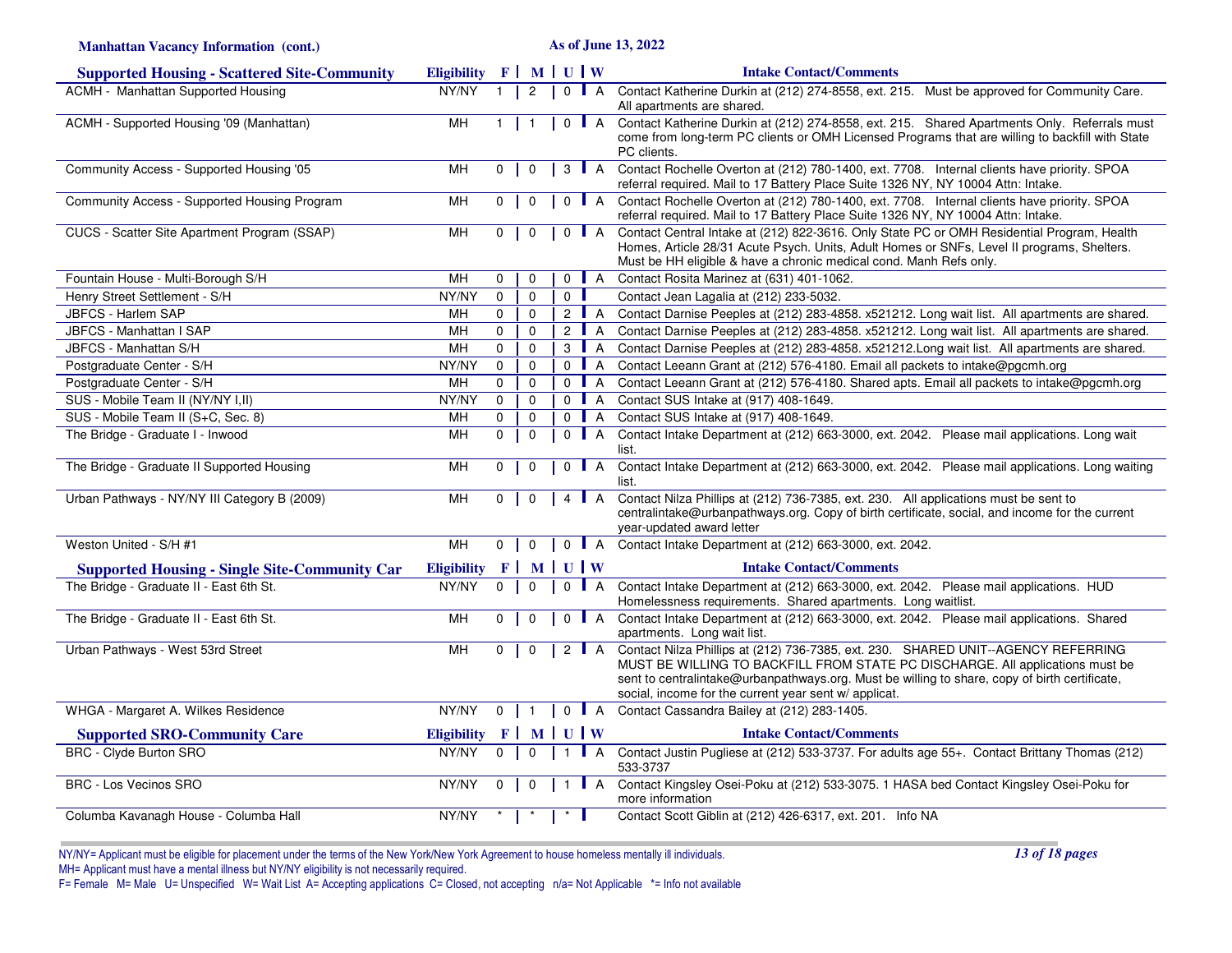| <b>Manhattan Vacancy Information (cont.)</b> |       |          |          |              | As of June 13, 2022                                                                                                |
|----------------------------------------------|-------|----------|----------|--------------|--------------------------------------------------------------------------------------------------------------------|
| Columba Kavanagh House - Ega Hall            | NY/NY |          |          |              | Contact Scott Giblin at (212) 426-6317, ext. 201. Info NA                                                          |
| Encore 49 - Encore 49 SRO                    | MН    |          |          |              | Contact Bonnie Bean at (212) 581-3490, ext. 1166. No SPOA referrals. Info NA                                       |
| Fountain House - West 37th St.               | NY/NY | 0        |          |              | Contact Rosita Marinez at (631) 401-1062. NY/NY 1- Community Care-Approved HRA-2010E                               |
| Goddard Riverside - Corner House             | NY/NY | $\Omega$ | $\Omega$ | C.           | Contact Dalasha Marbury at (212) 926-7688. NOT ACCEPTING REFERRALS.                                                |
| Project Renewal - Geffner House SRO          | NY/NY |          |          |              | Contact Marely Cayetano at (212) 620-0340. Info NA                                                                 |
| Project Renewal - St. Nicholas Ave.          | NY/NY |          | $\Omega$ | $\mathbf{C}$ | Contact Vanessa Glover at (212) 234-7065. NY/NY apartment severely MI; chronically homeless                        |
| St. Francis - St. Francis - Residence II     | MН    | 0        | 2 I      |              | Contact Katie Roberts at (212) 242-0194. For adults 30+, Diagnosis of schizophrenia or<br>schizoaffective d/o only |
| St. Francis - St. Francis - Residence III    | MН    | 0        |          |              | Contact Katie Roberts at (212) 242-0194. For adults 30+, Diagnosis of schizophrenia or<br>schizoaffective d/o only |
| St. Francis - St. Francis I - SRO            | MН    | -0       |          |              | Contact Katie Roberts at (212) 242-0194. For adults 30+, Diagnosis of schizophrenia or<br>schizoaffective d/o only |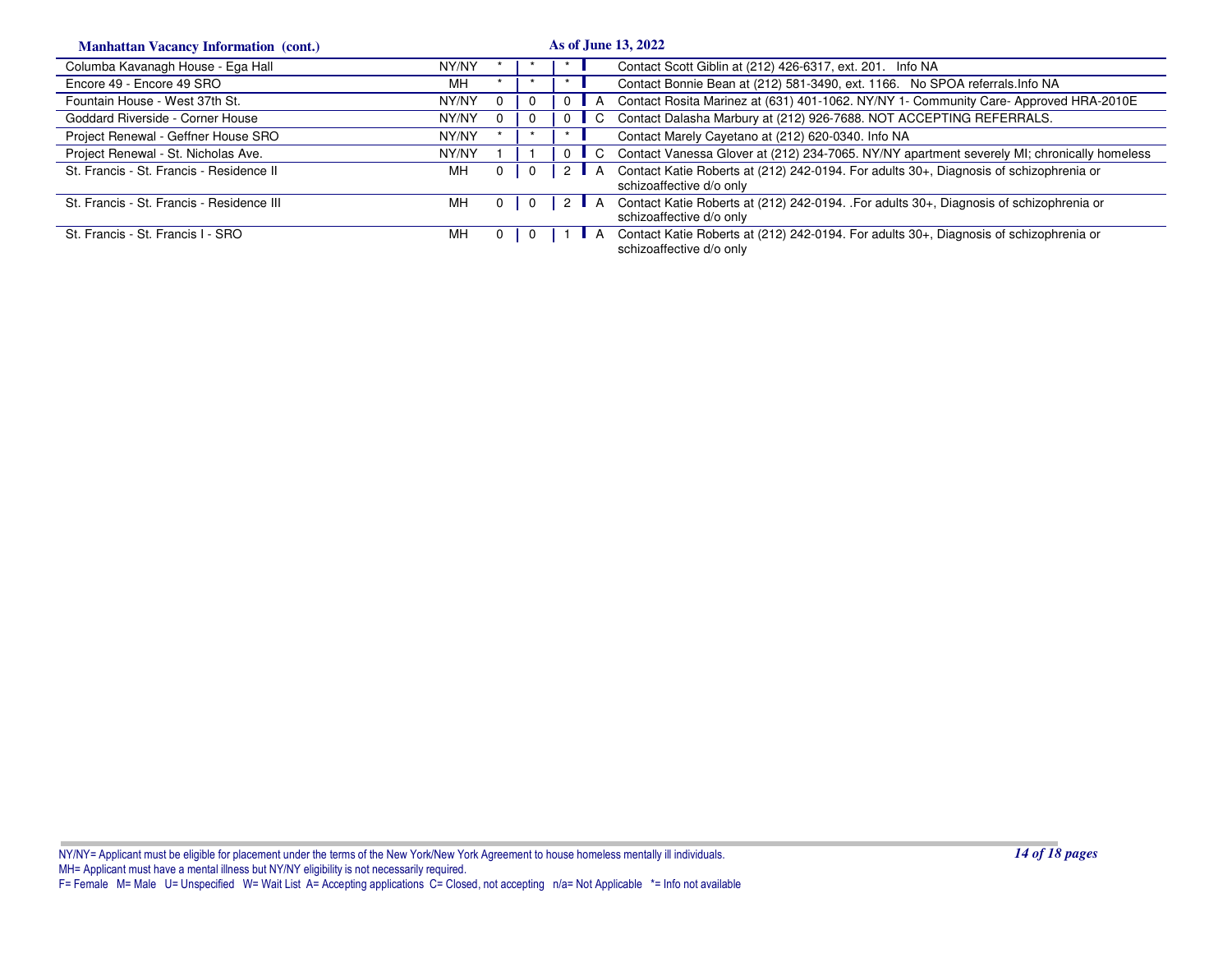| As of June 13, 2022 |  |  |  |  |  |
|---------------------|--|--|--|--|--|
|---------------------|--|--|--|--|--|

# **Vacancy Information for Queens**

| <b>Apartment Treatment-Level II</b>                       | <b>Eligibility</b> |                | $F$ MUUW       |                |         |                    | <b>Intake Contact/Comments</b>                                                                                                                                                                                                                                          |
|-----------------------------------------------------------|--------------------|----------------|----------------|----------------|---------|--------------------|-------------------------------------------------------------------------------------------------------------------------------------------------------------------------------------------------------------------------------------------------------------------------|
| ACMH - Queens Treatment Apartment Program                 | MH                 | 5              | 4              | $\Omega$       |         | $\blacksquare$ A   | Contact Katherine Durkin at (212) 274-8558, ext. 215. Must be approved for Level II. All                                                                                                                                                                                |
|                                                           |                    |                |                |                |         |                    | scattered-site apartments are shared                                                                                                                                                                                                                                    |
| CCNS - Jamaica Community Living Program                   | NY/NY              | $\mathbf{0}$   | $\mathbf 0$    | $\overline{0}$ |         |                    | Contact Hermine Pelta at (718) 262-8190.                                                                                                                                                                                                                                |
| CCNS - QCL - Apt. Tx. I                                   | MH                 | 12             | $\overline{7}$ | 0              |         | $\blacksquare$ A   | Contact Hermine Pelta at (718) 262-8190.                                                                                                                                                                                                                                |
| ICL - Milestone Apartment Treatment                       | MH                 | $\mathbf{0}$   | $\mathbf{0}$   |                |         | 2 $\blacksquare$ A | Contact Intake Department at (212) 385-3030, ext. 16101. POP B referrals from state psych.<br>hospitals only. Referral Email: iclhope@iclinc.org; referrals fax: 917-831-4436, or mail to ICL<br>Hope: 125 Broad St. 3rd Floor NY.NY 10004. Referral line: 844-ICL-HOPE |
| ICL - Q-Treatment Apartment Program                       | MH                 | $\mathbf{0}$   | $\mathbf 0$    | $\mathbf 0$    |         | $\blacksquare$ A   | Contact Intake Department at (212) 385-3030, ext. 16101. Need POP B referrals; Referral<br>Email: iclhope@iclinc.org; referrals fax: 917-831-4436, or mail to ICL Hope: 125 Broad St. 3rd<br>Floor NY.NY 10004. Referral line: 844-ICL-HOPE                             |
| JBFCS - Queens Apt. Tx Prog.                              | MH                 | 0              | 3              | $\mathbf{0}$   |         | $\blacksquare$ A   | Contact Darnise Peeples at (212) 283-4858. x521212. The consumer must have SSI and be<br>willing to share an apartment. Email HRA2010e to dpeeples@jbfcs.org                                                                                                            |
| JBFCS - Rockaway Apt. Tx. Prog.                           | MH                 | $\mathbf 0$    | $\overline{c}$ | $\mathbf 0$    |         | $\blacksquare$ A   | Contact Darnise Peeples at (212) 283-4858. x521212. All apartments are shared. Must have<br>active SSI/Medicaid benefits.                                                                                                                                               |
| TSI - Apt. Treatment Program                              | MH                 | 6              | 7              | $\Omega$       |         | $\mathsf{A}$       | Contact Melinda Tejera at (718) 425-4990.                                                                                                                                                                                                                               |
| TSI - Apt. Treatment Program '13                          | МH                 | $\mathbf{0}$   | $\mathbf 0$    | $\mathbf 0$    |         | $\mathsf{A}$       | Contact Melinda Tejera at (718) 425-4990.                                                                                                                                                                                                                               |
| TSI - Apt. Treatment Program '14                          | MH                 | $\mathbf 0$    | $\mathbf 0$    |                |         | $0$ $A$            | Contact Melinda Tejera at (718) 425-4990.                                                                                                                                                                                                                               |
| WellLife - Apt. Tx Prog.                                  | MH                 | $\mathbf 0$    | $\mathbf{1}$   | $\mathbf 0$    |         | $\blacksquare$ A   | Contact Eunice Dowling at (917) 563-3348. State PC Priority. Please mail packets to: 142-02<br>20th Avenue, Flushing, NY 11351.                                                                                                                                         |
| <b>Congregate Support (CR/SRO)-Level II</b>               | <b>Eligibility</b> | $\mathbf{F}$   |                | <b>MUW</b>     |         |                    | <b>Intake Contact/Comments</b>                                                                                                                                                                                                                                          |
| ACMH - 74 Avenue A Residence                              | MH                 | 3              | $\Omega$       | $\Omega$       |         | A                  | Contact Katherine Durkin at (212) 274-8558, ext. 215. Referrals must come from OMH priority<br>populations Only accept those with OMH priority (State PC, Acute Inpatient, AOT, RTF, OMH<br>Licensed Cr-SRO, Nursing or Adult Home).                                    |
| ACMH - NY/NY III Cat CYoung Adult Apts@ Markus Garden     | MH                 | 3              | 3              | $\mathbf 0$    |         | $\mathsf{A}$       | Contact Katherine Durkin at (212) 274-8558, ext. 215. NYNY III Pop C level II approval. OMH<br>priority population. Shared 2 bedrooms.                                                                                                                                  |
| <b>ACMH - Sabra Goldman House</b>                         | MH                 | $5 \mid$       | $\overline{1}$ |                |         | $0$ $A$            | Contact Katherine Durkin at (212) 274-8558, ext. 215. Referrals must come from OMH priority<br>populations Only accept those with OMH priority (State PC, Acute Inpatient, AOT, RTF, OMH<br>Licensed Cr-SRO, Nursing or Adult Home).                                    |
| Federation of Organizations - Sixth Street Residence      | MH                 | $\mathbf 0$    | $\overline{4}$ |                |         | $0$ $A$            | Contact Natia Veney at (631) 236-4325, ext. 3198. We currently have no vacancies. Any<br>referrals would be for our extensive waitlist. Please send referrals to Nancy Magee (631) 236-<br>4120.                                                                        |
| SCO Family of Services - Turning Point SRO                | <b>MH</b>          | 1              | $\mathbf 0$    |                | $0$ $A$ |                    | Contact Christine Riggs at (631) 213-0224. PLEASE NOTE: Applicants MUST have a diagnosis<br>of BOTH IDD and SMI as well as NY/NY III Pop C eligible and be between the ages of 18-24.<br>Email applications to: crigg@sco.org and shannon@sco.org                       |
| TSI - Hazel House                                         | MH                 |                |                |                |         |                    | Contact Melinda Tejera at (718) 425-4990.                                                                                                                                                                                                                               |
| Urban Pathways - The Residence at Hallet's Cove - Cat A&B | MH                 | 0              | $\Omega$       |                |         | $\mathbf C$        | Contact Nilza Phillips at (212) 736-7385, ext. 230. Cat. B. All applications must be sent to<br>centralintake@urbanpathways.org. attach w/application copy of birth certificate, social, and<br>updated award letter for the current year.                              |
| WellLife - Rockaway Gardens CR/SRO                        | NY/NY              | $\Omega$       | $\Omega$       | $\Omega$       |         | $\mathsf{A}$       | Contact Eunice Dowling at (917) 563-3348. LTSS Only. Please mail packets: 142-02 20th<br>Avenue, Flushing, NY 11351.                                                                                                                                                    |
| WellLife - Rockaway Gardens CR/SRO                        | MH                 | $\mathbf{0}$   | $\mathbf 0$    | $\mathbf 0$    |         | $\blacksquare$ A   | Contact Eunice Dowling at (917) 563-3348. LTSS Only. Please mail packets: 142-02 20th<br>Avenue, Flushing, NY 11351.                                                                                                                                                    |
| <b>Congregate Treatment (MICA)-Level II</b>               | <b>Eligibility</b> | F <sup>2</sup> |                | MUW            |         |                    | <b>Intake Contact/Comments</b>                                                                                                                                                                                                                                          |
| Phoenix House - MICA CR                                   | MH                 |                | $\Omega$       |                |         | $\overline{A}$     | Contact Sharesse Jones at (718) 276-9001. No faxes. Please mail referrals to 218-04 140th Ave,<br>Springfield Gardens, NY 11413.                                                                                                                                        |

NY/NY= Applicant must be eligible for placement under the terms of the New York/New York Agreement to house homeless mentally ill individuals.

*15 of 18 pages*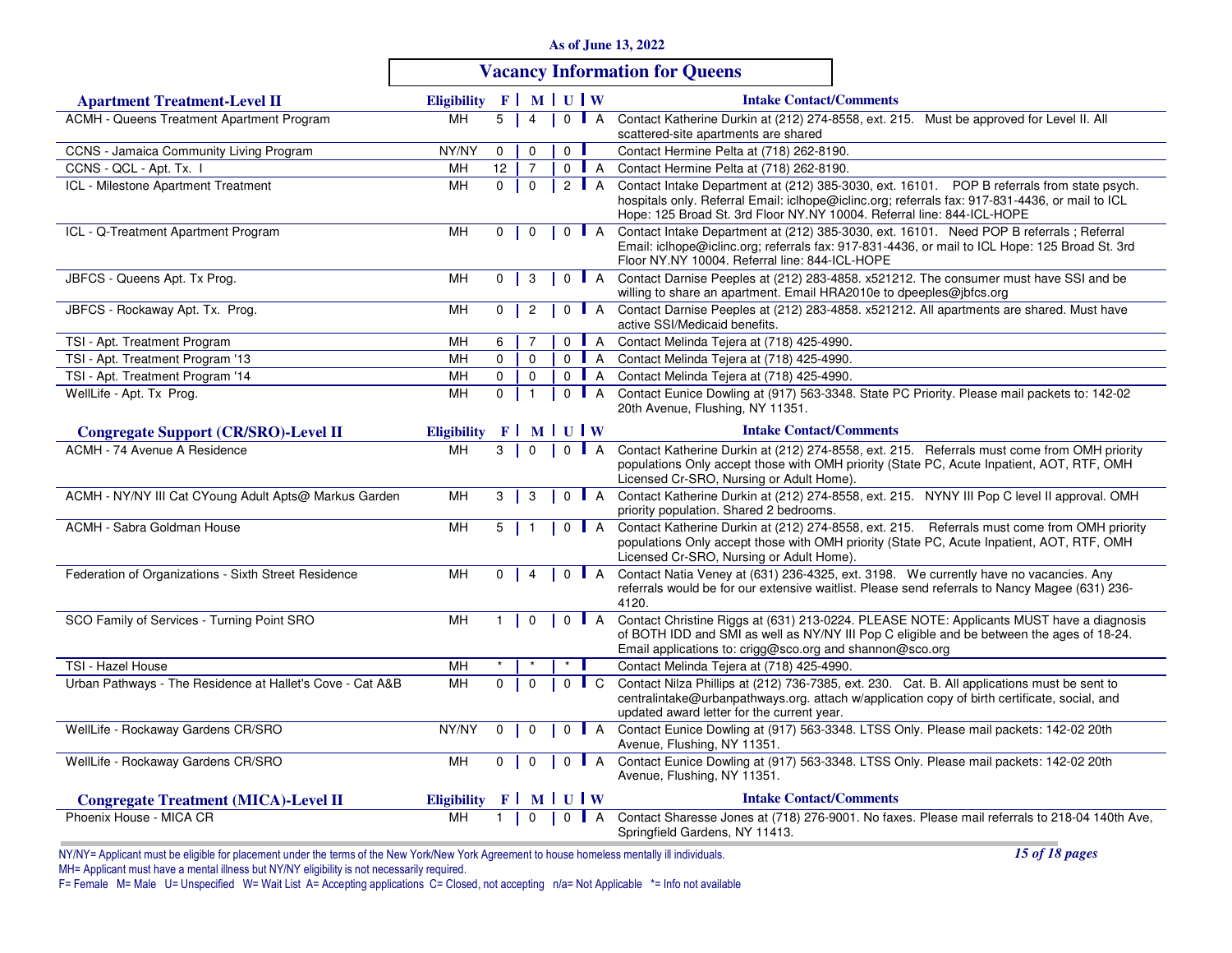**Queens Vacancy Information (cont.)**

**As of June 13, 2022**

| <b>Congregate Treatment (Super CR)-Level II</b>      | Eligibility F   M   U   W |                |                         |                     |                  | <b>Intake Contact/Comments</b>                                                                                                                                                                                                      |
|------------------------------------------------------|---------------------------|----------------|-------------------------|---------------------|------------------|-------------------------------------------------------------------------------------------------------------------------------------------------------------------------------------------------------------------------------------|
| TSI - Hope House I MI/MR                             | MH                        | 0              | $\Omega$                | 8                   | $\blacksquare$ A | Contact Melinda Tejera at (718) 425-4990. State PC or age out of child facility referrals.                                                                                                                                          |
| TSI - Hope House II MI/MR                            | MH                        | $\mathbf{0}$   | $\mathbf 0$             | $0$ A               |                  | Contact Melinda Tejera at (718) 425-4990.                                                                                                                                                                                           |
| TSI - Phase I                                        | MH                        | $\Omega$       | $\overline{0}$          | $\Omega$            | $\blacksquare$ A | Contact Melinda Tejera at (718) 425-4990. Contact Melinda Tejera at (718) 526-8400. Queens<br>County residents only.                                                                                                                |
| WellLife - OMNI                                      | <b>MH</b>                 | $\overline{0}$ | $\overline{1}$          | $0$ $A$             |                  | Contact Eunice Dowling at (917) 563-3348. Only accepting referrals from CPC.                                                                                                                                                        |
| <b>Supported Housing - Scattered Site-Community</b>  | <b>Eligibility</b>        |                | $F$ MUUW                |                     |                  | <b>Intake Contact/Comments</b>                                                                                                                                                                                                      |
| ACMH - NY/NY III Housing Program - Category B (2009) | MH                        | $\overline{0}$ | $\mathbf 0$             | $\mathbf 0$         | $\blacksquare$ A | Contact Katherine Durkin at (212) 274-8558, ext. 215. Referrals must come from OMH priority<br>populations. All apartments are shared.                                                                                              |
| ACMH - Supported Housing '05                         | MH                        | $\mathbf{1}$   | $\overline{\mathbf{1}}$ | $\mathbf 0$         | $\blacksquare$ A | Contact Katherine Durkin at (212) 274-8558, ext. 215. Referrals must come from inpatient units,<br>State PCs or OMH Licensed Congregate Treatment in Queens. All apartments are shared.                                             |
| ACMH - Supported Housing '09                         | MH                        | 1              | $\overline{\mathbf{1}}$ | $\mathbf{0}$        | $\blacksquare$ A | Contact Katherine Durkin at (212) 274-8558, ext. 215. Shared Apartments Only. Referrals must<br>be from State PCs or OMH Licensed Programs that are willing to backfill with State PC clients.                                      |
| CCNS - S/H                                           | MH                        |                |                         |                     |                  | Contact Hermine Pelta at (718) 262-8190. All applicants must come from Level II housing. Info NA                                                                                                                                    |
| CCNS - Supported Housing '09                         | MH                        |                |                         | $\star$             |                  | Contact Hermine Pelta at (718) 262-8190.                                                                                                                                                                                            |
| Comunilife - Adult Home Housing Program              | MH                        | 0              | 0                       | $\Omega$            | $\mathsf{I}$ A   | Contact Leslyn Cummings at (718) 706-7503. Current Adult Home Residents Only. Mail<br>completed HRA application to below address. No faxes.                                                                                         |
| Comunilife - Queens S/H                              | MH                        | $\mathbf{0}$   | $\mathbf 0$             | $\mathbf 0$         | $\blacksquare$ A | Contact Darrell Steven at (718) 706-7503. Mail HRA applications to Shoshanna Bacqui-Walden<br>at the below address. No Faxes.                                                                                                       |
| Comunilife - Supported Housing '05                   | MH                        |                |                         |                     |                  | Contact Darrell Steven at (718) 706-7503. Creedmoor PC SPOAs only. Info NA                                                                                                                                                          |
| Federation of Organizations - Queens S/H             | MH                        | $\overline{2}$ | $\mathbf 0$             | $\mathbf 0$         | $\mathsf{A}$     | Contact Natia Veney at (631) 236-4325, ext. 3198. We currently have 1 female vacancy in a<br>shared apartment. They need to be approved for community care. Please send referrals to<br>Nancy Magee (631) 236-4120.                 |
| Hamilton Madison - OMH 2009 SH PC Long Stay - Queens | MH                        | 0              | $\mathbf 0$             | $\mathbf 0$         | $\blacksquare$ A | Contact Jack Miu at (718) 760-3810.                                                                                                                                                                                                 |
| Hamilton Madison - S/H Program                       | MH                        | $\mathbf 0$    | $\mathbf 0$             |                     |                  | 0   n/a Contact Jack Miu at (718) 760-3810.                                                                                                                                                                                         |
| ICL - Milestone Queens Supported Housing             | MH                        | $\mathbf 0$    | $\mathbf 0$             | 10 $\blacksquare$ A |                  | Contact Intake Department at (212) 385-3030, ext. 16101. Referral Email: iclhope@iclinc.org;<br>referrals fax: 917-831-4436, or mail to ICL Hope: 125 Broad St. 3rd Floor NY.NY 10004. Referral<br>line: 844-ICL-HOPE               |
| ICL - NY/NY III Category B                           | <b>MH</b>                 | $\mathbf{0}$   | $\mathbf 0$             | $0$ $A$             |                  | Contact Intake Department at (212) 385-3030, ext. 16101. POP A, POP B. Referral Email:<br>iclhope@iclinc.org; referrals fax: 917-831-4436, or mail to ICL Hope: 125 Broad St. 3rd Floor<br>NY.NY 10004. Referral line: 844-ICL-HOPE |
| ICL - NY/NY III Category B (2009)                    | MH                        | 0              | 0                       | $0$   A             |                  | Contact Intake Department at (212) 385-3030, ext. 16101. Referral Email: iclhope@iclinc.org;<br>referrals fax: 917-831-4436, or mail to ICL Hope: 125 Broad St. 3rd Floor NY.NY 10004. Referral<br>line: 844-ICL-HOPE               |
| ICL - Queens Supported Housing                       | MH                        | 0              | $\mathbf 0$             | 6                   | $\blacksquare$ A | Contact Intake Department at (212) 385-3030, ext. 16101. Only accepting POP A and B at this<br>time. Fax SPOA referrals only to (917)-831-4436. All other referrals, mail to ICL Hope, 125 Broad<br>St. 3rd Floor NY, NY 10004.     |
| ICL - Supported Housing '05                          | MH                        | 0              | $\mathbf 0$             | $\mathbf 0$         | $\blacksquare$ A | Contact Intake Department at (212) 385-3030, ext. 16101. Referral Email: iclhope@iclinc.org;<br>referrals fax: 917-831-4436, or mail to ICL Hope: 125 Broad St. 3rd Floor NY.NY 10004. Referral<br>line: 844-ICL-HOPE               |
| JBFCS - Elmhurst I S/H                               | NY/NY                     | $\mathbf 0$    | 0                       | 0                   | $\blacksquare$ A | Contact Darnise Peeples at (212) 283-4858. x521212. Long wait list. All apartments are shared.                                                                                                                                      |
| <b>JBFCS - Queens SAP</b>                            | MН                        | $\overline{2}$ | 3                       | $\mathbf 0$         | $\mathsf{A}$     | Contact Darnise Peeples at (212) 283-4858. x521212. Wait list only at this time.                                                                                                                                                    |
| JBFCS - Rockaway Graduate Program                    | MH                        | $\mathbf{2}$   | $\mathsf 0$             | $\overline{0}$      | $\overline{A}$   | Contact Darnise Peeples at (212) 283-4858. x521212. Long wait list. All apartments are shared.                                                                                                                                      |
| Neighborhood Care Team - Queens S/H                  | MН                        | $\overline{c}$ | $\mathbf{2}$            | 0                   | $\mathsf{A}$     | Contact Antoinette Murray at (718) 739-3000. Shared Apartments. Accepting Applicants                                                                                                                                                |
| Phoenix House - MICA Supported Housing               | MH                        | $\star$        | $\star$                 | $\star$             |                  | Contact Sharesse Jones at (718) 276-9001. Info NA                                                                                                                                                                                   |
| Postgraduate Center - LTPC '10 Scatter Site          | MH                        | $\mathbf 0$    | 0                       | $0$ $A$             |                  | Contact Leeann Grant at (212) 576-4180. Email all packets to intake@pgcmh.org                                                                                                                                                       |
| Postgraduate Center - Queens Scatter Site            | MH                        | 0              | $\mathbf{0}$            | 1   A               |                  | Contact Leeann Grant at (212) 576-4180. Email all packets to intake@pgcmh.org                                                                                                                                                       |

*16 of 18 pages*

NY/NY= Applicant must be eligible for placement under the terms of the New York/New York Agreement to house homeless mentally ill individuals.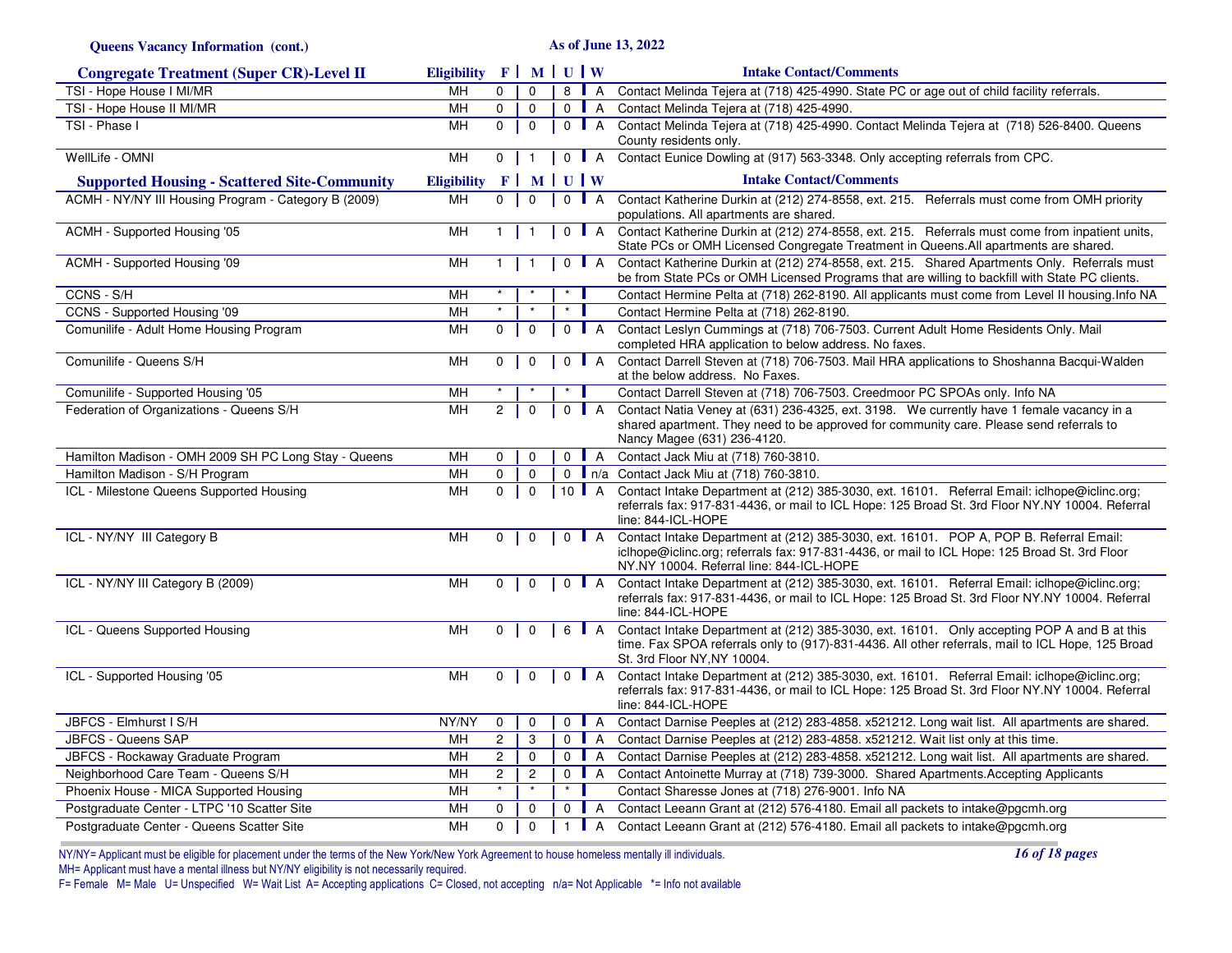| <b>Queens Vacancy Information (cont.)</b>            |                    |                |                |                 |                  | As of June 13, 2022                                                                                                                                                              |
|------------------------------------------------------|--------------------|----------------|----------------|-----------------|------------------|----------------------------------------------------------------------------------------------------------------------------------------------------------------------------------|
| St. Vincent's Hospital Westchester - Queens S/H      | MH                 | $\Omega$       | $\Omega$       | $\Omega$        | A                | Contact Michael Coscia at (718) 982-4751.                                                                                                                                        |
| SUS - Beach II                                       | NY/NY              | $\Omega$       | $\mathbf 0$    | 0               | A                | Contact SUS Intake at (917) 408-1649.                                                                                                                                            |
| TSI - Adult Home Housing Program                     | MН                 | $\Omega$       | 0              | 9               | A                | Contact Melinda Tejera at (718) 425-4990. Adult Home Residents/SPOA Only.                                                                                                        |
| TSI - NY/NY III Category B (2012)                    | MН                 |                | $\star$        | $\star$         |                  | Contact Melinda Tejera at (718) 425-4990.                                                                                                                                        |
| TSI - NY/NY III Category A                           | NY/NY              | $\mathbf{0}$   | 0              | 4               | A                | Contact Melinda Tejera at (718) 425-4990. Referrals must be backfilled by NY/NY III designated<br>PC referrals.                                                                  |
| TSI - NY/NY III Category B (2007)                    | MН                 | $\Omega$       | $\mathbf 0$    | 15 <sup>1</sup> | A                | Contact Melinda Tejera at (718) 425-4990.                                                                                                                                        |
| TSI - NY/NY III Category B (2009)                    | MH                 |                | $\star$        | $\star$         |                  | Contact Melinda Tejera at (718) 425-4990.                                                                                                                                        |
| TSI - Scattered Site #1                              | MH                 | $\Omega$       | 0              | 6               | A                | Contact Melinda Tejera at (718) 425-4990. Long waitlist.                                                                                                                         |
| TSI - Scattered Site #2                              | MH                 | $\Omega$       | 0              |                 | A                | Contact Melinda Tejera at (718) 425-4990. Long waitlist.                                                                                                                         |
| TSI - Supported Housing '09                          | MH                 |                | $\star$        | $\star$         |                  | Contact Melinda Tejera at (718) 425-4990.                                                                                                                                        |
| Venture House - Queens S/H                           | MH                 | $\star$        | $\star$        | $\star$         |                  | Contact Larry Jones at (718) 658-7201, ext. 1522.                                                                                                                                |
| WellLife - NY/NY III - Category B (2009)             | MН                 | $\mathbf{0}$   | $\mathbf 0$    | $\Omega$        | A                | Contact Eunice Dowling at (917) 563-3348. Please mail packets to:142-02 20th Avenue, 3rd<br>Floor, Flushing, NY 11351.                                                           |
| WellLife - NY/NY III Category B (2007)               | MН                 | $\mathbf{0}$   | $\overline{2}$ | $\mathbf{0}$    | $\blacksquare$ A | Contact Eunice Dowling at (917) 563-3348. State PC referrals only or willingness to backfill from<br>a state PC. Please mail packets to: 142-02 20th Avenue, Flushing, NY 11351. |
| WellLife - Queens S/H                                | MH                 | $\mathbf{0}$   | $\mathbf{0}$   |                 | $0$   A          | Contact Eunice Dowling at (917) 563-3348. Please mail packets to:142-02 20th Avenue,<br>Flushing, NY 11351.                                                                      |
| WellLife - Supported Housing '05                     | MH                 | $\mathbf{0}$   | $\mathbf 0$    | $\mathbf{0}$    | $\blacksquare$ A | Contact Eunice Dowling at (917) 563-3348. Please mail packets to:142-02 20th Avenue,<br>Flushing, NY 11351.                                                                      |
| WellLife - Supported Housing '09                     | MH                 | $\overline{0}$ | $\Omega$       | $\Omega$        | A                | Contact Eunice Dowling at (917) 563-3348. Please mail packets to:142-02 20th Avenue,<br>Flushing, NY 11351.                                                                      |
| WellLife - Welllife Network MRT Supported Housing    | MН                 |                |                |                 |                  | Contact Eunice Dowling at (917) 563-3348. Info NA                                                                                                                                |
| <b>Supported Housing - Single Site-Community Car</b> | <b>Eligibility</b> | $F \mid$       |                | <b>MUW</b>      |                  | <b>Intake Contact/Comments</b>                                                                                                                                                   |
| ACMH - NY/NY III Cat B @ Markus Gardens              | MH                 | $\mathbf{0}$   | 0              | $\Omega$        | A                | Contact Katherine Durkin at (212) 274-8558, ext. 215. NYNY III Pop B Community Care<br>approval. OMH priority population-State PC referrals only                                 |
| TSI - NY/NY Supported Housing                        | NY/NY              | $\mathbf{0}$   | $\mathbf 0$    | -1              | - A              | Contact Melinda Tejera at (718) 425-4990. Long wait list.                                                                                                                        |
| TSI - The Delson                                     | MH                 | $\mathbf{0}$   | $\mathbf 0$    |                 | 0 <b>  A</b>     | Contact Melinda Tejera at (718) 425-4990.                                                                                                                                        |